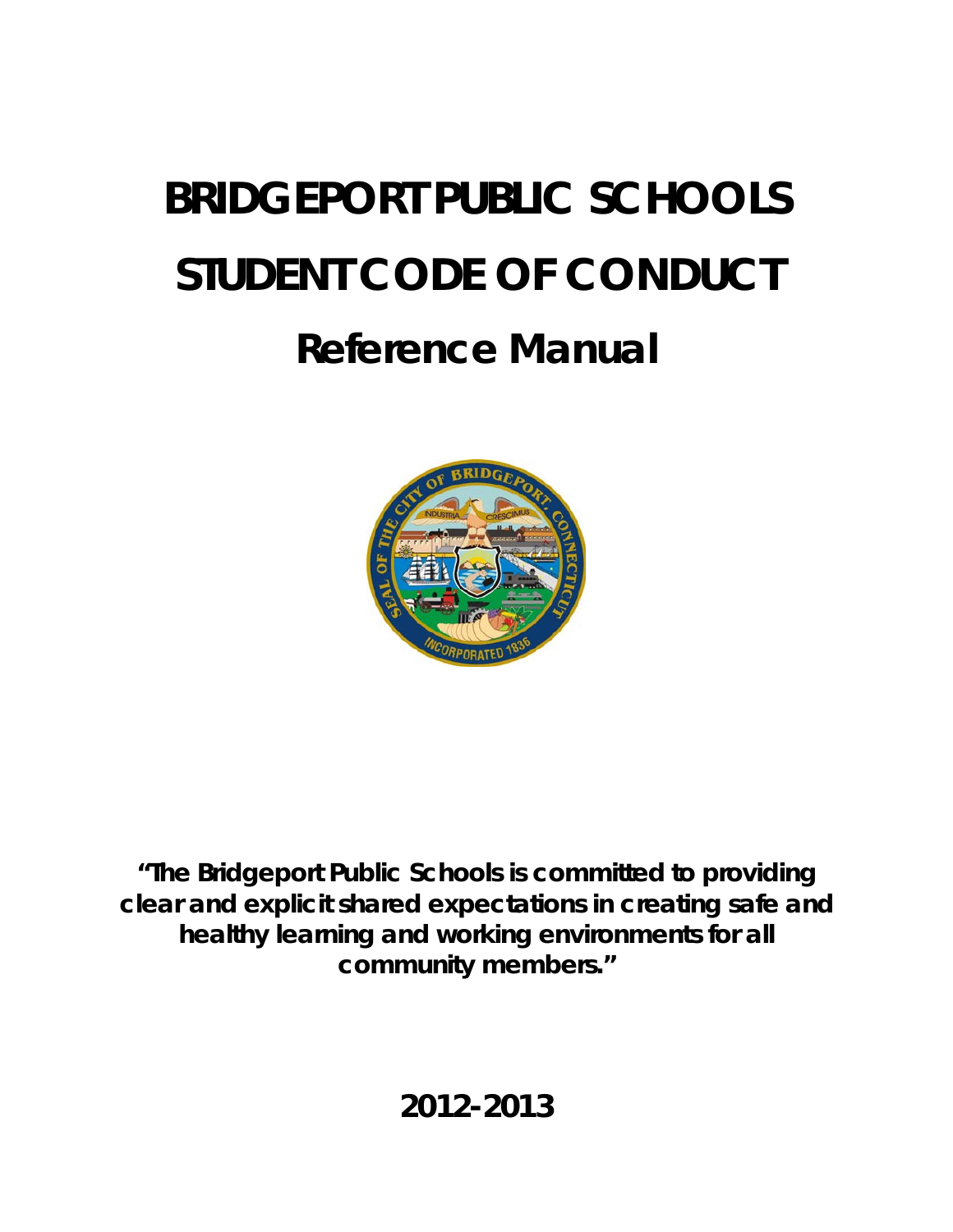## **Paul G. Vallas Superintendent of Schools**

#### **The Student Code of Conduct Review Committee:**

Michele Afonso Debra Arganese Jan Blevins Luz Butler Yvette DeFeo Lourdes Delgado Carla D'Orio Steven Douglas Jennifer Kelemen Finette Lafontant Bryan Luchsinger Catherine McAuliffe Christine Morrone Michael Mulford Ralph Paladino Mayra Pérez Richard Pezzella Susan Starkie Alex Ortiz Jane Wakeman Shively Willingham

**"It is the policy of the Bridgeport Board of Education not to discriminate on the basis of race, color, gender, sexual orientation, marital status, religion, age, national origin, ancestry, disability, mental disorder or mental retardation, in any of its educational programs, activities or employment policies."** 

> Affirmative Action Officer Title IX and Title V:

Kathleen Jaeger Interim Executive Director of Human Resources Bridgeport Public Schools 45 Lyon Terrace – Room 310 Bridgeport, CT 06604 203-275-1042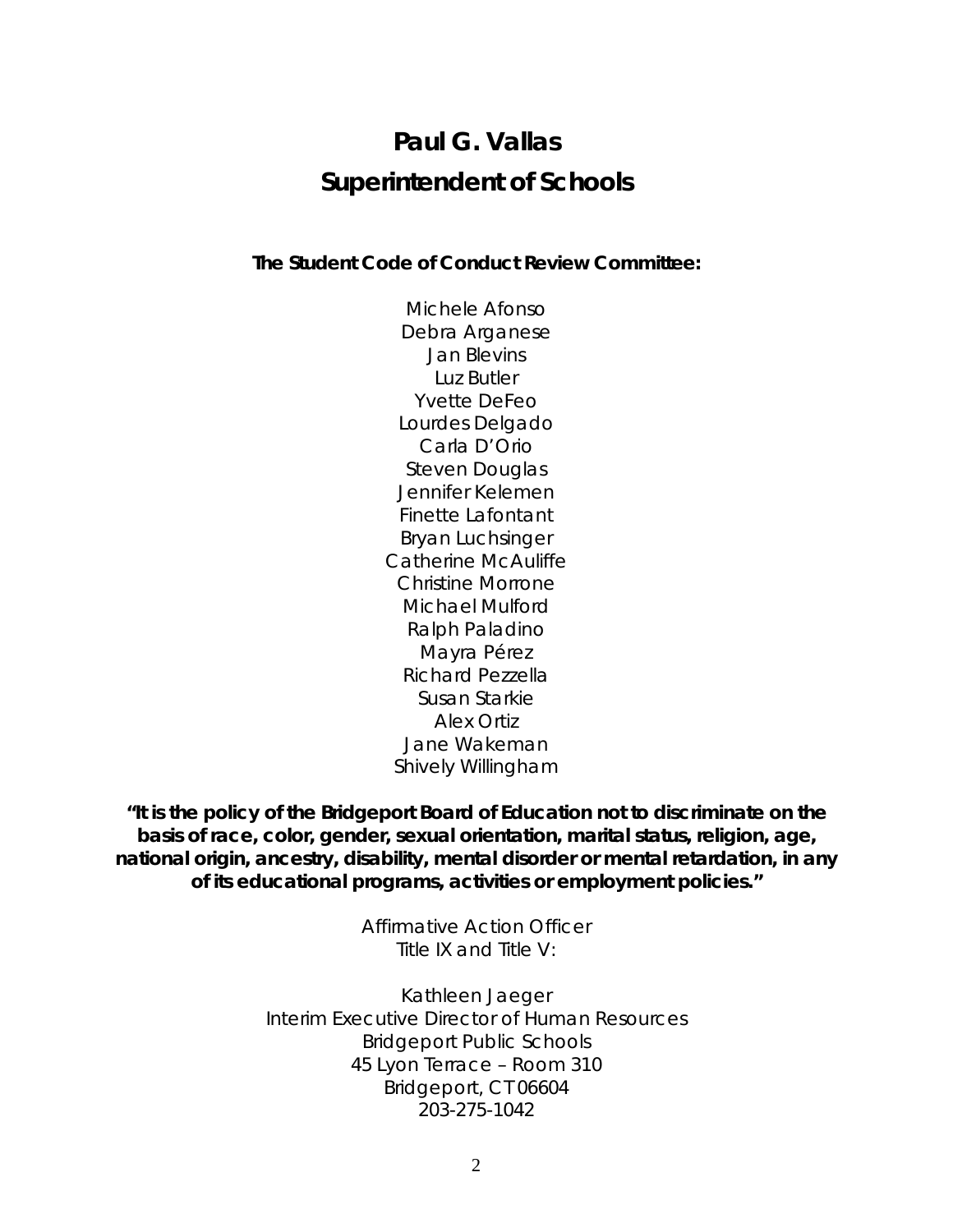## **Table of Contents**

|                                        | Summary of District Policy Regarding Behavior          | 4  |
|----------------------------------------|--------------------------------------------------------|----|
| Forward Thinking Conduct               |                                                        | 5  |
| Procedural Safeguards                  |                                                        | 6  |
| <b>Rights and Responsibility Chart</b> |                                                        | 8  |
| <b>Disciplinary Procedures</b>         |                                                        | 10 |
| <b>Attendance Policy</b>               |                                                        | 11 |
| <b>Bullying Policy</b>                 |                                                        | 18 |
| <b>Hazing Policy</b>                   |                                                        | 19 |
| Network/Internet / E-Mail Policy       |                                                        | 21 |
|                                        | Student/Staff Sexual Harassment Policy                 | 23 |
| <b>Uniform Policy</b>                  |                                                        | 26 |
| <b>Parent Appeal Process</b>           |                                                        | 27 |
|                                        | Annual Notification of Parent Rights Related to School |    |
| Records under FERPA                    |                                                        | 29 |
|                                        | Disciplinary Offenses and Penalties                    |    |
| Type I                                 | <b>Disciplinary Offenses</b>                           | 32 |
| ٠                                      | Type I Penalties                                       | 35 |
| ٠                                      | <b>Type II</b> Disciplinary Offenses                   | 37 |
| $\bullet$                              | Type II Penalties                                      | 40 |
|                                        | <b>Type III</b> Disciplinary Offenses                  | 43 |
| Type III                               | Penalties                                              | 44 |
|                                        | Procedures for Expulsion                               | 45 |
| Drug and Weapon Offenses               |                                                        | 45 |
| Appendix A                             | <b>Glossary of Terms</b>                               | 46 |
| Appendix B                             | Developmentally Age                                    |    |
|                                        | <b>Appropriate Conduct</b>                             | 49 |
| Appendix C                             | <b>Restorative Justice Goals</b>                       | 49 |
| Appendix D                             | <b>Disciplinary Offenses and Penalties Chart</b>       | 50 |
| Appendix E                             | Acknowledgement of receipt of                          |    |
|                                        | <b>Student Code of Conduct</b>                         | 53 |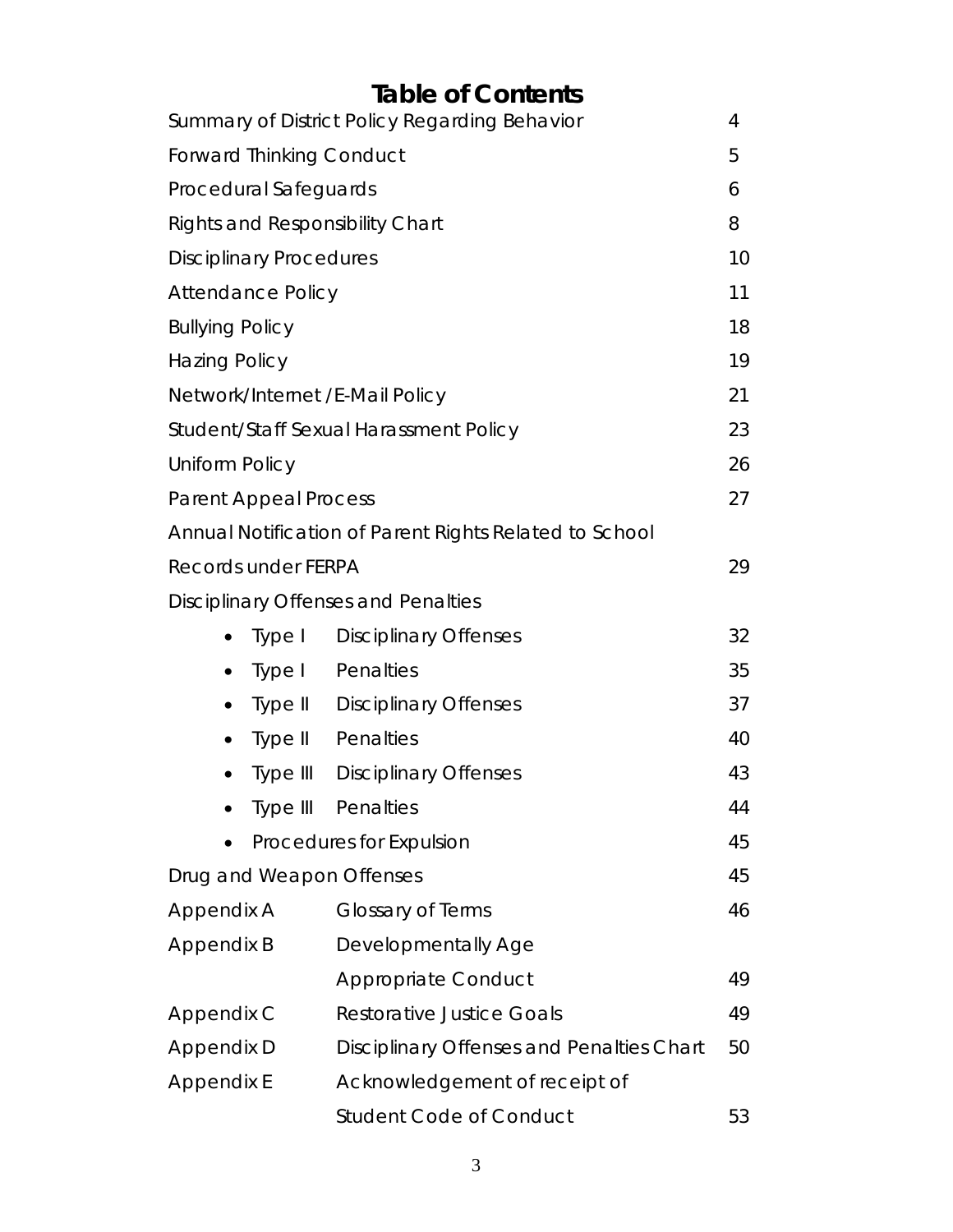## **SUMMARY OF DISTRICT POLICY REGARDING BEHAVIOR**

It is the goal of the Bridgeport Public School system to provide a positive educational setting for every student. The Student Code of Conduct is to be implemented in a fair and equitable manner, which is mindful of the rights of students as well as the security, safety and educational interests of the school. The Student Code of Conduct establishes a zero tolerance policy for conduct that endangers the safety of the schools and/or disrupts the educational experience for other students with the recognition that students of different grades and ages are at different developmental levels, thus their behavior will be different and may call for different responses. In determining the appropriate level of interventions and consequences, in addition to mitigating circumstances, school officials should consider the grade level and age of the student. With this in mind, every effort is made by school personnel to resort to in-school and outof-school suspension when all other consequences have been exhausted.

The Student Code of Conduct embodies the principles of Restorative Justice. Restorative Justice may be defined as a way of thinking and responding to conflict and problems that involve all participants determining what took place and how to create a logical and balanced resolution which is aligned with the rules of the law. The goals include: repairing, restoring or providing restitution for any damaged or stolen property.

Every student must follow all of the rules of the Student Code of Conduct before, during and after school. The Code applies to students on school grounds and at schoolrelated activities on or off school grounds. Students must follow these rules while awaiting transportation or traveling on a school bus or other form of school-provided transportation en route to or from the school for a school-sponsored activity. The Code also applies to students off school grounds and during non-school time when the conduct is violating publicized policy of the Board of Education and the return of the student(s) committing the offense would contribute to a disruptive effect in the school and its educational process. These acts must be of a serious nature, e.g. dangerous weapon offenses, drug offenses or crimes accompanied by violent conduct such as robbery or sexual offenses.

The success of school discipline depends upon shared responsibility among home, school and community. Parents and guardians should be familiar with and understand the Student Code of Conduct.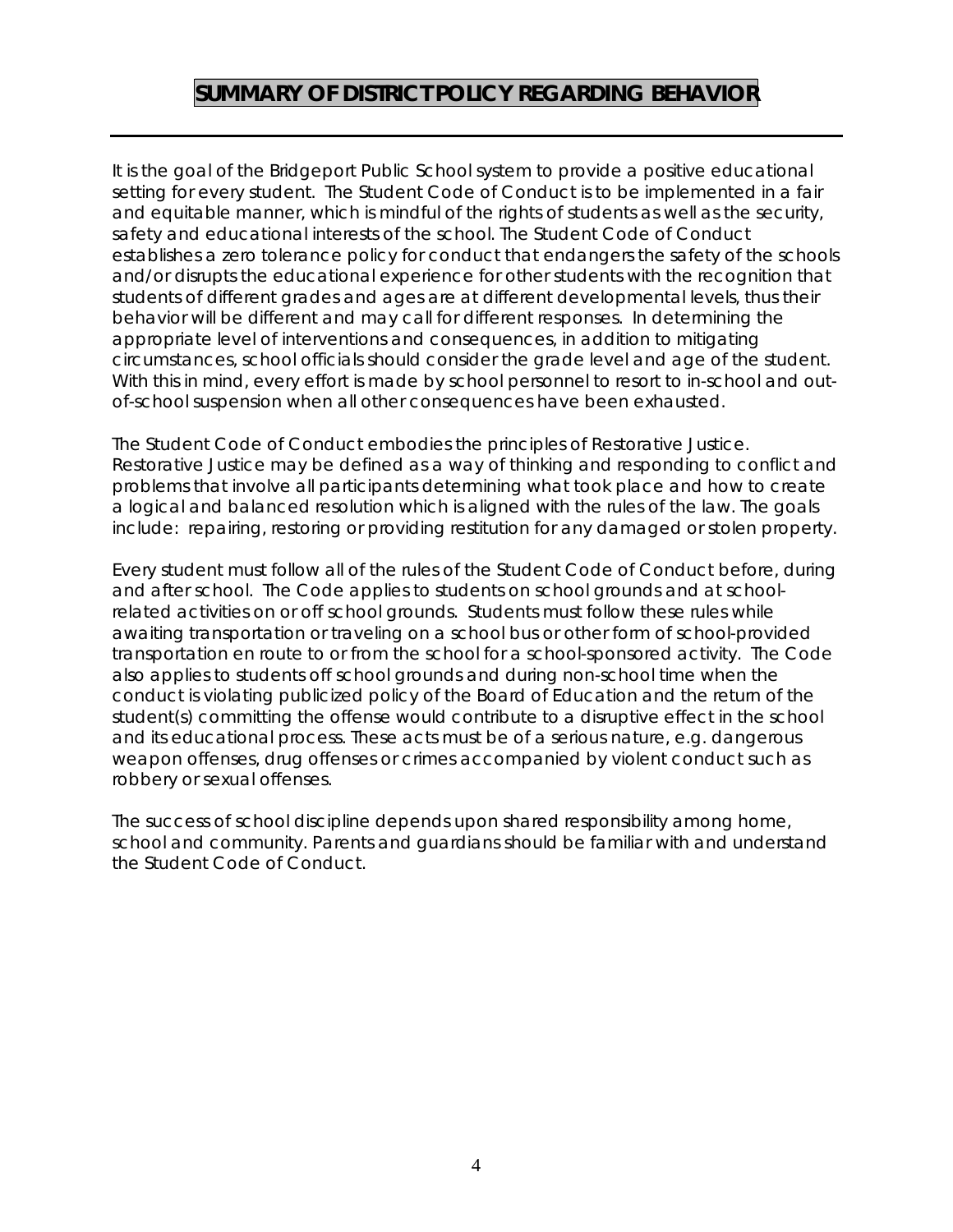## **FORWARD THINKING CONDUCT**

The Bridgeport Public School system encourages, supports and recognizes acceptable behavior in our students through a variety of positive practices. Our disciplinary model is an approach that makes use of a continuum of interventions, supports and consequences, building upon strategies that promote positive behaviors.

We encourage students to take responsibility for their behavior and to accept the consequences of their actions. A research-based, forward-thinking approach will be used to deal with inappropriate behavior. This may include: verbal reminders, review of expectations, contact with parent(s)/guardian(s), written reflection, volunteer service to the school community, conflict mediation/resolution, peer mentoring and referral for support services and/or exclusion from school privileges.

We recognize that each student is a unique individual and that every situation which requires disciplinary action has its own set of extenuating circumstances. All factors that may have affected the student's behavior will be considered before discipline is determined. Students who behave inappropriately will receive developmentally appropriate consequences. For a student with special education or disability-related needs, all approaches will be consistent with his/her Individualized Education Plan (IEP) or 504 Student Accommodation Plan and his/her demonstrated abilities.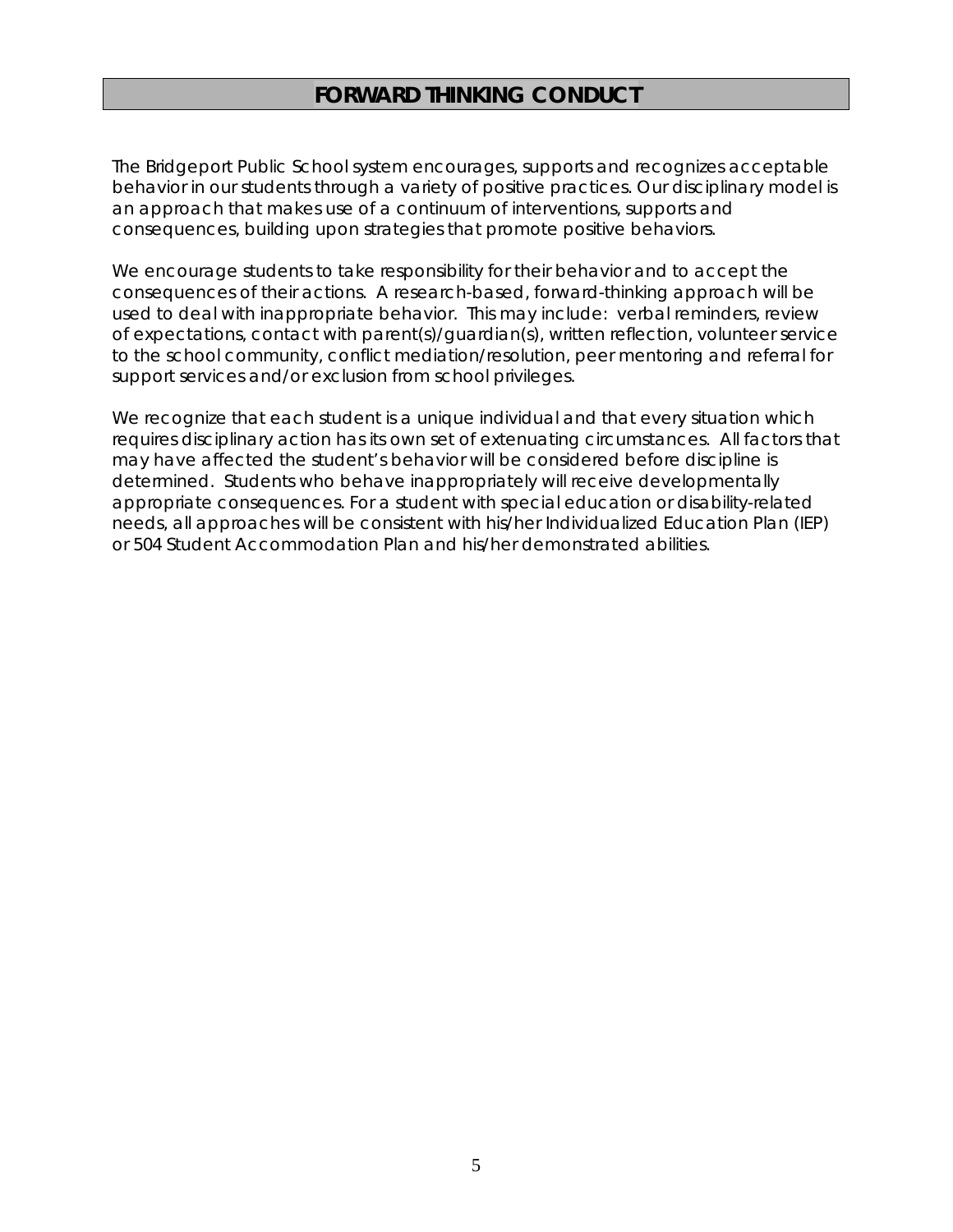Students previously identified as having a disability under the IDEA and/or Section 504 of the Rehabilitation Act who engage in behavior that violates any rule of the Student Code of Conduct can be disciplined by suspension, transfer to an appropriate interim alternative education setting or other setting or expulsion; disciplinary action would also apply to students without disabilities with the following stipulations:

- A student with disabilities must not be suspended for more than ten (10) days per school year without the district's conducting a review of/or development of a Behavior Intervention Plan (BIP). In the case of a recommendation for expulsion or suspension for more than 10 school days per school year, the district shall convene a PPT within 10 school days after the recommendation for such discipline was made in order to review the relationship between the student's disability and the disciplinary infraction(s) behavior and to determine whether the student's behavior was a manifestation of his/her disability. During the process of a manifestation review, a student may be suspended for up to 10 school days. Subsequent suspension days must be closely monitored by the building administrator in order to ensure the accumulated total days do not constitute a change in placement. A PPT should be convened in all cases upon the 16-17 day of suspension in order to review the appropriateness of the student's placement.
- If a manifestation review PPT concludes that the student's behavior was **not** a manifestation of the student's disability, the district may proceed with the recommended expulsion or suspension for more than 10 days, to the extent that a student without a disability would be subject to such discipline. Under these circumstances, the Board of Education must continue to provide a free appropriate public education to the student with disabilities. During any period of suspension greater than 10 days per school year, a student with disabilities under IDEA shall receive an alternative educational plan in accordance with the IEP as modified by the PPT in light of the student's exclusion.
- If the PPT finds that the student's behavior was a manifestation of the student's disability, the district shall not proceed with the recommendation for expulsion or suspension of greater than 10 days, shall consider the misconduct and revise the IEP/behavior intervention plan to prevent a recurrence of the misconduct and provide for the safety of other students and staff. If the IEP does not include a Behavior Intervention Plan, the PPT must develop a plan to address the behavior that led to the disciplinary action. When disciplinary action is contemplated, which would result in a penalty not addressed by the student's Behavior Intervention Plan, the parents must be notified of the decision to take disciplinary action on the date the decision was made and must also receive notice of all special education procedural safeguards.
- The special education and disciplinary records of the student must be transmitted to the individual(s) who will make the final determination regarding a recommendation for exclusions of greater than 10 school days per school year.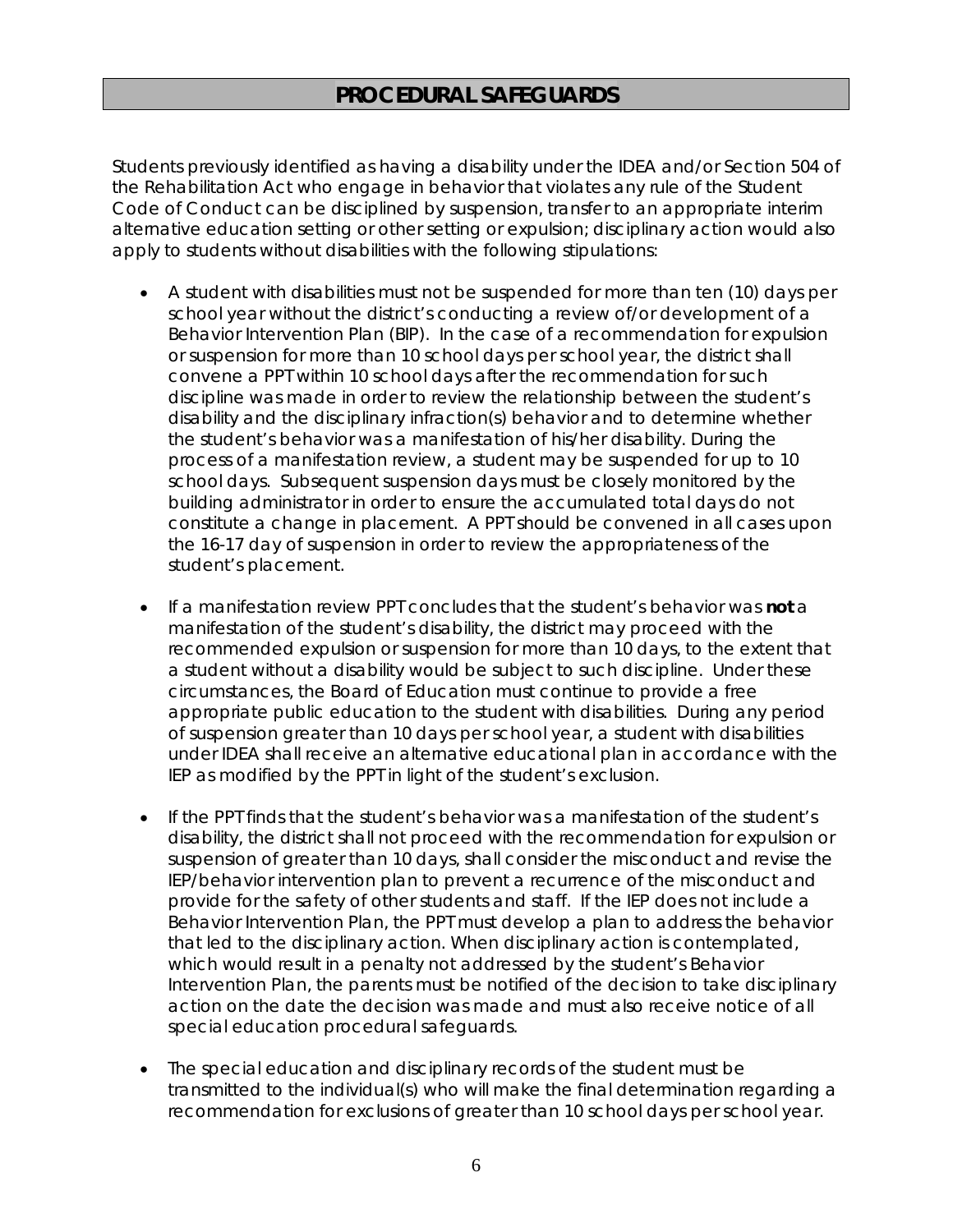- In cases of possession of a dangerous weapon or an illegal drug or the use, sale or solicitation for sale of controlled substances on school grounds or at a school sponsored activity, the student can be transferred to an appropriate interim alternative educational setting for up to 45 calendar days.
- For the discipline of students not yet identified as special education students, a student is entitled to procedural protections even if he/she has not been determined to qualify for special services under IDEA if the local board had knowledge that the student was disabled before the misconduct occurred. 34 C.F.R. Connecticut General Statutes § 300.534.

#### **The local board will be considered to have knowledge if:**

- 1. The parent has expressed concern to supervisory or administrative personnel in writing or to a teacher of the child, that the child is in need of special education/related services
- 2. The parent requested that the student be evaluated under IDEA
- 3. The child's teacher or other staff member expressed specific concern about a pattern of behavior demonstrated by the child directly to the Executive Director of Specialized Instruction or to other supervisory personnel of the agency

#### **IDEA 2004 makes clear that the local board will not be deemed to have knowledge if:**

- 1. The parent has not allowed an evaluation of the child
- 2. The parent has refused services
- 3. The child has been evaluated and it was determined that the child did not have a disability

If the local board did not have knowledge of the possibility that the student had a disability, the student can be disciplined as if he/she were not a student with a disability. If a request for an evaluation is made during the time period when the child is subject to disciplinary measures, the school district must expedite the evaluation. If the child is subsequently deemed eligible, the school district shall provide special education to the child; however, pending the results of the evaluation, the child remains in the setting determined by school personnel.

#### **Special Note:**

Connecticut State Regulations, Section 10-76d-7(c), requires each school district to promptly refer to the Planning and Placement Team (PPT) all children who have been suspended repeatedly or whose behavior, attendance or progress in school is considered unsatisfactory or at a marginal level of acceptance. For children who experience multiple in-school suspensions, a referral must be made to the PPT to consider whether evaluations should be conducted to determine the child's eligibility for special education services.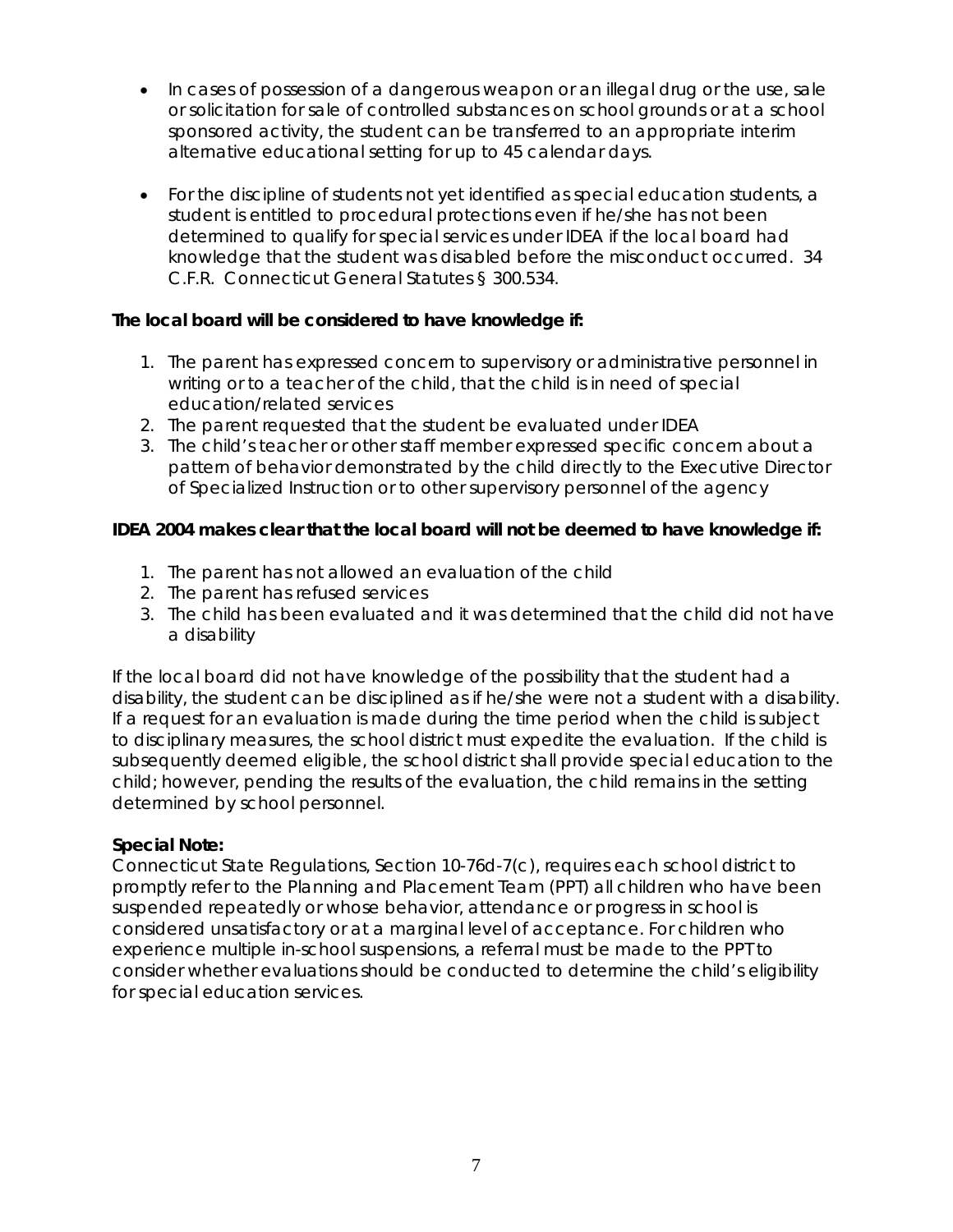## **RIGHTS AND RESPONSIBILITIES CHART**

|                                                      | Students have the right:                                                                                                                                                                                                                                                                                                                                                               | Students have the responsibility:                                                                                                                                                                                                                                                                                                                                                              |  |
|------------------------------------------------------|----------------------------------------------------------------------------------------------------------------------------------------------------------------------------------------------------------------------------------------------------------------------------------------------------------------------------------------------------------------------------------------|------------------------------------------------------------------------------------------------------------------------------------------------------------------------------------------------------------------------------------------------------------------------------------------------------------------------------------------------------------------------------------------------|--|
| <b>Attendance</b>                                    | To a meaningful learning<br>$\bullet$<br>experience.                                                                                                                                                                                                                                                                                                                                   | To attend school regularly in<br>$\bullet$<br>accordance with the district<br>attendance policy.                                                                                                                                                                                                                                                                                               |  |
| <b>Respect for persons</b><br>and property           | To use school property as<br>$\bullet$<br>approved by the district.<br>To use personal property<br>$\bullet$<br>on school grounds as<br>approved by the district.<br>To privacy per applicable<br>$\bullet$<br>laws.<br>To be respected and<br>accepted as individuals.                                                                                                                | To respect the rights of others<br>$\bullet$<br>and not to interfere with their<br>learning.<br>To adhere to the rules and<br>$\bullet$<br>regulations of the school<br>district.<br>To report evidence of an<br>$\bullet$<br>illegal act or violation of the<br>Code of Conduct to district<br>personnel.<br>To dress appropriately in<br>$\bullet$<br>accordance with the<br>uniform policy. |  |
| Knowledge and<br>observation of rules<br>and conduct | To know the rules and<br>$\bullet$<br>regulations regarding<br>their conduct. Students<br>have the opportunity for<br>input in the development<br>of these rules and<br>regulations through<br>school and district forums<br>as members of the School<br>Governance Council and<br>other ad-hoc meetings as<br>arranged.<br>To be assured a safe and<br>healthy school<br>environment. | To follow the rules and<br>$\bullet$<br>regulations of the district as<br>approved by the school<br>board.<br>To follow the rules and<br>regulations of the school and<br>district.                                                                                                                                                                                                            |  |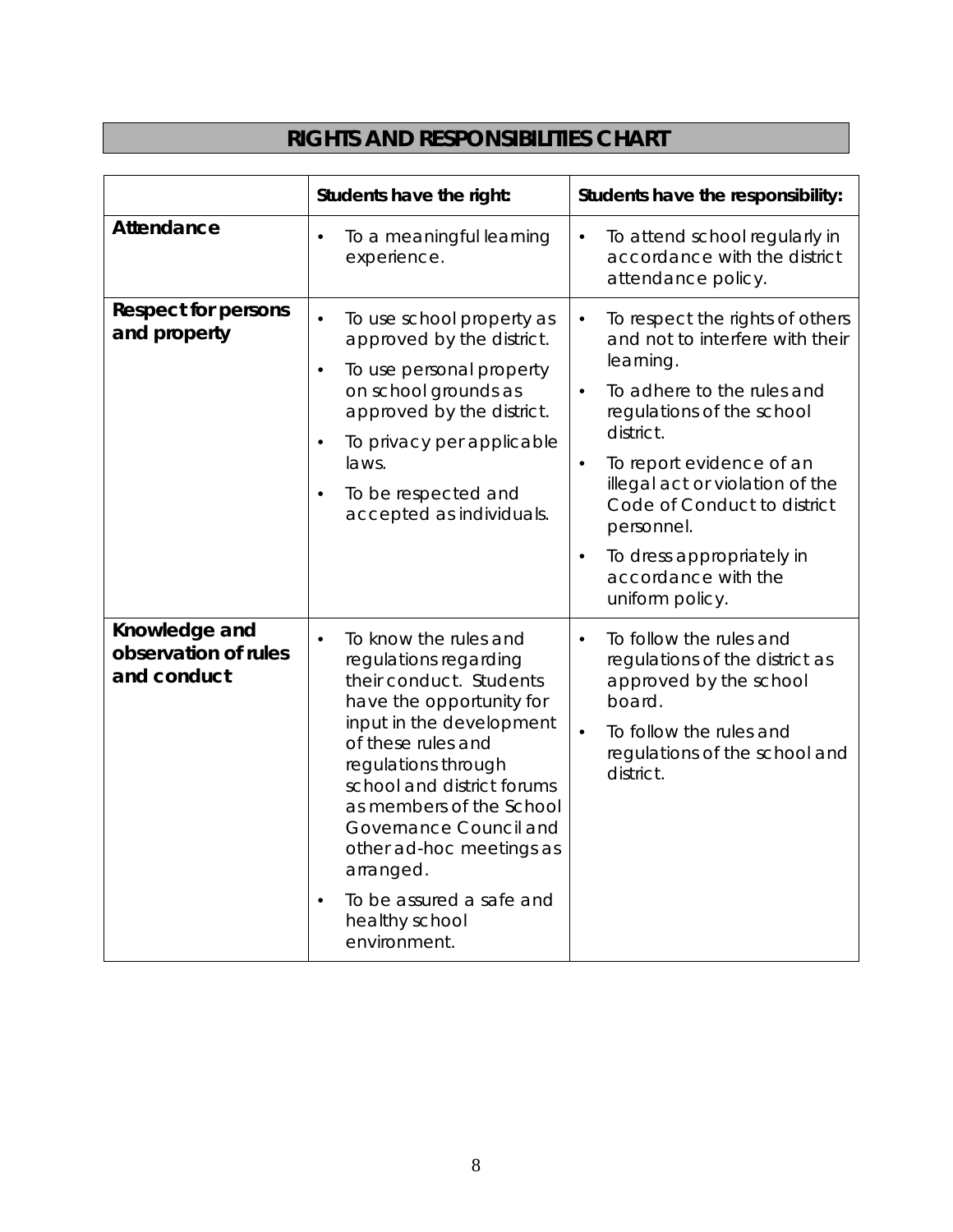|                                         | Students have the right:                                                                                                                                                                                                                                                                                                                        | <b>Students have the</b><br>responsibility:                                                                         |
|-----------------------------------------|-------------------------------------------------------------------------------------------------------------------------------------------------------------------------------------------------------------------------------------------------------------------------------------------------------------------------------------------------|---------------------------------------------------------------------------------------------------------------------|
| <b>Right to learn</b>                   | To learn and pursue an<br>$\bullet$<br>education.                                                                                                                                                                                                                                                                                               | To pursue an education to<br>the best of their ability.                                                             |
|                                         | To a school climate and<br>$\bullet$<br>culture that is conducive<br>and appropriate for                                                                                                                                                                                                                                                        | To be present, on time,<br>$\bullet$<br>prepared, attentive in class<br>and ready to learn.                         |
|                                         | learning.<br>To equal access to an<br>education.                                                                                                                                                                                                                                                                                                | To contribute to a positive<br>school climate conducive<br>to learning.                                             |
| Right to free speech<br>and publication | To freedom of expression of<br>$\bullet$<br>their views unless there are<br>legal reasons to regulate<br>their speech or publications<br>as stipulated by statute and                                                                                                                                                                           | To have a clear<br>$\bullet$<br>understanding of the<br>meaning of freedom of<br>speech within a school<br>context. |
|                                         | relevant case law.                                                                                                                                                                                                                                                                                                                              | To assemble according to<br>$\bullet$<br>the prescribed rules and<br>regulations approved by<br>the school board.   |
| Participation in<br>school activities   | To participate in school<br>٠<br>programs and activities in<br>accordance with eligibility<br>requirements.                                                                                                                                                                                                                                     | To contribute to these<br>$\bullet$<br>activities in a constructive<br>manner.                                      |
| <b>Right to due process</b>             | To due process as<br>$\bullet$<br>prescribed by laws and<br>school board policy<br>including: 1. an impartial<br>investigation of the<br>incident, 2. to be<br>represented by counsel as<br>may be appropriate and 3.<br>to have parents or<br>guardians notified and<br>present at all proceedings<br>according to law and<br>district policy. | To cooperate in all due<br>$\bullet$<br>process proceedings by<br>providing truthful and<br>accurate information.   |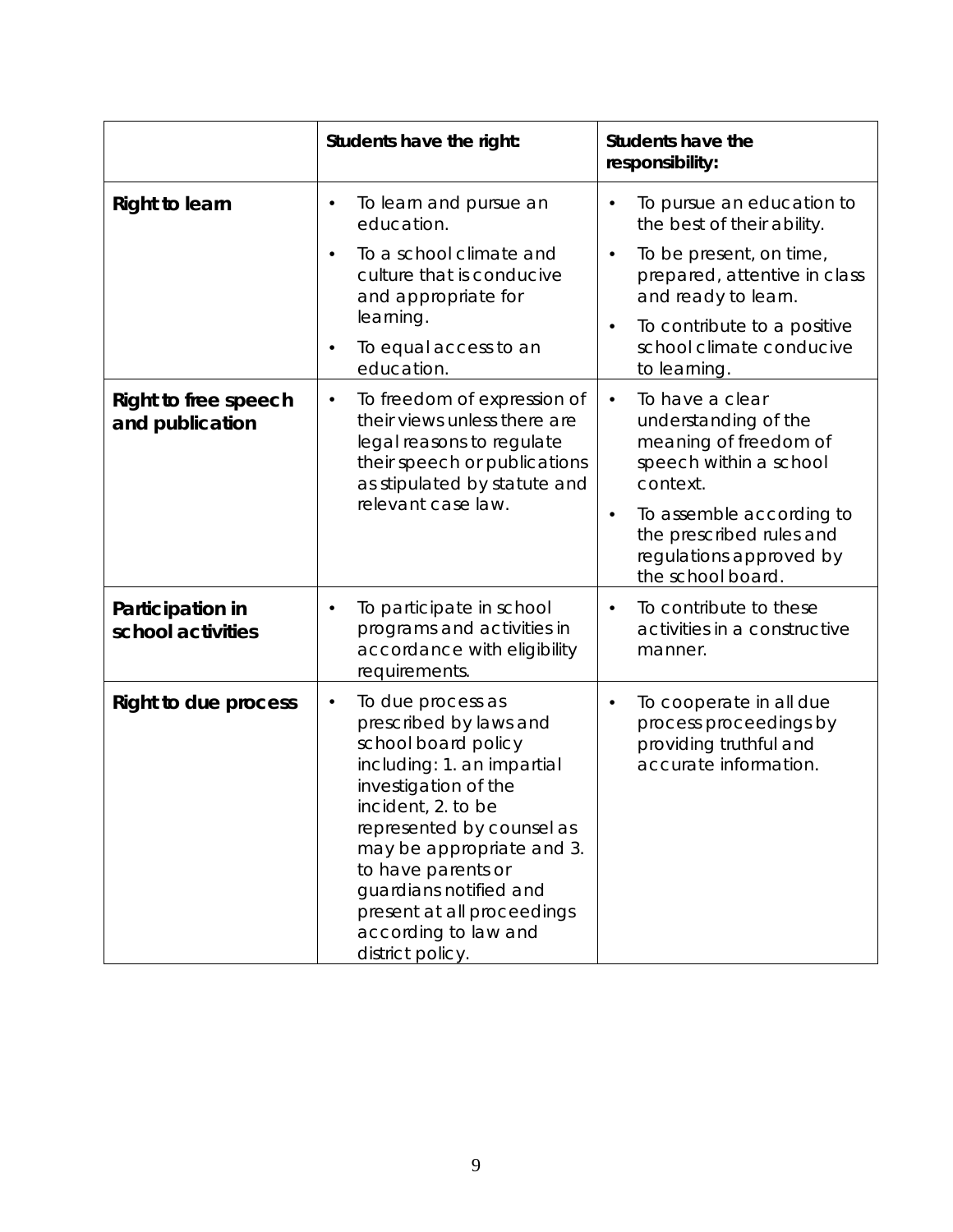## **DISCIPLINARY PROCEDURES**

#### **Procedures Involving Use of Physical Force**

School personnel may use reasonable and prudent physical force upon a student when necessary to:

- **Protect themselves or others from immediate injury**
- **Take a dangerous instrument or illegal drugs away from a student**
- Protect property
- Restrain or remove a student to maintain order

#### **Procedures for Searches and Confiscation**

All lockers and desks are the property of the Bridgeport Board of Education and their use by students is a privilege. Students shall not place, keep or store in their lockers or desks any firearm, knife, explosive or other dangerous objects or any items prohibited in the Code of Conduct. Students shall not have any exception of privacy relative to the contents of their lockers or desks. Accordingly, school officials retain the right to open and search lockers and desks at any time to enforce school policies, rules/regulations or for any other reason. Any search may include the use of electronic and/or mechanical devices. If in the course of a valid search or while conducting other legitimate school business, school officials observe any object or substance prohibited by this Code, they shall confiscate that object or substance. In schools were locks are school property, no other locks shall be used. All such locks remain the property of the Board of Education and may be opened at any time by school officials in accordance with this policy. In schools where students provide their own locks, this shall not create any reasonable exception of privacy in the contents of their lockers as all such lockers may be opened at any time by school officials in accordance with this policy.

#### **Procedures for Reporting Crimes to the Police**

It is the policy of the Bridgeport schools not to shelter students from the police when a violation of Connecticut criminal laws has occurred. Accordingly, whenever school officials become aware of criminal conduct in the schools, they will notify the police and the parent(s)/guardian(s).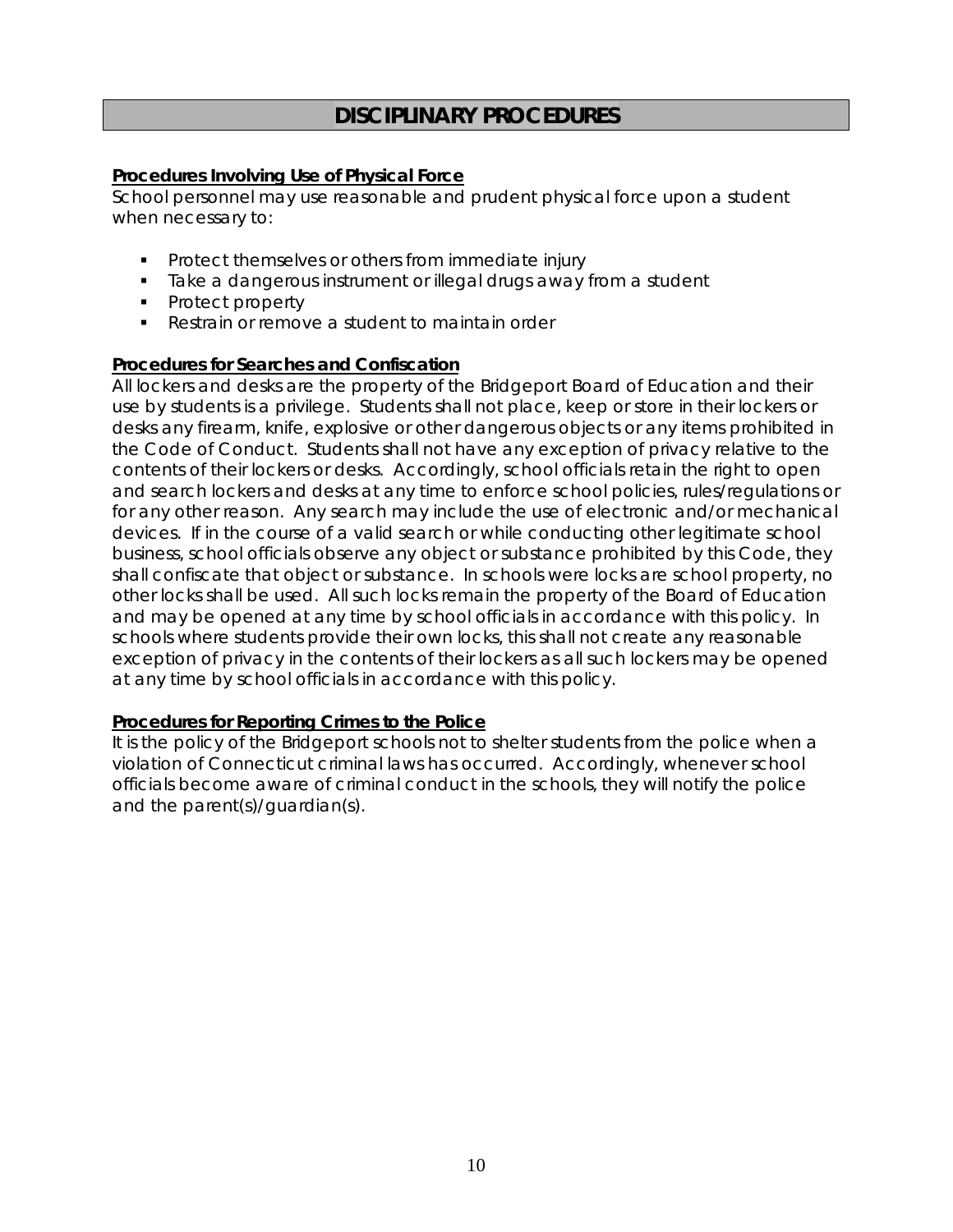## **ATTENDANCE POLICY**

The Bridgeport Board of Education is committed to working with students and their families to promote regular attendance, which in turn, encourages personal growth by preparing the student to accept similar responsibilities in the world outside of the school setting. The attendance regulations are designed to help students understand that the benefits of regular attendance will be gained through responsibility and commitment.

#### **Connecticut State Board of Education Definitions of Excused and Unexcused Absences (Adopted June 27, 2012)**

The following definitions are for use by Connecticut school districts and schools for the purpose of carrying out the provisions of section 10-198a of the Connecticut General Statutes (policies and procedures concerning truants) and for the purpose of reporting truancy pursuant to subsection (c) of Section 10-220 of the Connecticut General Statutes. The use of these definitions for state purposes does not preclude districts from using separate definitions of excused and unexcused absences for their internal uses (including decisions on promotion/retention, grading and disciplinary action).

#### **Excused Absences**

A student's absence from school shall be considered excused if written documentation of the reason for the absence has been submitted within ten (10) school days of the student's return to school or in accordance with Section 10-210 of the Connecticut General Statutes and meets the following criteria:

• For absences one (1) through nine (9), a student's absences from school are considered excused when the student's parent/guardian approves such absence and submits appropriate documentation.

For the tenth absence and all absences thereafter, a student's absences from school are considered excused for the following reasons:

- 1. A student's illness (Note: all student absences due to illness must be verified by an appropriately licensed medical professional to be deemed excused regardless of the length of absence)
- 2. A student's observance of a religious holiday
- 3. A death in the student's family or other emergency beyond the control of the student's family
- 4. A mandated court appearance (additional documentation required)
- 5. The lack of transportation that is normally provided by a district other than the one the student attends (no parental documentation is required for this reason)
- 6. Extraordinary educational opportunities pre-approved by district administrators and in accordance with Connecticut State Department of Education guidance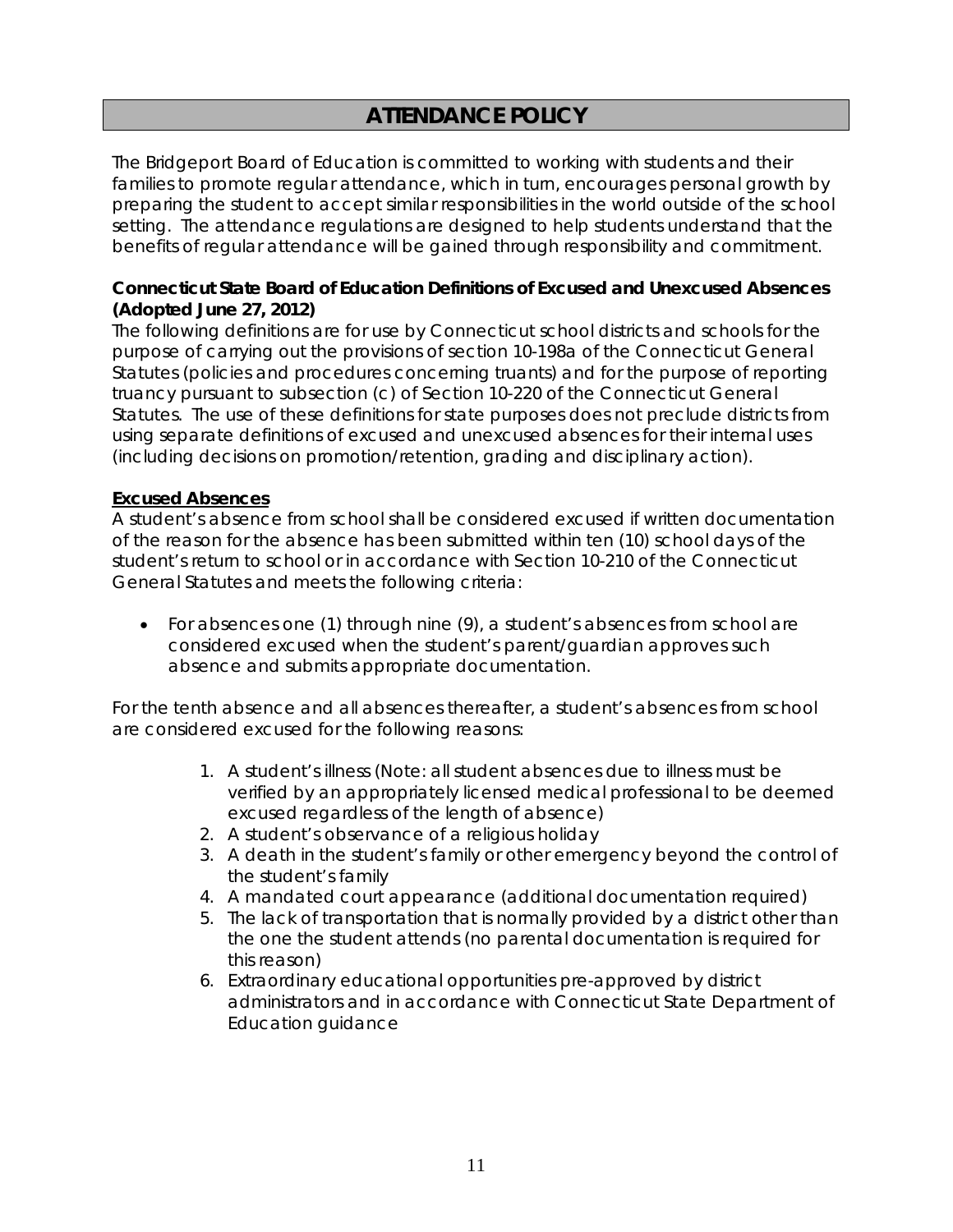#### **Unexcused Absences**

A student's absence from school shall be considered unexcused unless they meet one of the following criteria:

- 1. The absence meets the definition for an excused absence (including documentation requirements)
- 2. The absence meets the definition of a disciplinary absence

#### **Disciplinary Absences**

Absences that are the result of school or district disciplinary action are excluded from these definitions:

- 1. The Connecticut State Board of Education policy states that "*A student is considered to be 'in attendance' if present at his/her assigned school or an activity sponsored by the school, such as a field trip, for at least half of the regular school day. A student who is serving an out-of-school suspension or expulsion should always be considered absent."* A student not meeting the definition of 'in attendance' is considered absent.
- 2. Such documentation should include a signed note from the student's parent/guardian, a signed note from a school official that spoke in person with the parent/guardian regarding the absence or a note confirming the absence by the school nurse or by a licensed medical professional as appropriate. Documentation should explain the nature of and the reason for the absence as well as the length of the absence. Separate documentation must be submitted for each incidence of absenteeism. For example: if a student is out sick two (2) consecutive days, that student must submit the appropriate documentation covering both sick days. If a student is out sick two (2) nonconsecutive days, that student must submit the appropriate documentation following each absence. Schools should take steps to allow non-English speaking parents/guardians to submit documentation in their native language.

High school students must be present in school for a minimum of 160 days to receive graduation credit (toward the 225 credits required for graduation from high school) for full year courses and for a minimum of 80 days for semester courses.

Students who do not meet this minimum requirement may appeal their loss of graduation credit to an Attendance Review Team comprised of administrators, teachers and student support staff. The Team will review the student's attendance record and may consider reasons for absences such as the following:

- 1. Medical problems (documentation may be required; an attempt to schedule doctor appointments after school is accepted)
- 2. Family emergencies
- 3. Court appearances
- 4. Death in the family
- 5. College interviews or visits
- 6. Religious holidays
- 7. Other specific excuses such as serious medical illness or other serious extenuating circumstances dependent on the judgment of the building administrator.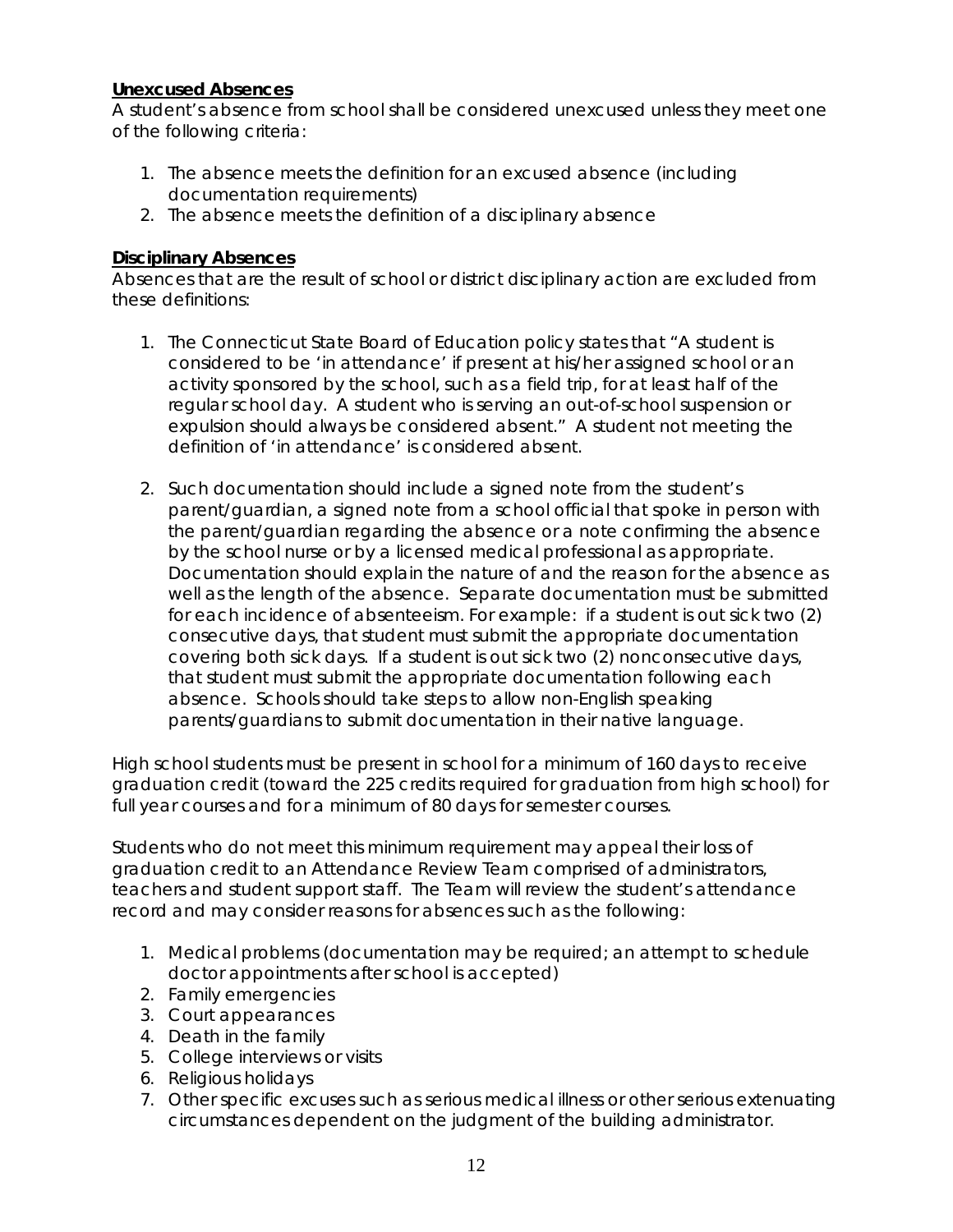Students in Grades K-8 are mandated by the Connecticut legislature to have no more than twenty (20) unexcused absences in any school year. Students who exceed that number shall be referred to Juvenile Court as required by state law. In addition, parents of those students with more than twenty (20) unexcused absences may be referred to the Department of Children and Families (DCF) for educational neglect.

#### **High School Summer School Program**

Students will be permitted to attend summer school if they have been in attendance a minimum of 150 days for full year courses and 75 days for semester courses. **Students who do not meet this minimum requirement may appeal their loss of summer school enrollment to the Attendance Review Team.** 

#### **Class Cutting**

It is imperative for students to be present in class in order to benefit from the process of teaching and learning. It is the student's responsibility to be present for every class when present in school. The following regulations are intended to promote the development of this responsible attitude:

- 1. A class cut is a day's absence from class.
- 2. A class cut to study period will be referred within one (1) day to the administrator for the appropriate action.
- 3. The classroom teacher will refer any class cut in excess of two (2) in the marking period to the administrator.
- 4. Five (5) points will be deducted from the student's grade for each of the first three (3) class cuts in a marking period. High school students will lose course credit for classes in which they have four (4) or more cuts.
- 5. High school students who lose course credit in a class due to excessive class cuts will be given the option of agreeing to a contract that will allow passing grades to be restored if they do not cut class for the remainder of the school year. This contract must be in force prior to May 1 of each school year.

Any discipline imposed on a student as a result of class cutting will be accomplished in a manner consistent with procedural safeguards described elsewhere in this manual, for example: suspension may be imposed for class cutting only if the student is offered the opportunity for an informal hearing.

#### **Tardiness**

Tardiness to school is a serious concern. Consistent with the tenets of Positive Behavior Intervention Support (PBIS), it is our belief that the most effective way to change student behavior is to reinforce and maximize appropriate conduct such as coming to school on time. The following procedures and guidelines have been developed in support of this goal.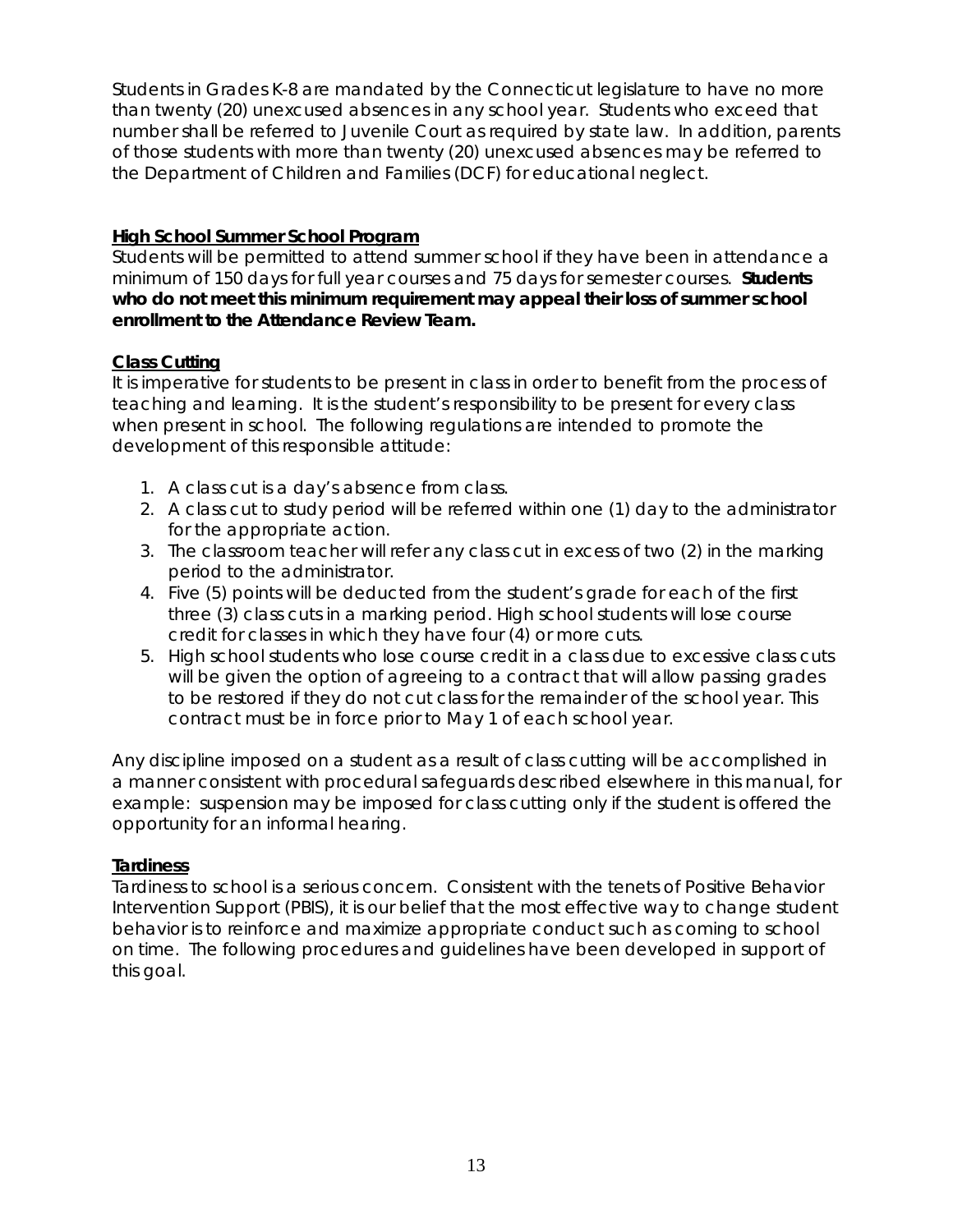#### **Tardiness to Class**

- 1. Tardiness to class will be managed by classroom teachers. If a student is tardy three (3) times to an individual class during the marking period, it may result in the student's referral to the administration for further disciplinary action.
- 2. Any student entering class unexcused after ten (10) minutes will be given a class cut.
- 3. Each marking period is to be considered a separate entity.

#### **Tardiness to School**

- 1. Tardiness to school will continue to be an administrative responsibility. If students are tardy to school, the administrator will offer intervention programs such as referrals to the guidance counselor and before-school or after-school detention. If these programs do not improve the student's attendance, the principal may make a referral to the Student Assistance Team.
- 2. Students who come to school 45 minutes after the start of the school day will be required to be accompanied by a parent or guardian or the parent or guardian must telephone the school or provide a written note. If contact is not made with the parent, the student will be admitted to school but subject to disciplinary action by the administrator. Chronic tardy behavior must be referred to the SRBI Team

## **ATTENDANCE PROCEDURES**

- 1. Students who are tardy must follow school established procedures for admittance. In the case of an absence, parents or guardians must call their child's school on the day of the absence no later than 10:00 a.m.
- 2. In the event of no notification of absence by the parent or guardian, the school will make a reasonable attempt by phone to contact the parent or guardian at home or work concerning the student's absence on the day of the absence.
- 3. On the morning a student returns to school, it is expected that the student will bring a written note signed by a parent/guardian with the reason for the absence(s); without a note, all absences become unexcused absences. Notes must be submitted within ten (10) school days of the student's return to school to be considered excused.
- 4. Each school must alert parents to the possibility of failure because of a serious absence record.
- 5. Staff will immediately notify the office with any questions concerning a child's absence especially when the staff or another student may recall seeing the child at school or on school grounds.
- 6. Every effort should be made to make appointments for students after school hours. No child will be dismissed early without prior written notification to the school with approval of the administrator.

At the start of each school year, Principals must inform all parents/guardians, via a letter, of the above attendance procedures. This letter must be signed by the parent/guardian and returned to school.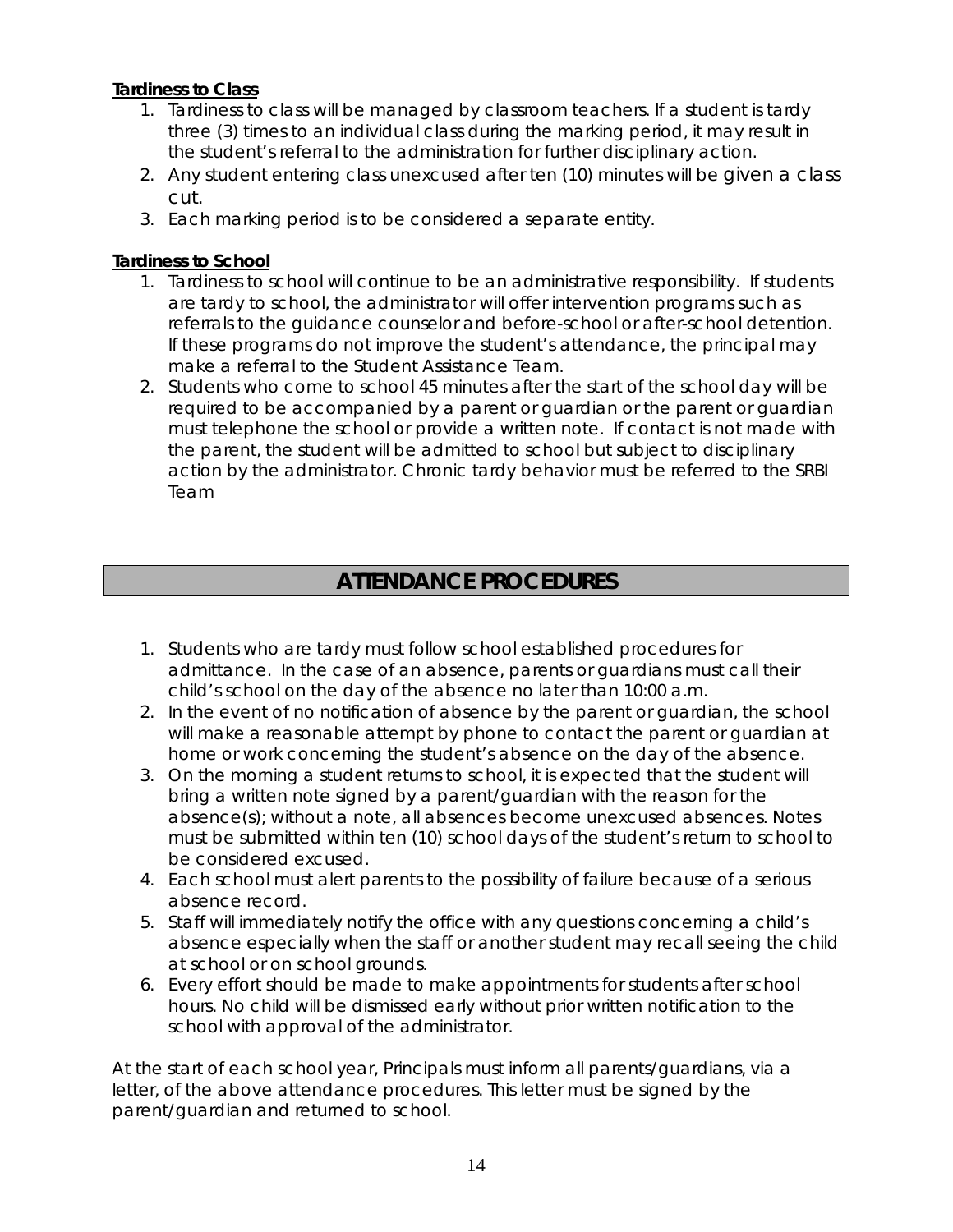The letter must also request that a parent/guardian include updated emergency information on each child, e.g. where parents work, home address, current home telephone number, work telephone number, cell phone number, pager, as well as the names of individuals who will be picking up student(s).

## **ATTENDANCE MONITORING PROCEDURES**

The process of gathering information and attempting interventions must begin at the student's 4<sup>th</sup> unexcused absence and must continue until the student has accumulated 20 unexcused absences. When students between the ages of 7 and 16 accumulate 20 unexcused absences, a Family with Service Needs Referral must be completed and submitted to the Executive Director of Student Support Services.

#### **The following benchmarks should be followed:**

| 1.          | Four (4) unexcused absences in<br>one month         | Phone call to parent and letter sent home                              |
|-------------|-----------------------------------------------------|------------------------------------------------------------------------|
| 2.          | Six (6) unexcused absences                          | First home visit; first parent conference                              |
| 3.          | Eight (8) unexcused absences                        | Phone call to parent, letter sent home                                 |
| 4.          | Ten (10) unexcused absences                         | Parent conference, SRBI Team referral, case<br>manager assigned        |
| 5.          | Twelve (12) unexcused absences                      | Second home visit; phone call home                                     |
| 6.          | Fifteen (15) unexcused absences                     | PPT referral indicating truancy concerns                               |
| $7_{\cdot}$ | Sixteen (16) to nineteen (19)<br>unexcused absences | Phone call home each day student is absent                             |
| 8.          |                                                     | Twenty (20) unexcused absences FWSN/Youth in Crisis/DCF referral filed |

#### **Completion of Class Work**

Any student who is suspended from school has the opportunity to complete class work missed during the suspension; however, it is the student's responsibility to request assignments for the missed class work. Teachers do not have the responsibility of seeking out the students who have missed class work, as a result of suspension, to give them the assignments. In addition, students must complete all missed class work within two (2) weeks after returning to school.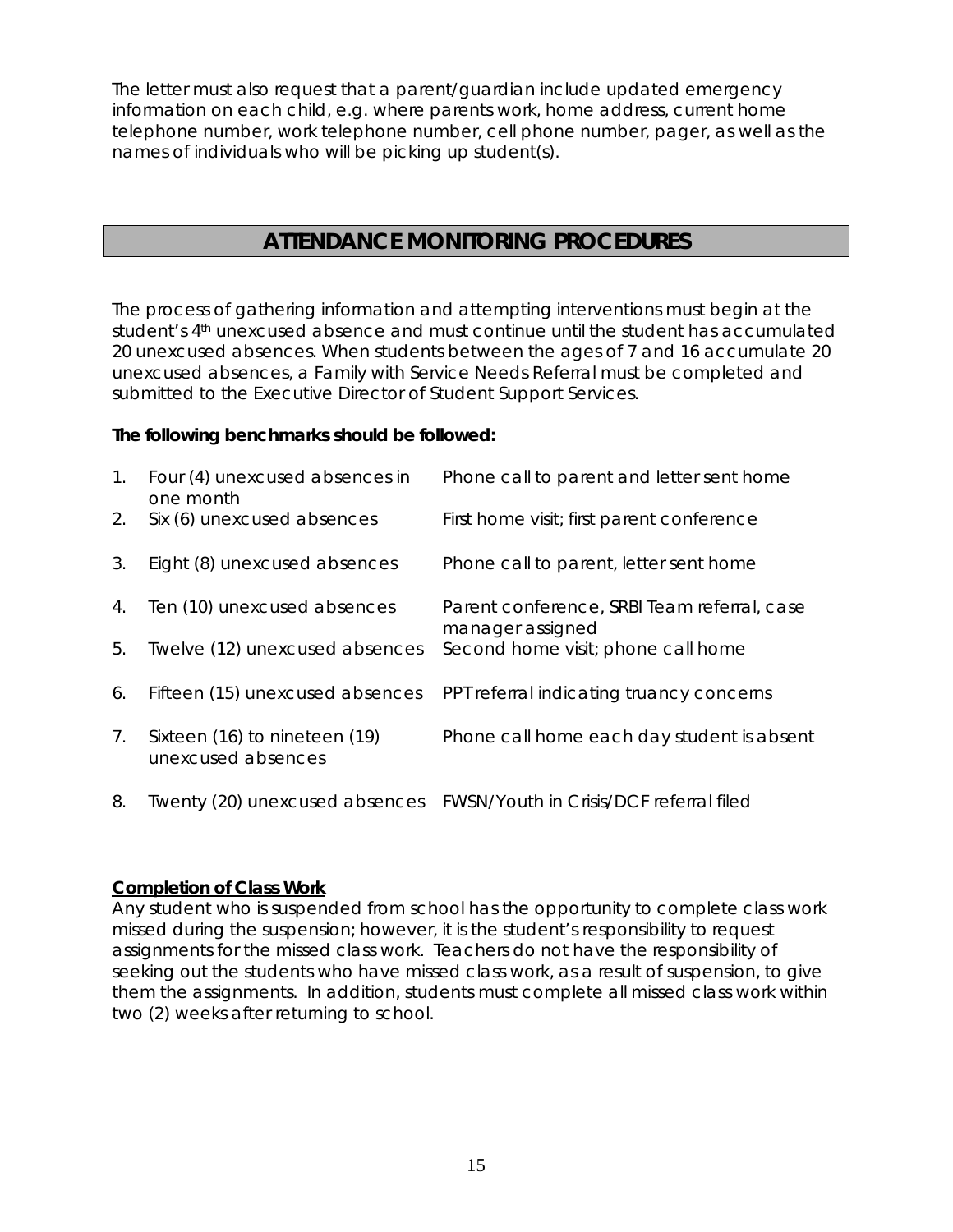## **DAILY PROCEDURES FOR TAKING ATTENDANCE**

In order to provide efficient attendance monitoring, a computerized student information system, PowerSchool or a comparable system, will be used for all aspects of student attendance. At each benchmark listed in our Code of Conduct, entries will be made in the student information system to document our monitoring procedure.

#### **For Daily or Period Attendance**

- 1. Teachers will take attendance in PowerTeacher to enter absences and tardiness. If there are no absences, a teacher must still log into PowerTeacher and complete the steps of taking attendance. If a student enters class late after being marked absent, it is the teacher's responsibility to correct attendance the same day.
- 2. Students who are tardy (10 minutes after the official start of school time) must first report to the administrative office to sign in and receive a pass for classroom entry. Teachers should not allow a student entry into the class without a late pass. Administrative office personnel will be responsible for changing absences to tardy in PowerSchool.
- 3. On the morning a student returns to school, it is expected that the student will bring a written note signed by a parent/guardian with the reason for the absence(s). Without a note, all absences will be considered unexcused absences. Upon approval by the school administrator, administrative office personnel will be responsible for changing unexcused absences to excused absences in PowerSchool.
- 4. At approximately 9:30 a.m. an automated phone message system will generate phone calls to notify parents that their child is not in school.
- 5. Each Principal may check the status of teachers who have not taken attendance utilizing the PowerTeacher Attendance report.
- 6. If a teacher is absent from school, substitute teachers may take attendance utilizing the PowerTeacher Substitute Portal.

#### **For Students with Truancy Issues**

There will be a Special Attendance Register in PowerSchool with fields that correspond to benchmarks outlined in the Code of Conduct regarding students with excessive absences. It is in these fields that staff will indicate actions taken, for example:

1. Teachers will call parents after four (4) and eight (8) unexcused absences in one month. Teachers will be required to enter the date when they called and use the drop down menu to indicate to whom they spoke. The status field will be set by the teacher to designate if the issue was resolved or not.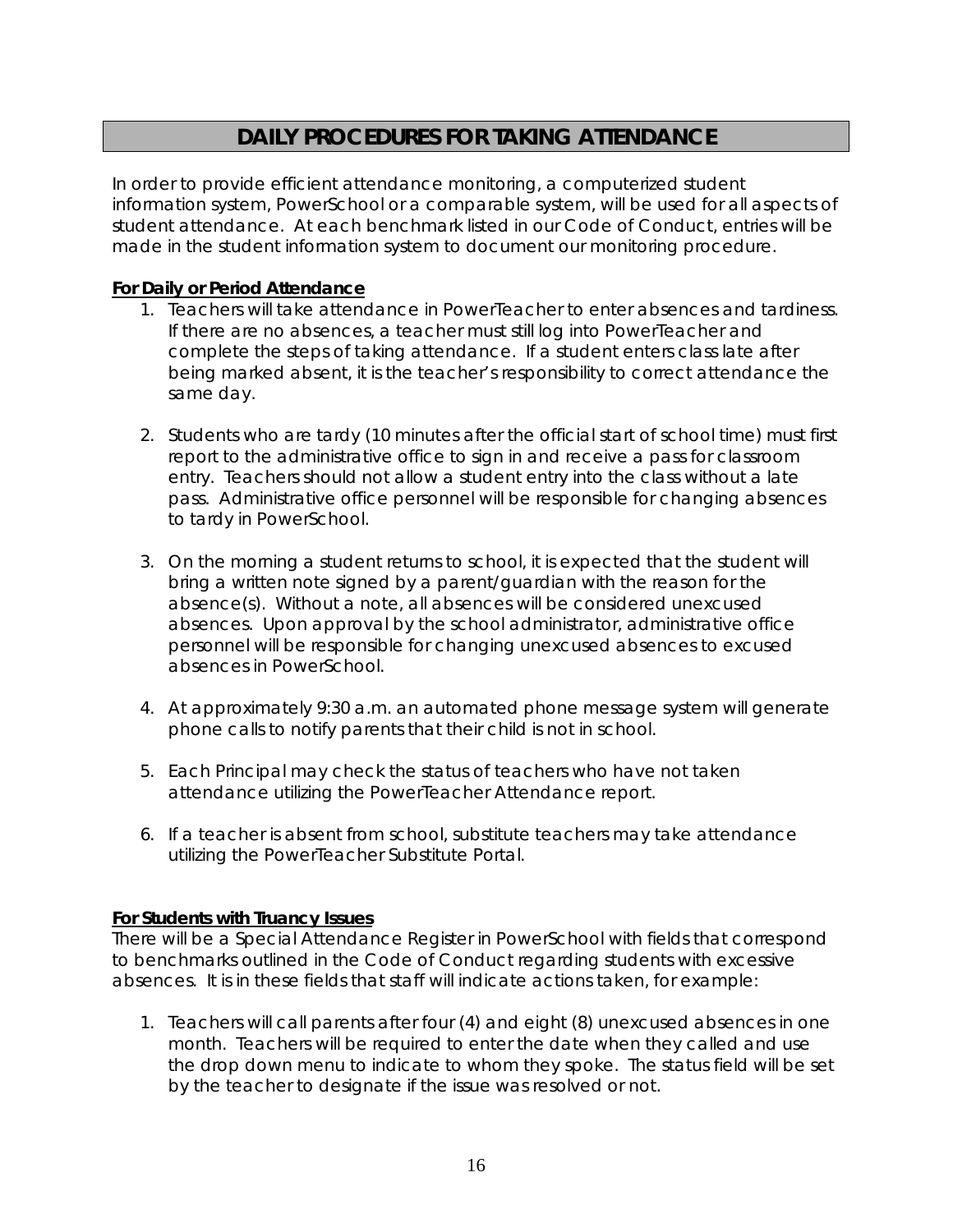- 2. Letters will be sent home at six (6) and eight (8) cumulative unexcused absences. The principal will designate home school coordinators, office staff or high school attendance officers to send letters at each benchmark and enter their mailing dates in PowerSchool.
- 3. Principals will authorize home school coordinators, clerical personnel or designated attendance officers to provide truant officers with the names of students who require home visits as indicated in the Code of Conduct at six (6) and twelve (12) cumulative unexcused absences. Home visit results must be entered into PowerSchool by the person making the visit.
- 4. SRBI referrals will be made by the teacher after ten (10) unexcused absences. The date SRBI referral was made must be entered into PowerSchool by the person making the referral. Phone calls and documentation in PowerSchool at twelve (12) absences and beyond will be the responsibility of the SRBI Case Manager assigned.
- 5. PPT referral will be made indicating truancy concerns by the SAT (SRBI) team after fifteen (15) unexcused absences.
- 6. After twenty (20) unexcused absences, attendance officers will file FWSN/DCF referrals. Submission date of the FWSN/DCF will be entered into PowerSchool by the administrative office personnel.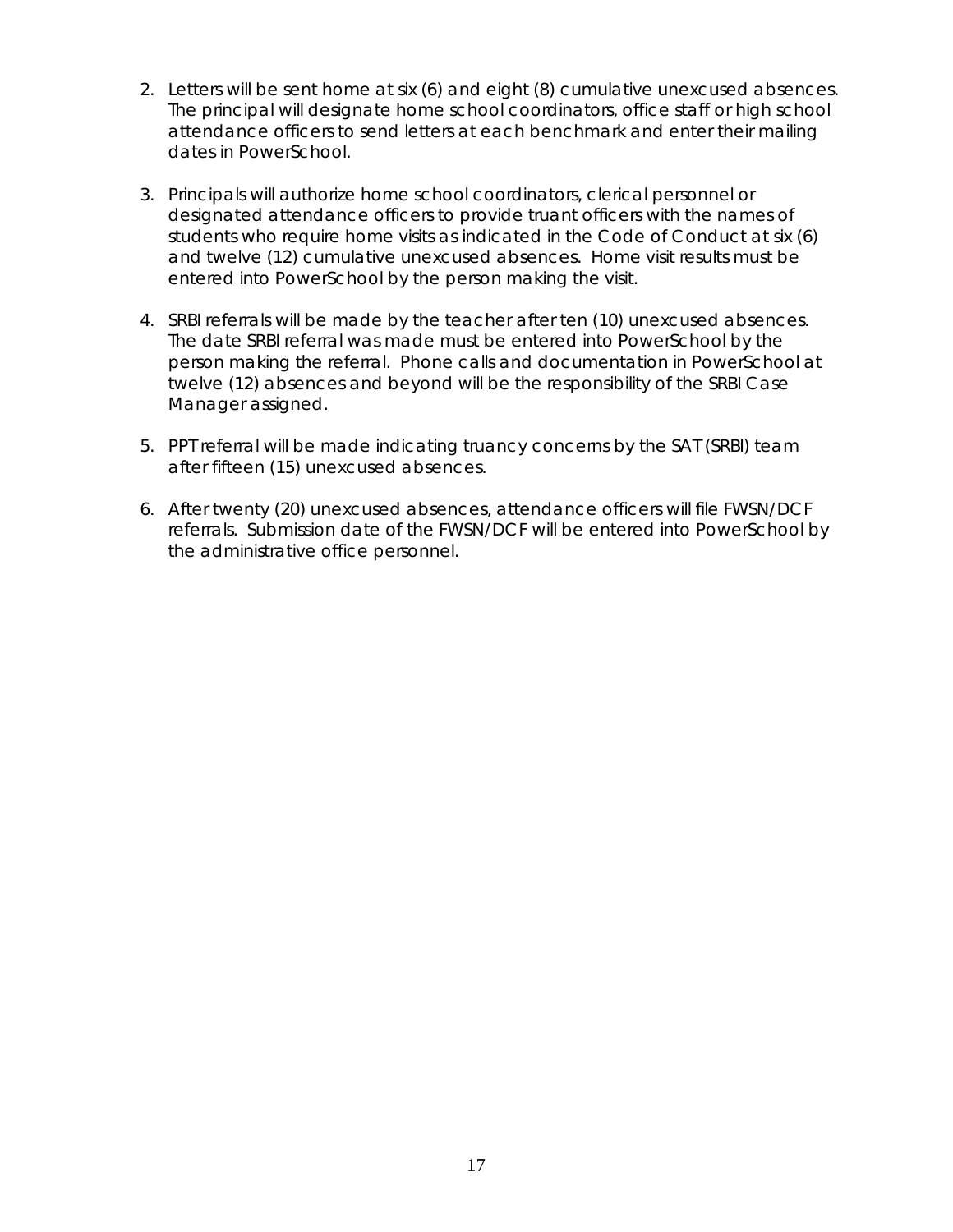## **BULLYING POLICY**

The Bridgeport Public Schools is committed to creating and maintaining an educational environment that is physically, emotionally and intellectually safe and thus free from bullying, harassment and discrimination. In accordance with state law and the Bridgeport Public Schools bullying prevention policy, the Bridgeport Public Schools expressly prohibits any form of bullying behavior:

- on school grounds
- at a school-sponsored or school-related activity, function or program, whether on or off school grounds
- at a school bus stop, on a school bus or other vehicle owned, leased or used by a local or regional board of education or through the use of an electronic device or an electronic mobile device owned, leased or used by the Bridgeport Public Schools

Students who engage in bullying behavior shall be subject to school discipline, up to and including expulsion, in accordance with this Handbook on student discipline, suspension and expulsion and consistent with state and federal law.

For purposes of this policy, "**Bullying"** means the repeated use by one or more students of a written, verbal or electronic communication, such as cyber-bullying, directed at or referring to another student attending school in the same school district, or a physical act or gesture by one or more students repeatedly directed at another student attending school in the same school district that:

- 1. Causes physical or emotional harm to such student or damage to such student's property
- 2. Places such student in reasonable fear or harm to himself or herself, or of damage to his or her property
- 3. Creates a hostile environment at school for such student
- 4. Infringes on the rights of such student at school
- 5. Substantially disrupts the education process or the orderly operation of a school

#### **Bullying shall include, but not be limited to:**

- 1. A written, verbal or electronic communication
- 2. A physical act or gesture based on any actual or perceived differentiating characteristic, e.g. race, color, religion, ancestry, national origin, gender, sexual orientation, gender identity and expression, socioeconomic status, academic status, physical appearance, or mental, physical, developmental or sensory disability
- 3. Association with an individual or group who has or is perceived to have one or more of such characteristics

For purposes of this policy, **"Cyberbullying"** means any act of bullying through the use of the Internet, interactive and digital technologies, cellular mobile telephone or other mobile electronic device or any electronic communication.

#### **Please refer to Series 5000 for full Bullying Policy.**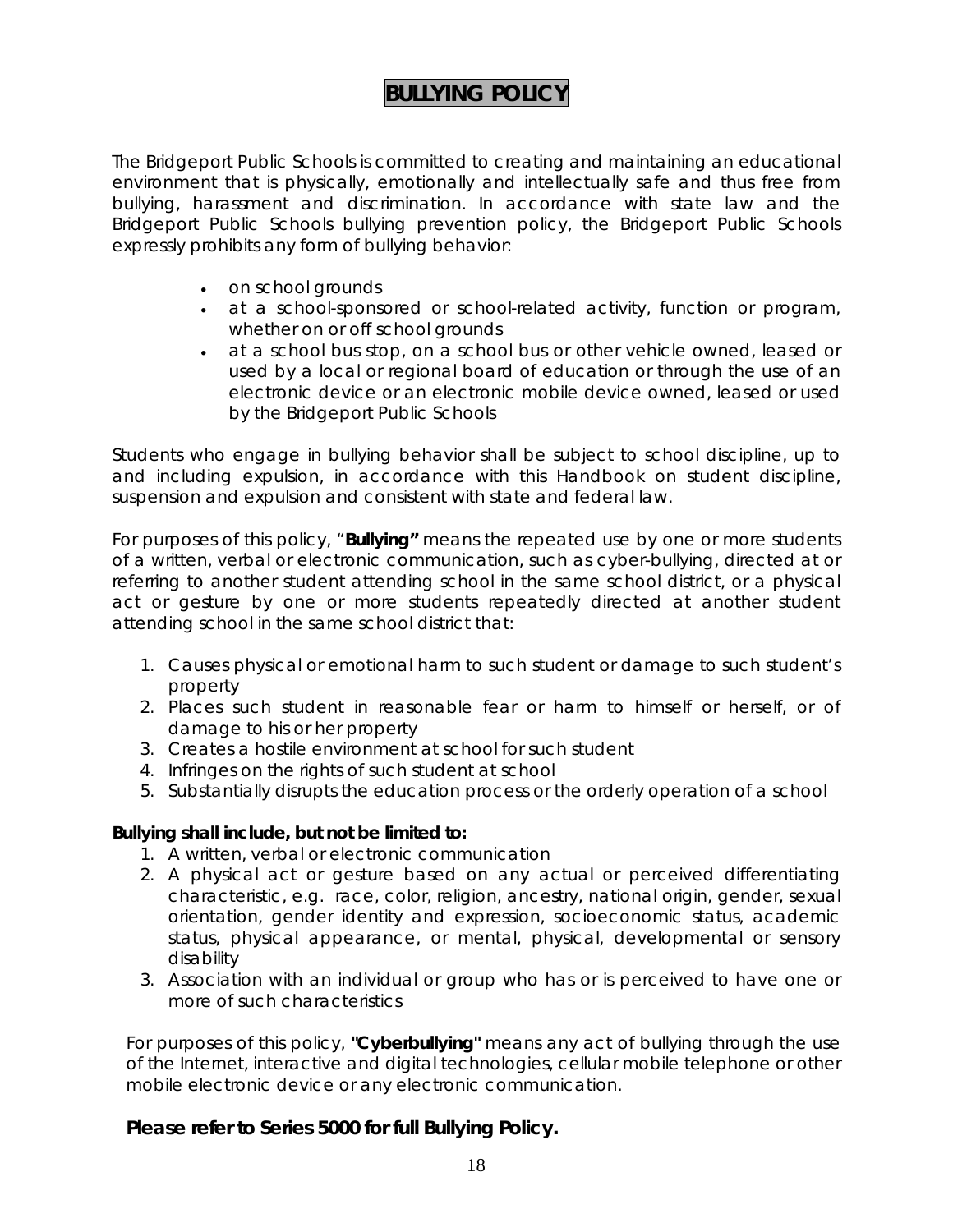## **HAZING POLICY**

#### **Purpose**

The purpose of this policy is to maintain a safe learning environment for students and staff that is free from hazing. Hazing activities of any type are inconsistent with the educational goals of the school district and are prohibited at all times.

#### **Statement of Policy/Definition**

Hazing is regarded as a Student Code of Conduct Type III offense and will subject the student to punishment appropriate for Type III offenses. In addition, students should be aware that hazing can also constitute a violation of Connecticut Criminal Statutes as a form of assault and can make the student liable for arrest and prosecution, as well as civil liability.

Hazing is defined as any form or type of physical, verbal, and/or emotional mistreatment, abuse, and/or harassment of a student in connection with a student's participation in or membership of an interscholastic athletic team or in any schoolsponsored activity and/or forcing, coercing or intimidating any student to participate in any illegal or inappropriate activities in connection with the students' participation or membership in the foregoing. Hazing is prohibited whether it occurs during, prior to or after the season or school day.

#### **Responsibility of Coaches/Advisors**

Attached is the Bridgeport Public Schools Hazing Policy, which will be included in the Student Code of Conduct. Compliance with this policy is a mandatory requirement of participation in interscholastic athletic activities and school-sponsored activities. Coaches or advisors are required, prior to the commencement of the season/activity, to meet with team/club members and assistants. Coaches are responsible for ensuring player/member and assistant coach/advisor compliance with this policy.

In the event that a coach becomes aware of any violations of this policy, he/she must immediately notify the Director of Athletics and/or the school principal. Your failure or the failure of assistant coaches/advisors to ensure total compliance with this policy may result in conduct, up to and including termination. In addition, coaches/advisors should be aware that hazing in its various forms often constitutes violation of Connecticut Criminal Statutes on the basis that activities regarded as hazing constitute some form of assault and/or participation in other illegal activities. Knowingly allowing any such hazing activities to exist, and/or condoning such activities, may result in personal liability for criminal or civil sanctions.

#### **Training**

The Director of Athletics will meet with all coaches prior to the season to review the hazing policy. All coaches will receive copies of the policy. The school principal will meet with all teachers at the beginning of the school year and at other times when appropriate, to review the hazing policy. All teachers will receive a copy of the policy.

#### **Reporting Procedures**

1. Any person who believes he or she has been the victim of hazing or any person with knowledge or belief of conduct that may constitute hazing shall report the alleged acts immediately to the school principal and Director of Athletics.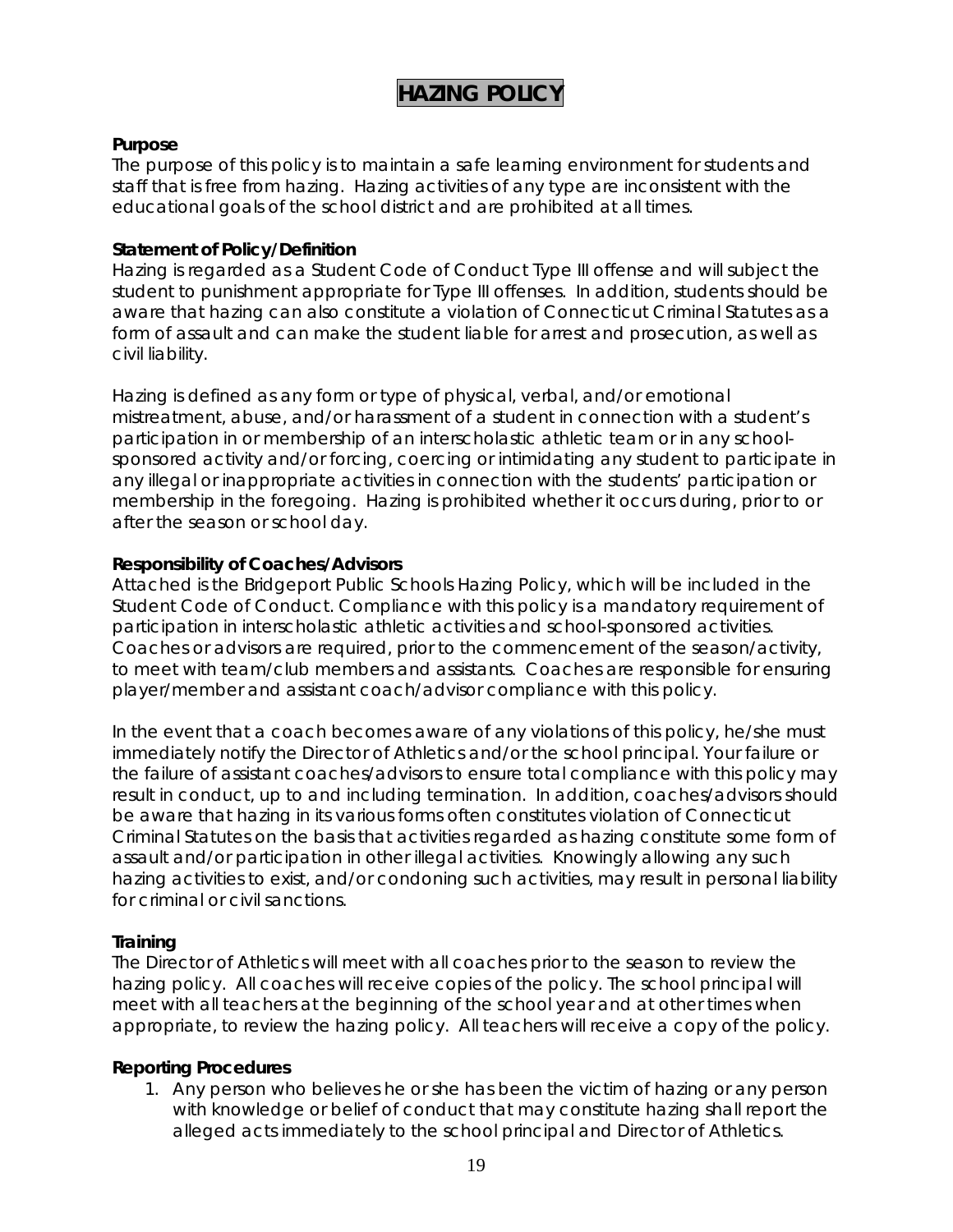- 2. The building principal and the Director of Athletics are the persons responsible for receiving reports of hazing at the building level.
- 3. Submission of a good faith complaint or report of hazing will not affect the complainant or reporter's future employment, grades or work assignments.

#### **School District Action**

- 1. Upon receipt of a complaint or report of hazing, the school district shall immediately undertake an investigation.
- 2. Upon completion of the investigation, the school district will take appropriate action, if warranted, in accordance with the Bridgeport School District's Code of Conduct and/or District policies and/or procedures.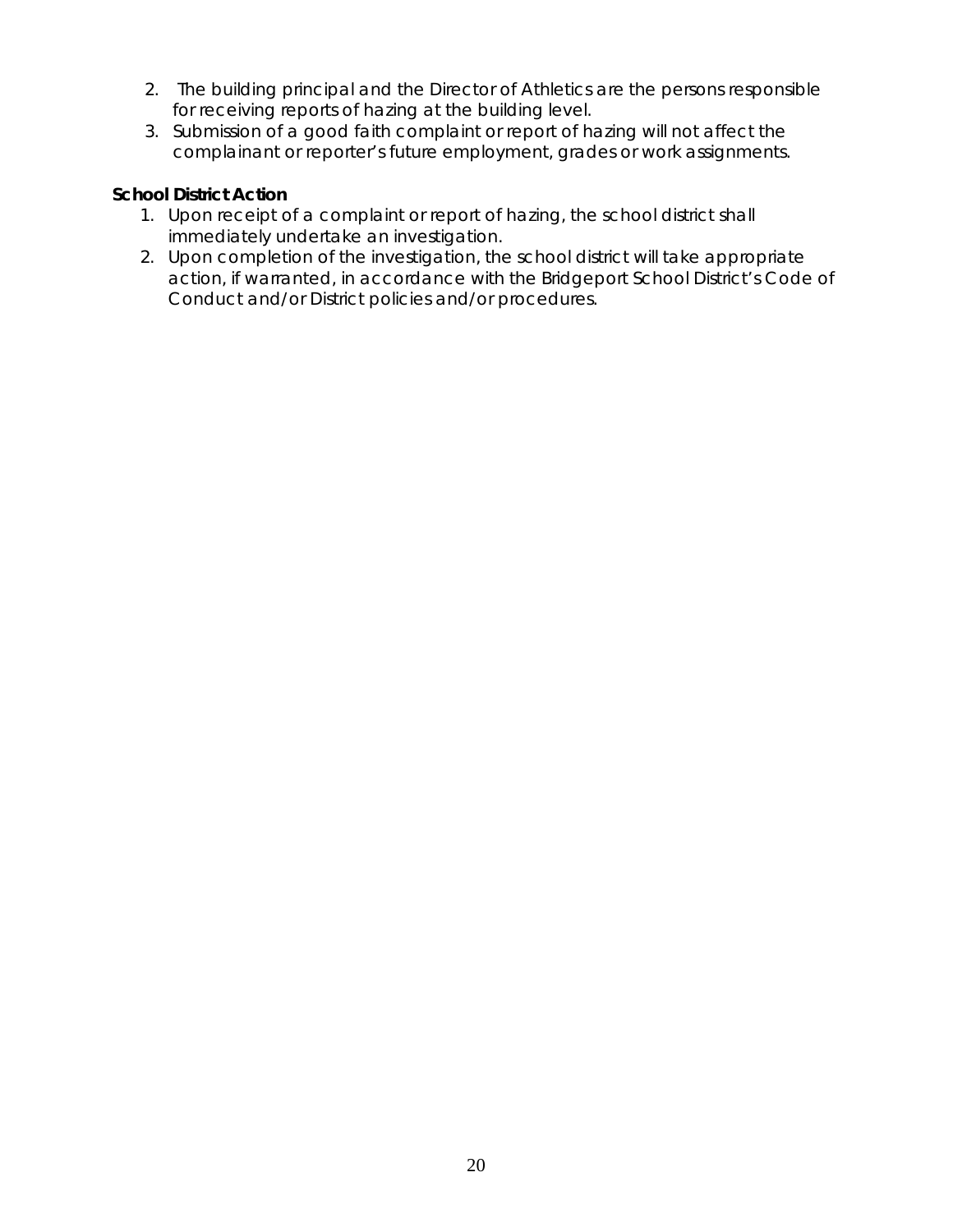## **NETWORK/INTERNET/E-MAIL POLICY**

The Bridgeport Public School District has an acceptable use Internet Policy to promote the exchange of information that supports learning and encourages research. This goal is accomplished by providing users access to software located on the District's file server and Internet and providing the ability to send e-mail. This is consistent with the mission of the Bridgeport Public School District. The use of the Internet is a privilege, not a student right, and should be used for education purposes only. Students who abuse this privilege will have their access revoked and may face disciplinary action.

#### **Rules**

- 1. Each student requesting access to the Bridgeport Internet link must complete the Student Account Agreement Form and have it signed by a parent or guardian. Any use of the network without authorization is prohibited.
- 2. Neither Bridgeport's instructional network nor Internet access is to be used for commercial business use, political, religious advocacy or illegal purposes.
- 3. Users may not use the system in any way that is insulting, disruptive, offensive, objectionable or contrary to the educational goals of the District.
- 4. Use of Bridgeport's Internet to access or send obscene, pornographic or sexually explicit messages, cartoons, jokes, unwelcome propositions or love letters, messages advocating violence or threats of any kind, racial, ethnic or religious slurs or any other message that can be construed to be harassment or disparagement of others based upon their sex, race, sexual orientation, age, national origin or religious or political beliefs is prohibited.
- 5. Sending material critical of school administration, teachers, staff, students or anyone associated with the school district is prohibited.
- 6. Harassing network users, infiltrating computer systems and/or damaging of software components is prohibited.
- 7. Subscriptions to list servers, news groups, bulletin boards or any other on-line promotional services will be subject to review and approval by District staff.
- 8. Deliberate misuse of the network and its equipment will be considered an act of vandalism and subject the user to disciplinary action. The District will hold the user financially responsible for any damage incurred.
- 9. No individual shall make any unauthorized entry or alteration of any document, either paper or electronic, not created by such individual(s).
- 10. E-mail messages should be deleted regularly by each user to conserve storage space.
- 11. The installation of software on District computers must be pre-approved by the Director of Information Technology and only performed by technical support staff.
- 12. Profanity or obscenity will not be tolerated. All community members shall use language which is appropriate for school situations as indicated by the Bridgeport Schools' Code of Conduct.
- 13. Impersonations, anonymity or pseudonyms are not permitted. Individuals shall be held responsible for their actions and words.
- 14. No individual shall use the District Network for the purpose of on-line shopping.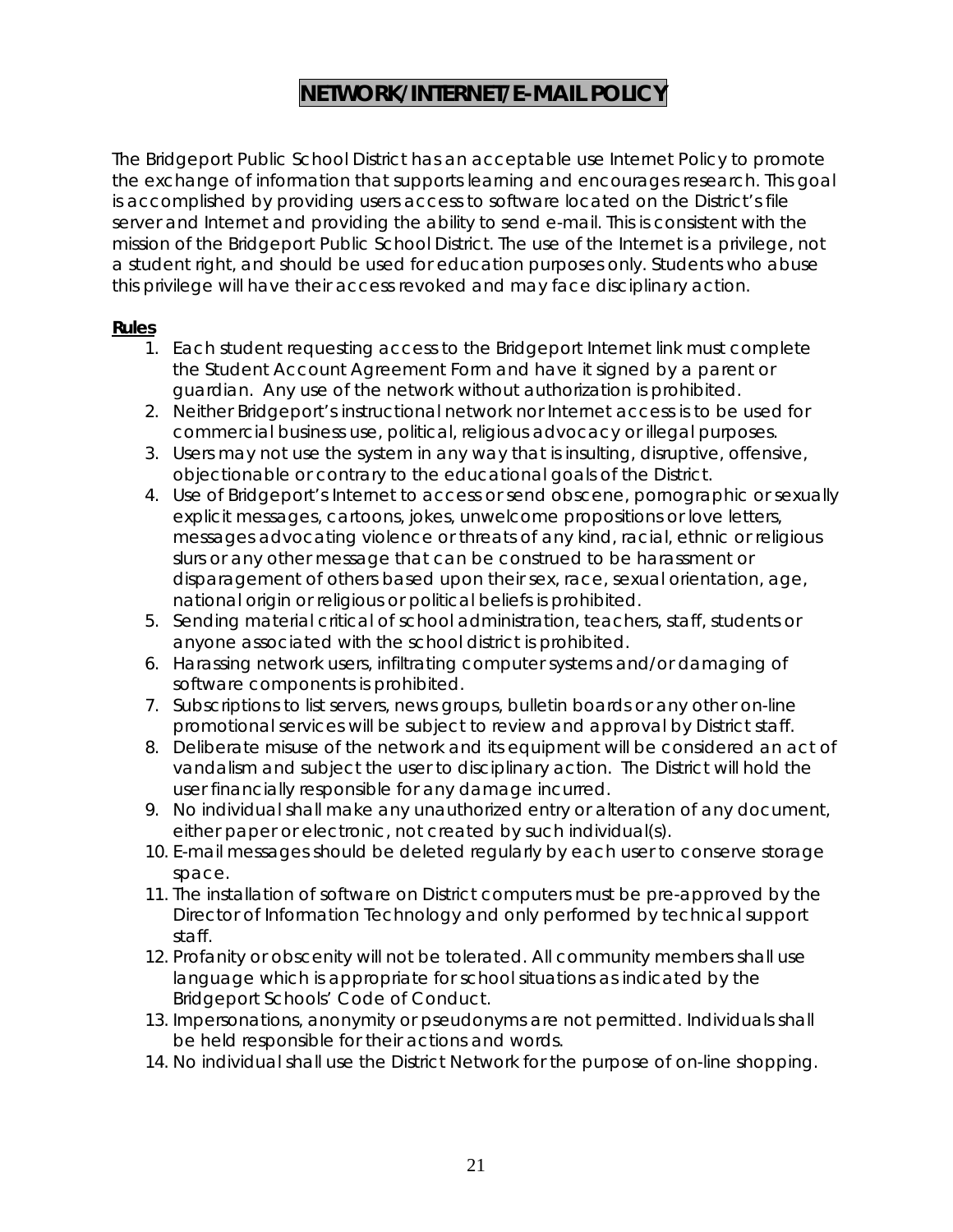#### **Penalties for Inappropriate Use**

- 1. Any user violating these rules and applicable state and federal laws is subject to loss of network privileges and any other District disciplinary options provided by State Statute, Board Policy or Bridgeport Public Schools' Code of Conduct, including, but not limited to: loss of network/Internet privileges, suspension and/or expulsion.
- 2. Users who intentionally damage equipment, attempt to load or download unauthorized software, access another user's account or school accounts or show disregard for these regulations, shall be subject to disciplinary action.
- 3. Damage caused to other networks accessed will subject the user to the same disciplinary action as damage to the Bridgeport Network/Internet, as well as any possible criminal charges.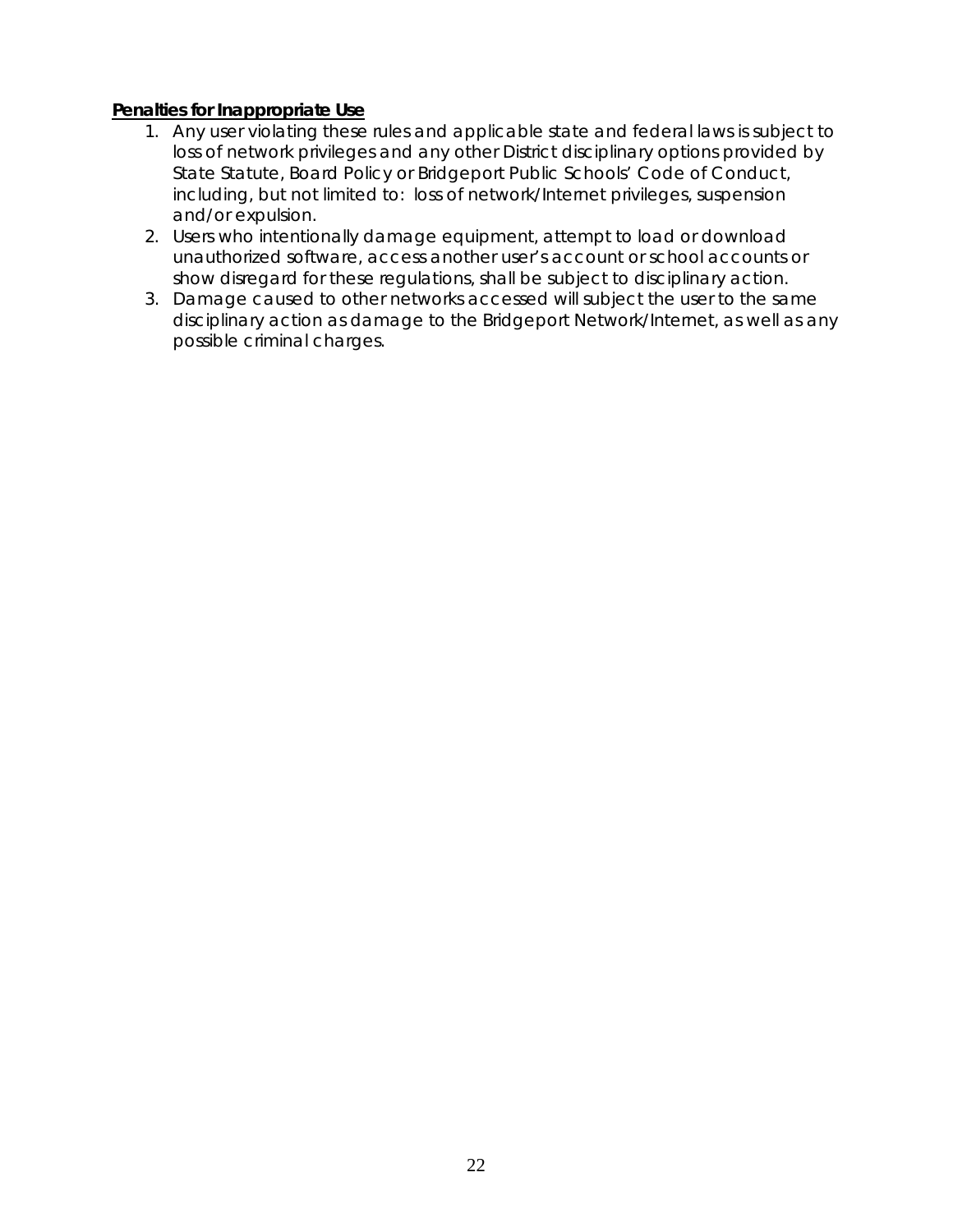## **STUDENT/STAFF SEXUAL HARASSMENT POLICY**

#### **Policy**

It is the policy of the Bridgeport Public Schools that unlawful gender discrimination in any form, including sexual harassment of staff or other forms of gender discrimination as referenced by Title VII of the Civil Rights Act of 1964 and Title IX of the Education Amendments of 1972, is prohibited in the workplace and in the recruitment, appointment and advancement of employees. Gender discrimination of students, including sexual harassment, as referenced by Title IX, is prohibited in and out of the classroom and in the evaluation of students' academic work performance. This policy is in keeping with the spirit and intent of various federal guidelines which address the issue of fair employment practices, ethical standards and enforcement procedures.

It is the policy of the Bridgeport Board of Education that sexual harassment is unlawful conduct and wrongful discrimination against the rights of others. The Board will not condone or tolerate any verbal or physical conduct by students, employees or other individuals doing business or volunteering in the Bridgeport Public Schools, male or female, which would constitute sexual harassment. Individuals who engage in sexual harassment will be subject to appropriate action, including but not limited to: educational counseling, reprimand, probation, suspension, expulsion, termination from the Bridgeport Public Schools or civil or criminal action.

Employees and students are encouraged to prevent, report and correct any occurrences of sexual harassment within the Bridgeport Public Schools. Students are expected to adhere to a standard of conduct that is respectful and courteous to fellow students. Further, any romantic or sexual relationship between employees of the Board and students is highly inappropriate and unacceptable, whether or not such conduct constitutes sexual harassment as defined in this policy.

#### **Definitions**

Sexual harassment is defined as any unwelcome sexual advance, request for sexual favors and other verbal, visual or physical conduct of a sexual nature, made by someone within the work or educational setting. Sexual harassment occurs when:

- 1. Submission to the conduct is explicitly or implicitly made a term or condition of an individual's employment, academic status or progress
- 2. Submission to or rejection of the conduct by the individual when used as the basis for employment and/or educational decisions affecting the individual
- 3. The conduct has the purpose or effect of having a negative impact upon the individual's work or academic performance or of creating an intimidating, hostile or offensive working or educational environment
- 4. Sexual harassment, as set forth in Section II-A, may include but is not limited to the following:
	- Suggestive or obscene letters, notes, derogatory comments, slurs, jokes, epithets, spreading sexual rumors, obscene gestures, display of sexually suggestive objects, pictures, cartoons or graffiti
	- Unwelcome or unwanted sexually oriented verbal comments, suggestions, requests, physical contacts or attention
	- Coercive sexual behavior used to control, influence or threaten other students to participate in activities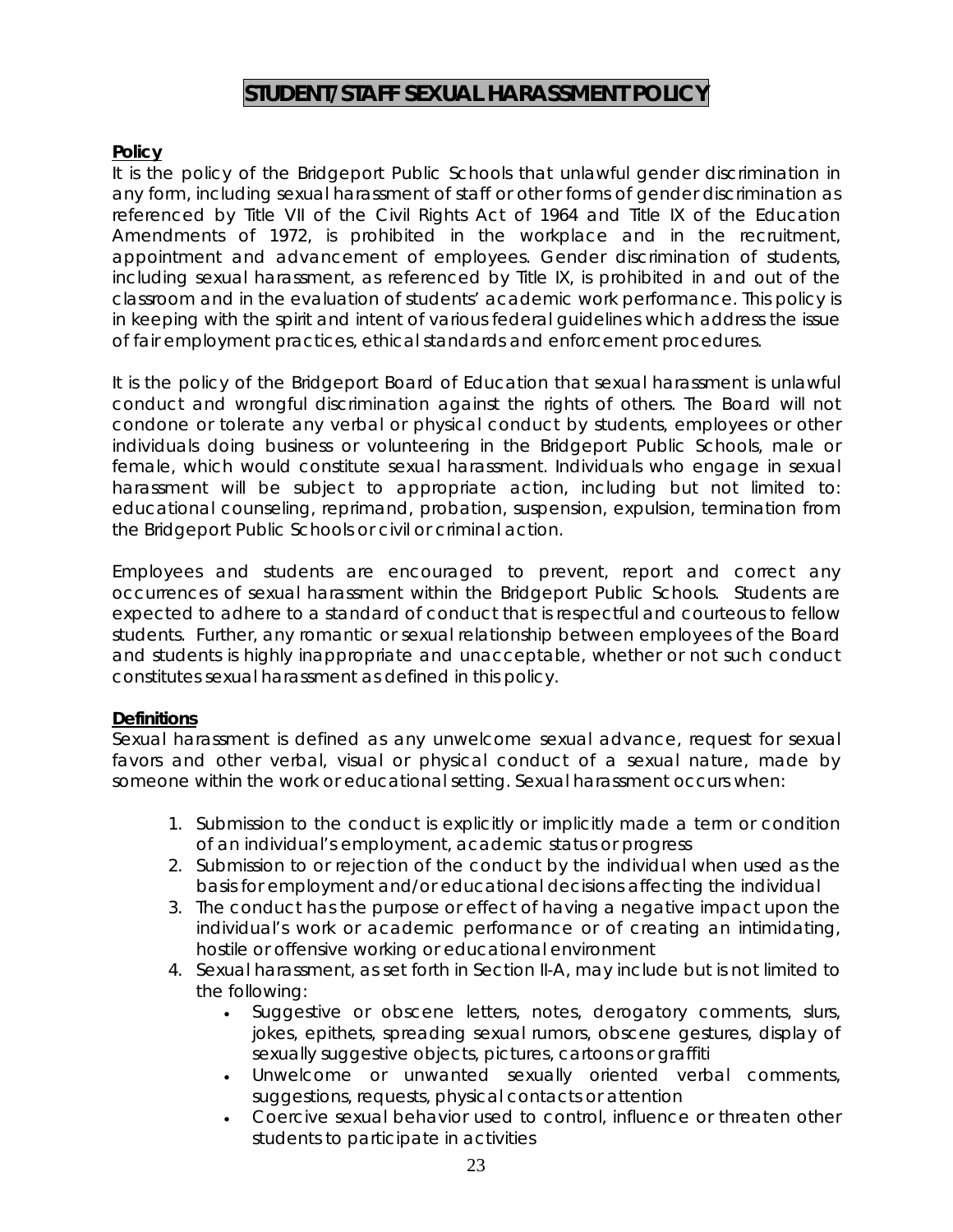- Coercive sexual behavior used to control, influence, or affect the educational opportunities, grades, and/or learning environment of a student
- Students in predominantly male/female classes being subjected to sexual remarks

#### **Complaint Procedures**

- 1. Any employee, student or other individual within the school community who is the victim of sexual harassment by a student should promptly report the matter to a teacher, guidance counselor or administrator who will direct them to the designated Title IX Coordinator/Officer. The complainant will be requested to complete a complaint form.
- 2. If the complainant is a minor student, the Title IX Coordinator/Officer will assess whether the conduct constitutes the basis for a child abuse report and, if so, will follow District child abuse reporting procedures. The Title IX Coordinator/Officer shall conduct any necessary investigation and refer the alleged harasser to the administrator for further action, which may include referral to counseling or disciplinary procedures.
- 3. A substantiated charge against a student shall subject the student to disciplinary action including suspension or expulsion. As a general rule, verbal or written sexual harassment shall constitute a Type I Disciplinary offense and physical sexual harassment shall constitute a Type II or Type III Disciplinary offense, depending on severity of the misconduct. Repeated misconduct may constitute a Type III Disciplinary offense.
- 4. The Title IX Coordinator/Officer shall make a written report summarizing the results of any investigation and the action taken within fifteen (15) days and the complainant and the alleged harasser shall be advised of the outcome of any investigation and action taken.
- 5. If the complainant is not satisfied with the resolution, he or she shall file a written appeal to the Chief Academic Officer or Designee, who shall review the Title IX Coordinator/Officer's written report and may conduct further investigation. The Chief Academic Officer or Designee shall determine if further action is warranted and shall file a report as to action taken on the appeal. A copy of the report shall be provided to the complainant and the alleged harasser.
- 6. Any student who is the victim of sexual harassment by an employee or other individual doing business or volunteering in the Bridgeport Public schools should promptly report the matter to a teacher, guidance counselor, administrator or the Human Resources Office of the Bridgeport Public Schools. If the complainant is a minor student, the Executive Director of Human Resources will determine whether the conduct constitutes the basis for a child abuse report and, if so, will follow District child abuse reporting procedures. All such complaints shall be promptly investigated by the Executive Director of Human Resources or his/her designee and appropriate action taken. The complainant shall be advised of the outcome of the investigation and action taken by the administration.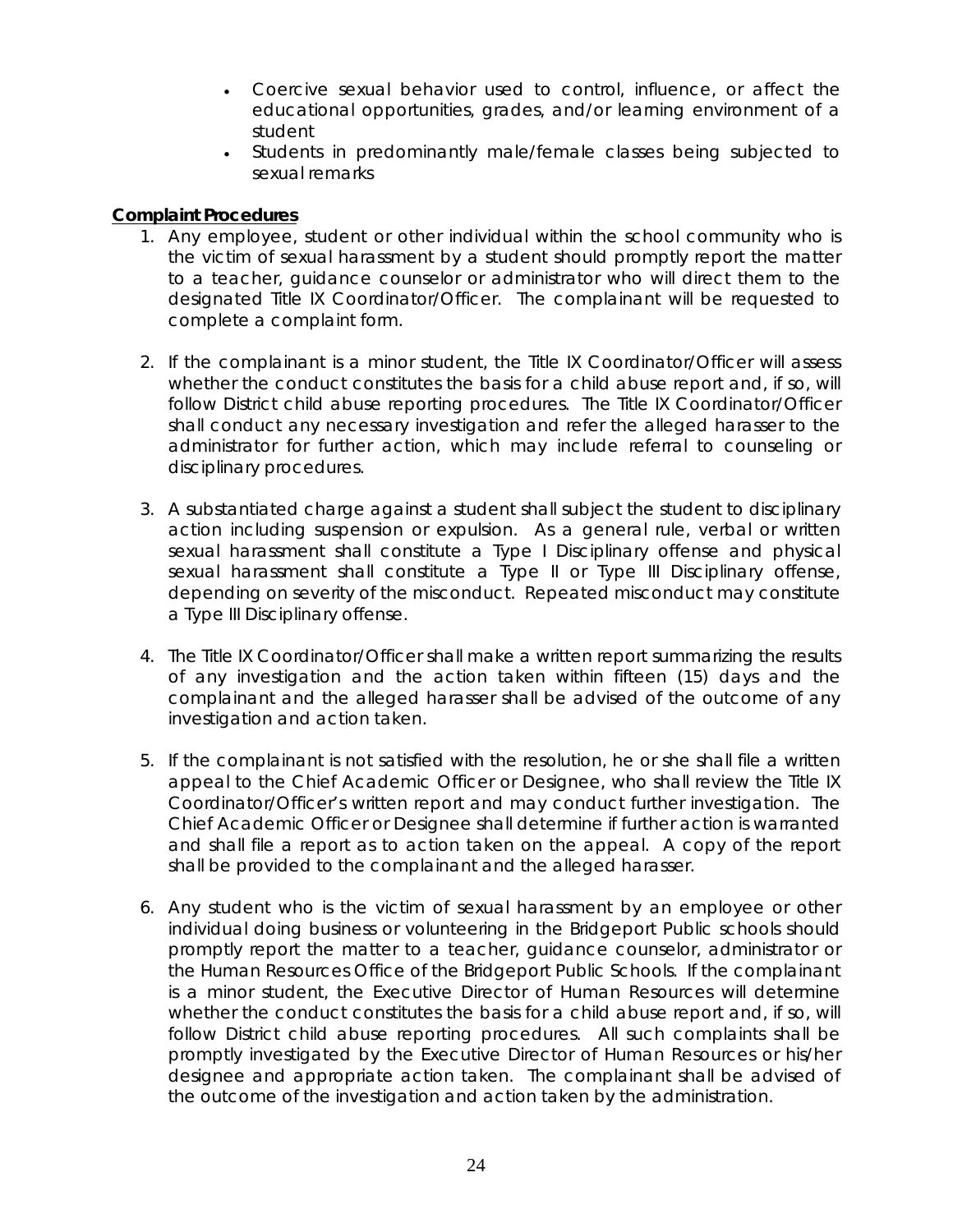7. If the complainant is not satisfied with the resolution, he or she may file a written appeal within ten (10) working days to the Superintendent of Schools who shall review the record of investigation and may conduct further investigation. The Superintendent shall prepare a report of investigation and recommend a decision to the Board of Education. In all cases, any retaliation against an individual making a complaint is prohibited.

#### **Developmentally Age Appropriate Conduct**

The Board recognizes that students of different grades and ages are at different developmental levels, thus their behavior will be different and may call for different responses. In determining the appropriate level of interventions and consequences in addition to mitigating circumstances, school officials should consider the grade, age, and developmental level of the student. This approach may result in a less severe intervention and consequence for a lower grade or younger student as compared to a higher grade or older student.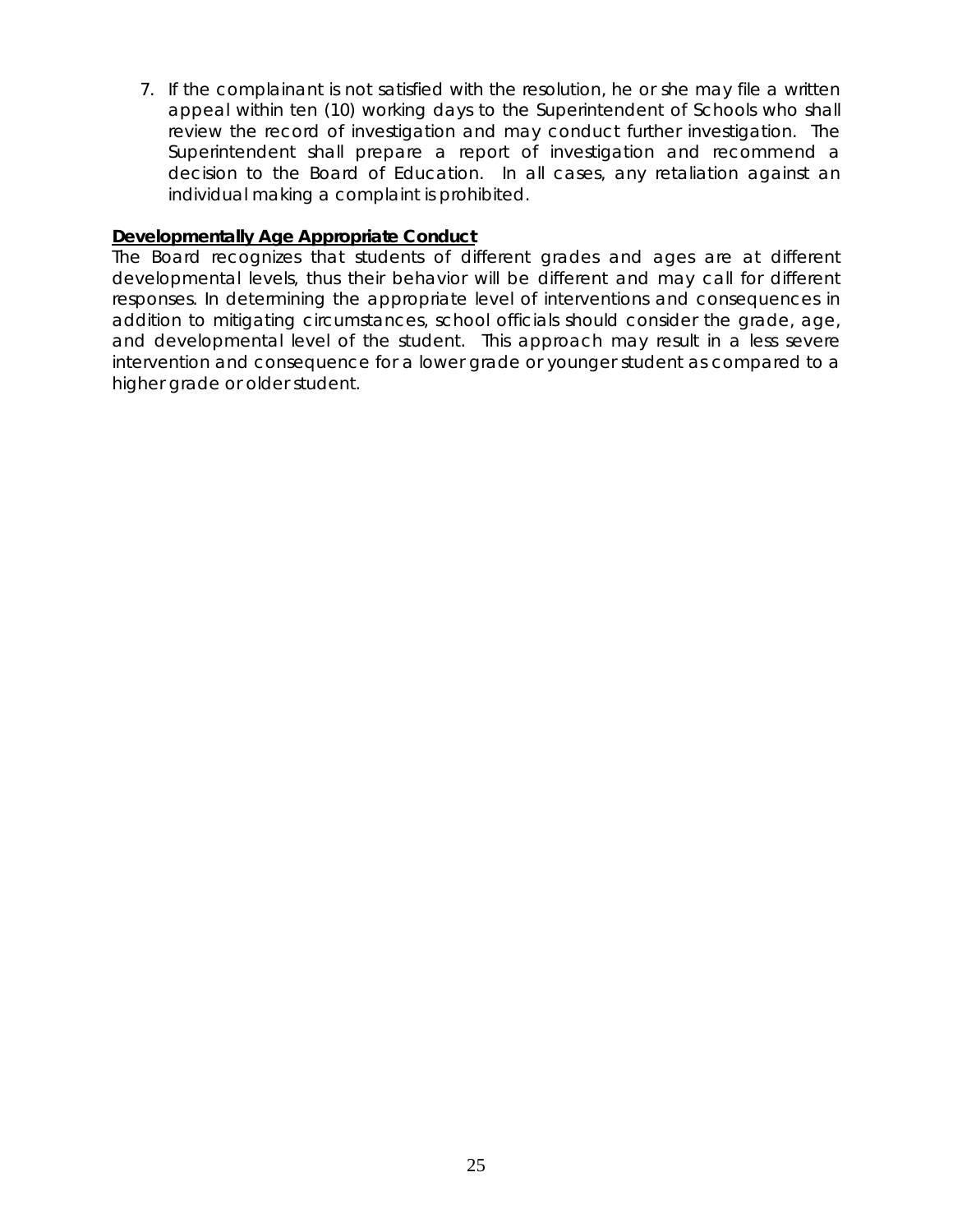## **UNIFORM POLICY**

All students in grades PK-12 will wear mandatory uniforms every school day. Any student transferring into the Bridgeport School District from another school district during the course of the school year will be allowed a seven (7) day grace period during which students will not be disciplined for failing to wear the mandatory uniform. The mandatory school uniform includes:

- **Pants**: Dress or Docker style pants worn with a belt at the waist; specific colors of the uniform pants will be determined by the specific school.
- **Skirts, Jumpers or Skorts:** Should be knee level or longer. Blouses or polo shirts must be worn under the jumper.
- **Shorts:** Knee length or Docker style shorts must be worn with a belt. Shorts may only be worn between April 1 and November 1.
- **Shirts**: White plain collared polo shirt or dress shirt (long or short sleeve). Additional colors, representative of the individual Bridgeport school students attend, will also be acceptable. Shirts should be tucked into pants.
- **Sweatshirt/Sweaters:** Pullover, zippered or cardigan, in solid colors specific to the school, without patterns, hoods, decorations or wording. A vest or blazer in the color representative of the individual Bridgeport school will also be permitted.
- **Shoes/Sneakers:** Shoes are strongly recommended over sneakers. In addition to shoes, white or black sneakers are permitted and appropriate every-day boots. Laces on shoes, sneakers or boots must be tied.
- **Physical Education Day Attire:** Students may wear sweat pants/shirts to school on scheduled physical education days. School-approved tee shirts and shorts are permitted. Colors of physical education attire will be chosen by individual schools.

School personnel should ensure that all students adhere to the School Uniform Policy. When a student fails to comply with the school uniform policy, the following discipline procedures will apply:

**First Offense**: Verbal warning and notification to parent/guardian

**Second Offense**: Written warning and notification to parent/guardian

**Third and Subsequent Offense**: Attendance at special programs and activities will be forfeited or withheld until the student comes to school in uniform. If the foregoing disciplinary measures do not achieve compliance with the uniform policy, the principal may impose stronger discipline.

Any school dress, jewelry or accessories which impairs safety or increases the risk of injury to self or others or causes discomfort to others, (e.g. un-cleanliness, obscene, offensive language, symbols, gang insignia) advertises or advocates the use of alcohol or drugs, pornographic, libelous is inherently likely to upset others is prohibited.

To ensure the security, safety and educational interests of the schools, the following **may not** be worn in school: coats designed for outdoor wear, halters or bare midriff, headwear, head/face coverings, transparent clothing, pants with visible undergarments or any non-prescription eyewear.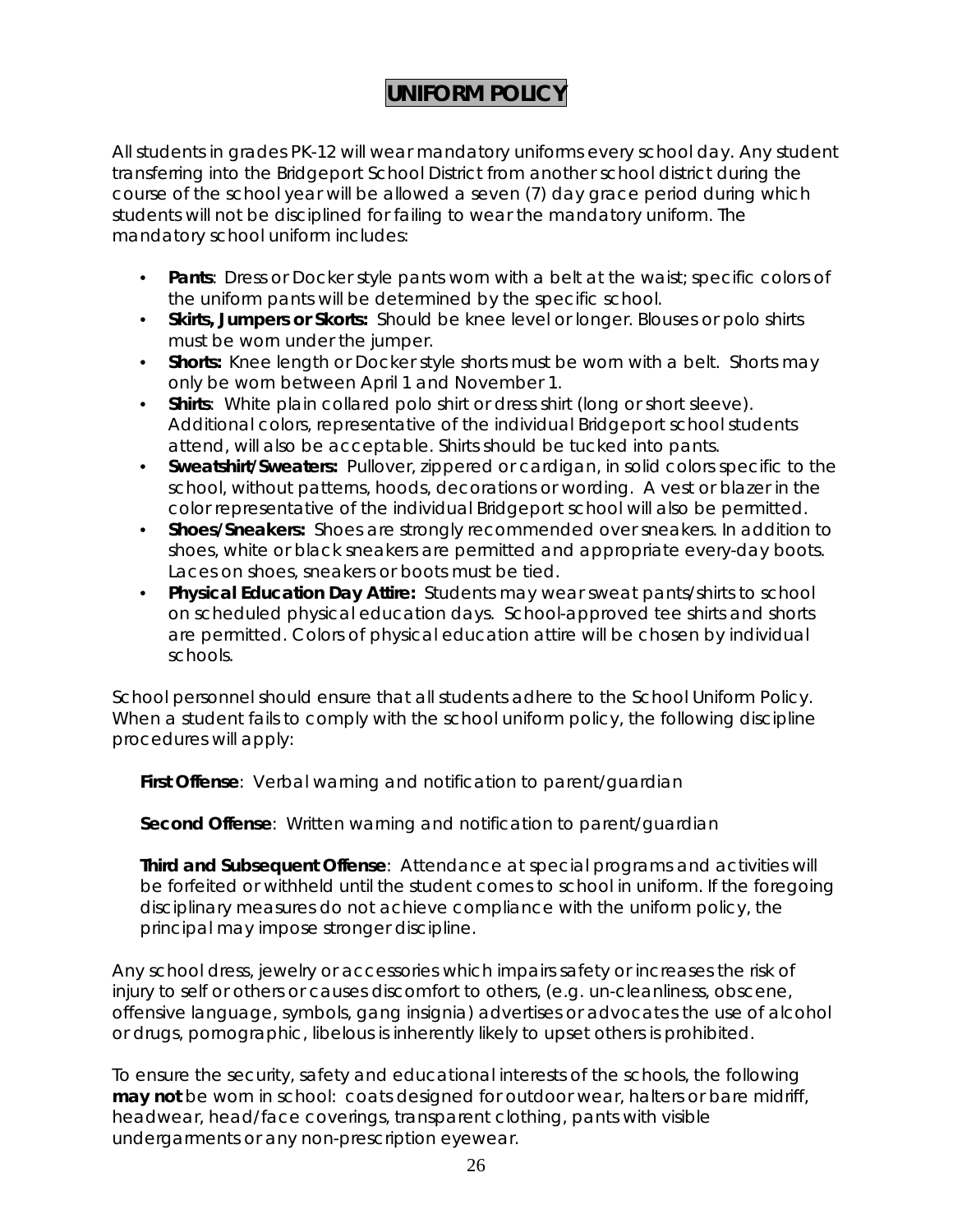## **PARENT APPEAL PROCESS**

It is the policy of the Bridgeport Public Schools that all students and/or parents shall have the right to appeal any problem arising within their status as students and parents and shall be encouraged to exercise this right without fear of recrimination. It is for this purpose that a parent appeal procedure is established. To ensure that any problem is corrected as soon as possible, time limits have been established to assure prompt attention to each problem. If the student/parent does not process his appeal within the set time limit, it shall be considered settled and no longer open to appeal.

#### **Student Appeal Procedure**

The appeal process may be used to address any situation occurring within the operation or normal procedures of the school, which causes a student and/or parent to believe he/she has been wronged. Students and their parents are encouraged to discuss their concerns informally with the person(s) involved before invoking formal appeal procedures.

#### **Initiation**

A parent or student may initiate an appeal proceeding when either the student or his/her parent/guardian believes that a violation or misapplication of the Student Code of Conduct, Board of Education Policy, state or federal law/regulation has occurred.

#### **Procedure**

The procedure for initiation of a formal appeal will be:

#### **Principal Conference (Step 1)**

A student, parent/guardian wishing to invoke the appeal procedure shall make a written request for a conference with the principal to discuss the complaint and seek resolution. The following guidelines shall be observed in Step 1:

- An appeal shall be filed as soon as possible, but in no event longer than thirty (30) days after disclosure of the facts giving rise to the complaint.
- The principal shall grant the conference within five (5) school days following receipt of the request.
- The request shall include a statement describing the complaint and naming the specific policy, rule or law believed to be violated.
- The principal will state his position of the question in writing to the student/parent within five (5) school days following the conference.
- Only the parent/guardian or someone acting in *loco parentis* shall be permitted to join or represent the student in the conference with the principal.

#### **Appeal to the Chief Academic Officer or Designee (Step 2)**

If the appeal is not resolved at Step 1, the student may appeal the principal's decision in writing to the appropriate Chief Academic Officer or Designee. The appeal must be made within five (5) school days following receipt of the principal's position statement in Step 1. The Chief Academic Officer or Designee shall review the appeal within five (5) school days following receipt of the appeal. A written response shall be made to the student, parent/guardian and the principal from the Chief Academic Officer or Designee within ten (10) school days following the Chief Academic Officer or Designee's review.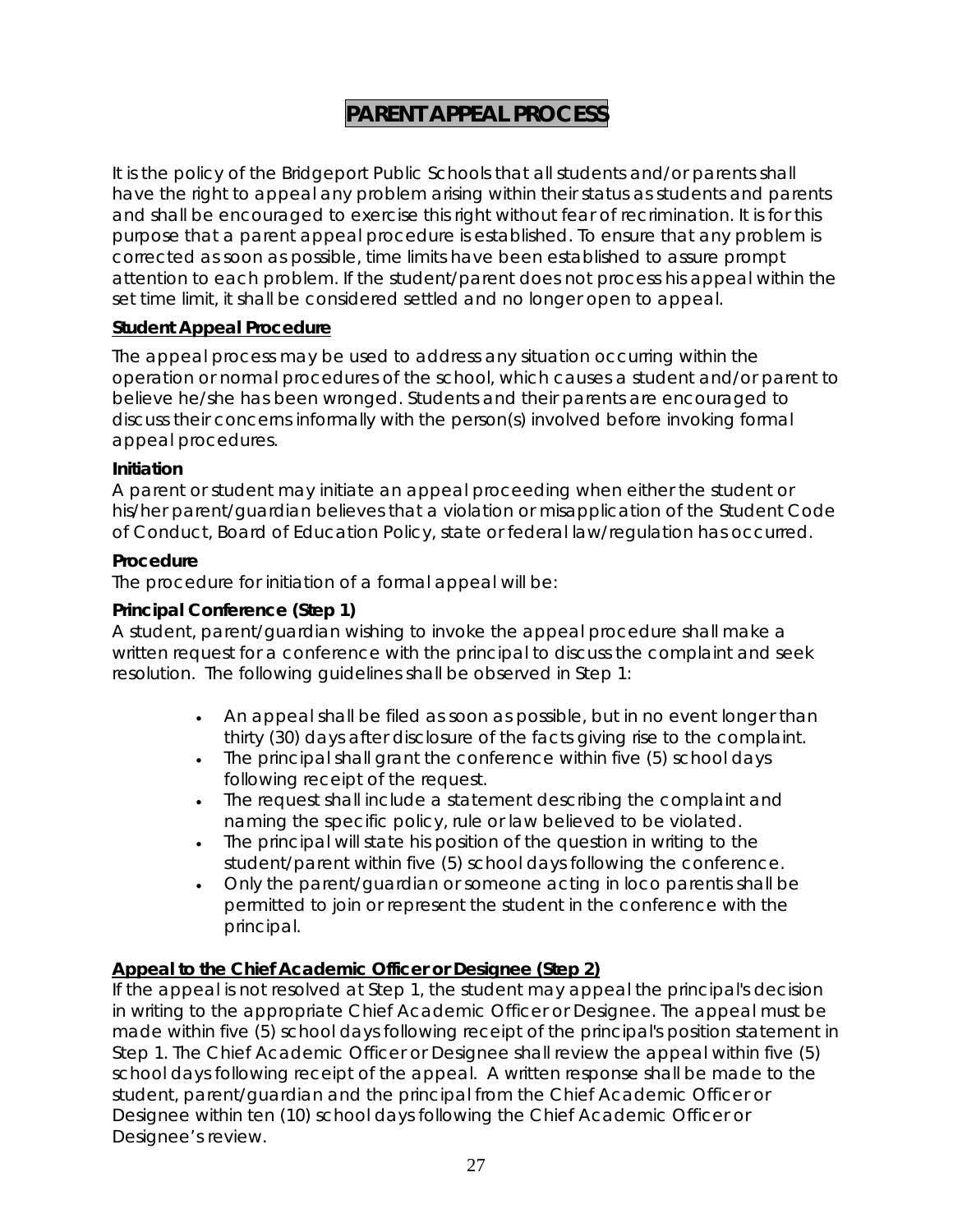#### **Appeal to the Superintendent of Schools (Step 3)**

If the appeal is not resolved at Step 2, the student may appeal the Chief Academic Officer or Designee's decision in writing to the Superintendent of Schools. The appeal must be made within five (5) school days following receipt of the Chief Academic Officer or Designee's position statement on Step 2.

The Superintendent or his designee shall review the grievance within five (5) school days following receipt of the appeal. A written response shall be made to the student, parent/guardian and the principal from the Superintendent or his designee within ten (10) school days following the Superintendent's review.

#### **Appeal to the Board of Education (Step 4)**

If the grievance is not resolved at Step 3, the student may appeal the Superintendent's decision to the Bridgeport Public Schools in writing within ten (10) school days following the response from the Superintendent at Step 3. The Board's decision shall be determined to be final.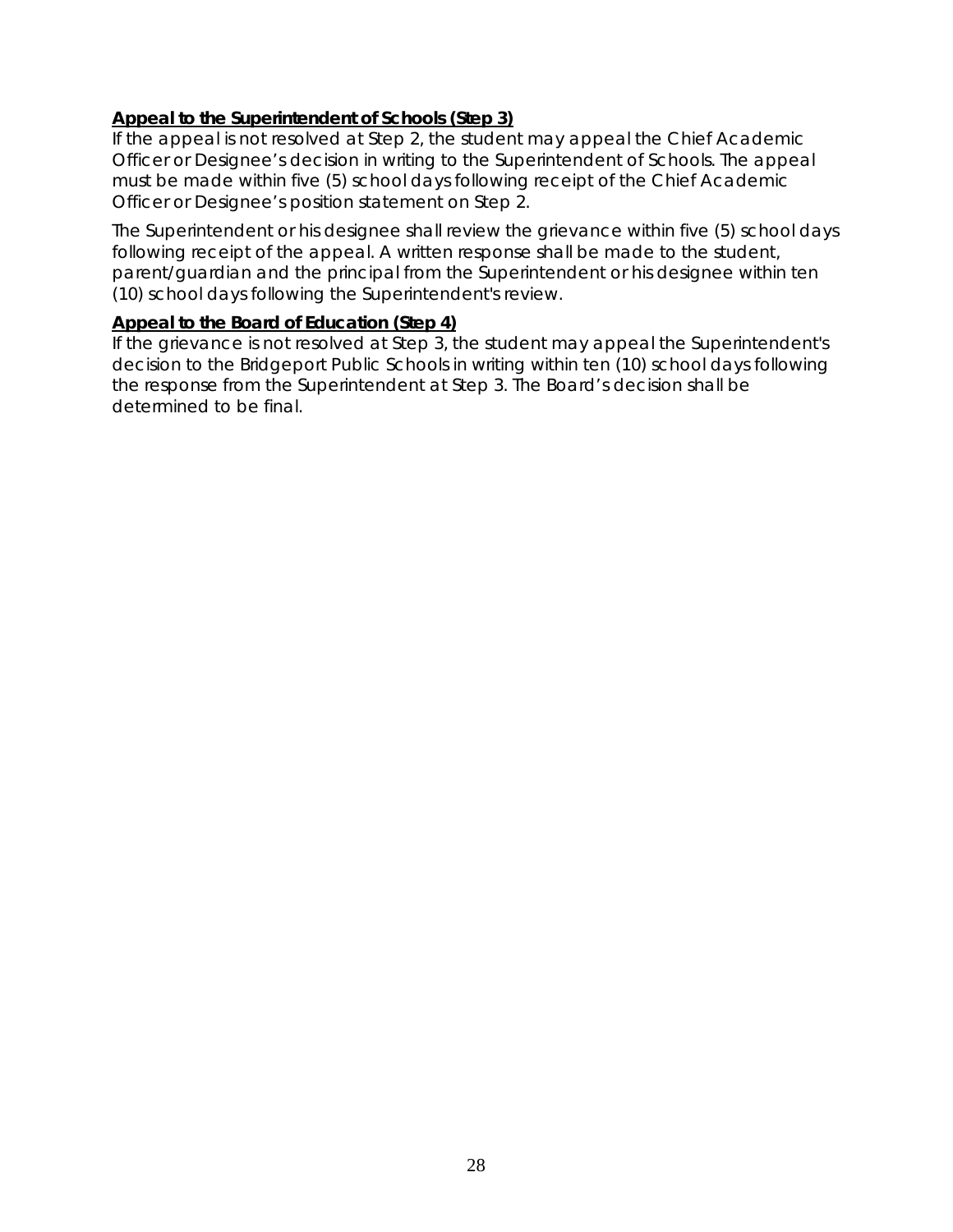## **Annual Notification of Parental Rights Related To School Records under FERPA**

The Family Educational Rights and Privacy Act (FERPA), 20 U.S.C. § 1232g, et seq. affords parents and eligible students, e.g. students over 18, emancipated minors and those attending post-secondary educational institutions, certain rights with respect to the students' educational records. These rights are as follows:

- 1. The right to inspect and review the student's educational records within forty-five (45) calendar days of the day the school receives a request for access.
- 2. Parents or eligible students should submit to the school principal a written request that identifies the record(s) they wish to inspect. The principal will make arrangements for access and notify the parent/guardian or eligible student of the time and place where the records may be inspected.
- 3. The right to request the amendment of the student's educational records in cases wherein the parents/guardians or eligible students believe information is inaccurate, misleading or otherwise violates the student's privacy rights. This request should be made in writing to the school principal and should clearly identify the information in question and specify the reason the information is inaccurate, misleading or otherwise violates the student's privacy rights.
- 4. If the school decides not to amend the record as requested by the parent/guardian or eligible student, the school will notify the parent/guardian or eligible student of the decision and of their right to a hearing regarding the request for amendment. Additional information regarding the hearing procedures will be provided to the parent/guardian or eligible student when notified of the right to a hearing.
- 5. The right to provide written consent before the school discloses personal, identifiable information (PII) from the student's educational records except to the extent that FERPA authorizes disclosure without consent.

**Note:** One exception, which permits disclosure without consent, is disclosure to school officials with legitimate educational interests. A school official is a person employed by the school as an administrator, supervisor, instructor or support staff member (including health or medical staff and law enforcement unit personnel) or a person serving on the school Board. A school official may also include a volunteer or contractor outside of the school who performs an institutional service or function for which the school would otherwise use its own employees and who is under the direct control of the school with respect to the use and maintenance of PII from education records, such as: an attorney, auditor, medical consultant or therapist. A parent or student volunteering to serve on an official committee, such as a disciplinary or grievance committee, or a parent, student or other volunteer assisting another school official in performing his or her tasks. A school official has a legitimate educational interest if the official needs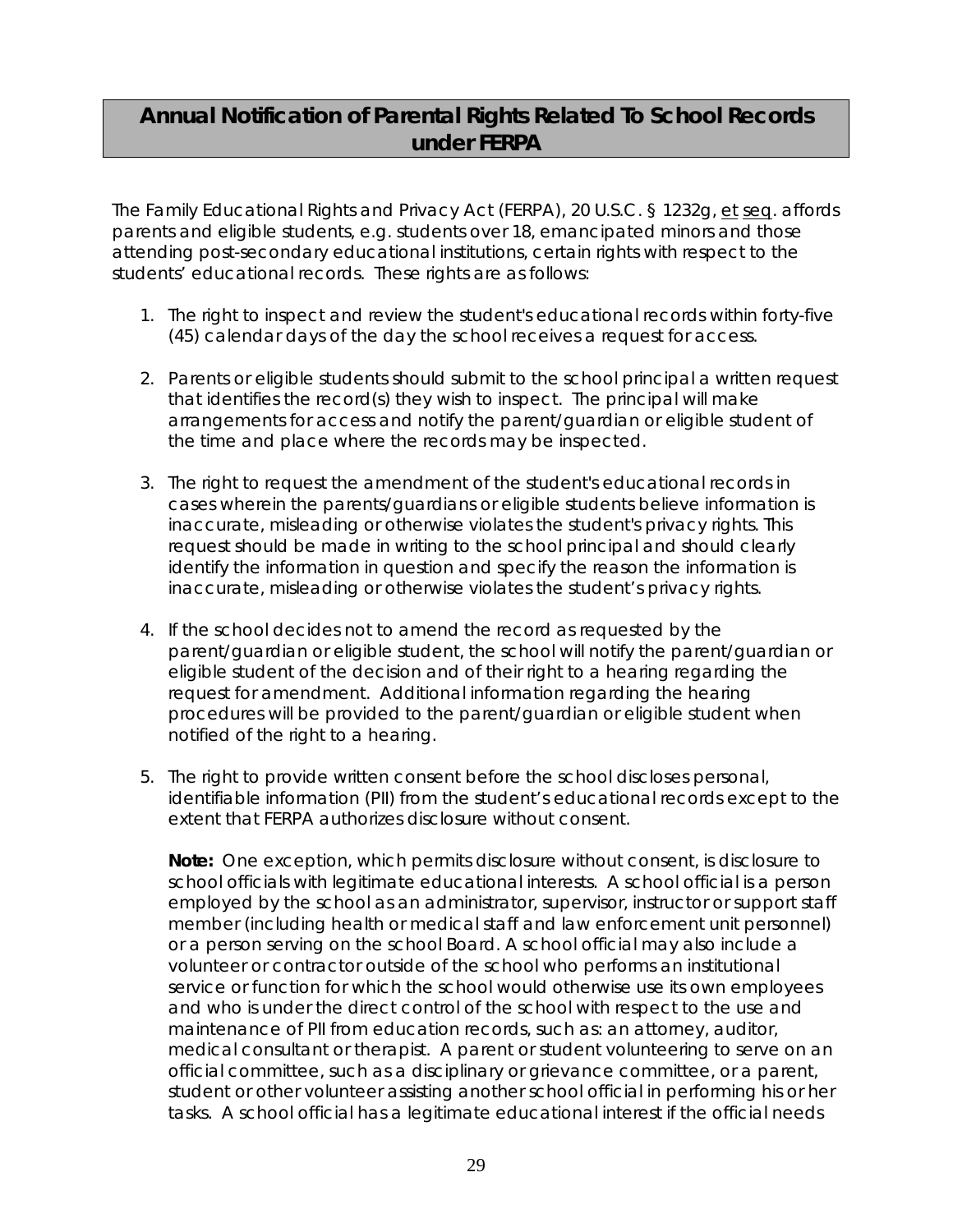to review an education record in order to fulfill his or her professional responsibility.

Upon request, the school discloses educational records without consent to officials of another school district in which a student seeks or intends to enroll or is already enrolled if the disclosure is for purposes of the student's enrollment or transfer.

6. The right to file a complaint with the U.S. Department of Education concerning alleged failures by the school to comply with the requirements of FERPA. The name and address of the office that administers FERPA is:

#### **Family Policy Compliance Office U.S. Department of Education 400 Maryland Avenue, S.W. Washington, DC 20202-4605**

FERPA permits the disclosure of PII from students' educational records without consent of the parent/guardian or eligible student if the disclosure meets certain conditions found in §99.31 of the FERPA regulations. Except for disclosures to school officials, disclosures related to some judicial orders or lawfully issued subpoenas, disclosures of directory information and disclosures to the parent/guardian or eligible student, §99.32 of the FERPA regulations, requires the school to record the disclosure. Parent/guardians and eligible students have a right to inspect and review the record of disclosures. A school may disclose PII from the educational records of a student without obtaining prior written consent of the parent/guardian or the eligible student:

- To other school officials including teachers within the educational agency or institution whom the school has determined to have legitimate educational interests. This includes: contractors, consultants, volunteers or other parties to whom the school has outsourced institutional services or functions provided that the conditions listed in  $\S 99.31(a)(1)(i)(B)(7) - (a)(1)(i)(B)(2)$  are met. (§99.31(a)(1))
- To officials of another school, school system or institution of post-secondary education where the student seeks or intends to enroll or where the student is already enrolled if the disclosure is for purposes related to the student's enrollment or transfer, subject to the requirements of §99.34. (§99.31(a)(2))
- To authorized representatives of the U. S. Comptroller General, the U. S. Attorney General, the U.S. Secretary of Education or state and local educational authorities, such as the state educational agency in the parent/guardian or eligible student's state (SEA). Disclosures under this provision may be made subject to the requirements of §99.35, in connection with an audit or evaluation of federal or state-supported education programs or for the enforcement of or compliance with federal legal requirements that relate to those programs. These entities may make further disclosures of PII to outside entities that are designated by them as their authorized representatives to conduct any audit, evaluation or enforcement or compliance activity on their behalf. (§§99.31(a)(3) and 99.35)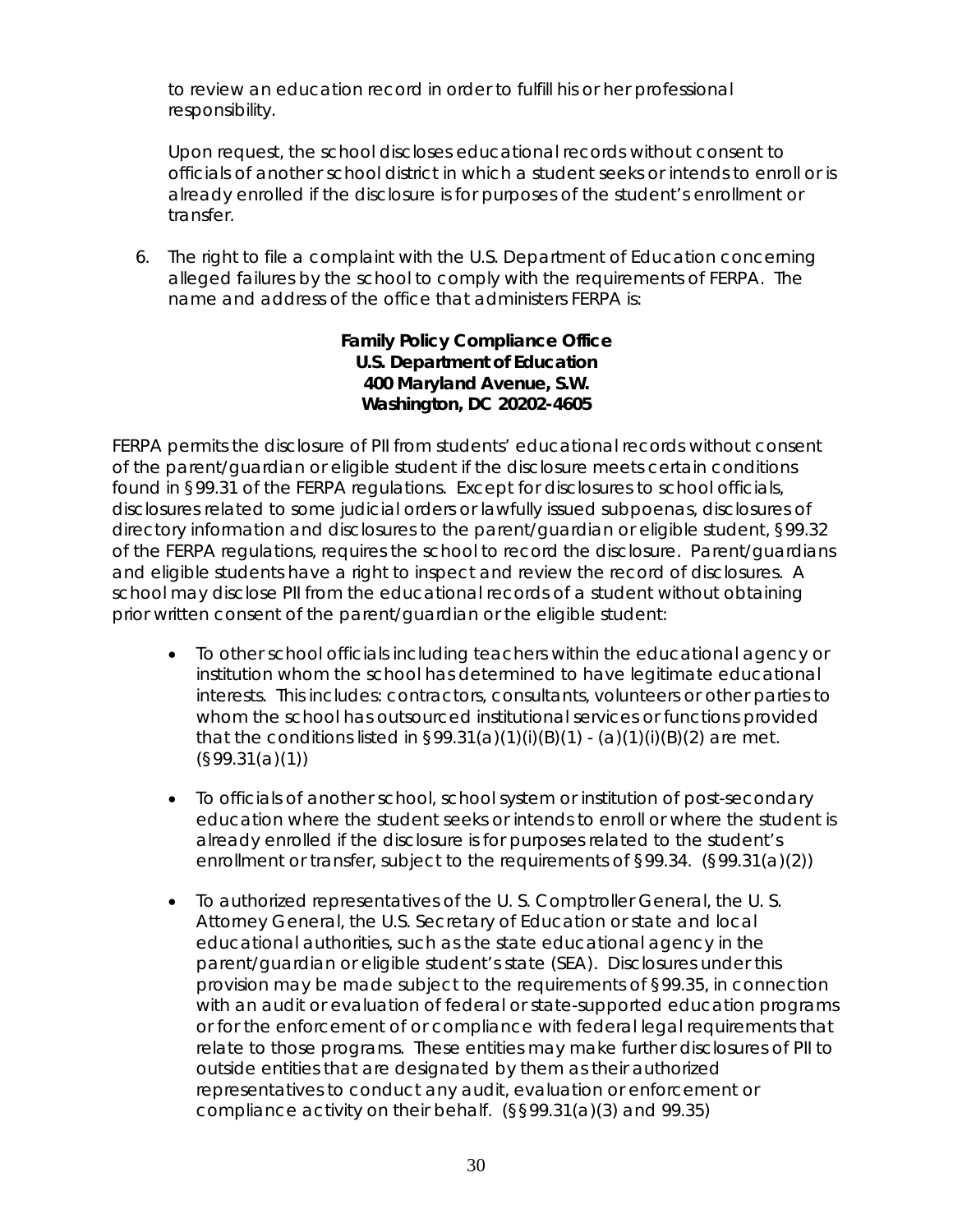- In connection with financial aid for which the student has applied or which the student has received, if the information is necessary to determine eligibility for the aid, determine the amount of the aid, determine the conditions of the aid, or enforce the terms and conditions of the aid. (§99.31(a)(4))
- To state and local officials or authorities to whom information is specifically allowed to be reported or disclosed by a state statute that concerns the juvenile justice system and the system's ability to effectively serve, prior to adjudication, the student whose records were released, subject to §99.38. (§99.31(a)(5))
- To organizations conducting studies for, or on behalf of the school, in order to: (a) develop, validate or administer predictive tests; (b) administer student aid programs; or (c) improve instruction. (§99.31(a)(6))
- To accrediting organizations to carry out their accrediting functions. (§99.31(a)(7))
- To parents of an eligible student if the student is a dependent for IRS tax purposes. (§99.31(a)(8))
- To comply with a judicial order or lawfully issued subpoena. (§99.31(a)(9))
- To appropriate officials in connection with a health or safety emergency, subject to §99.36. (§99.31(a)(10)
- Information the school has designated as "directory information" under §99.37. (§99.31(a)(11))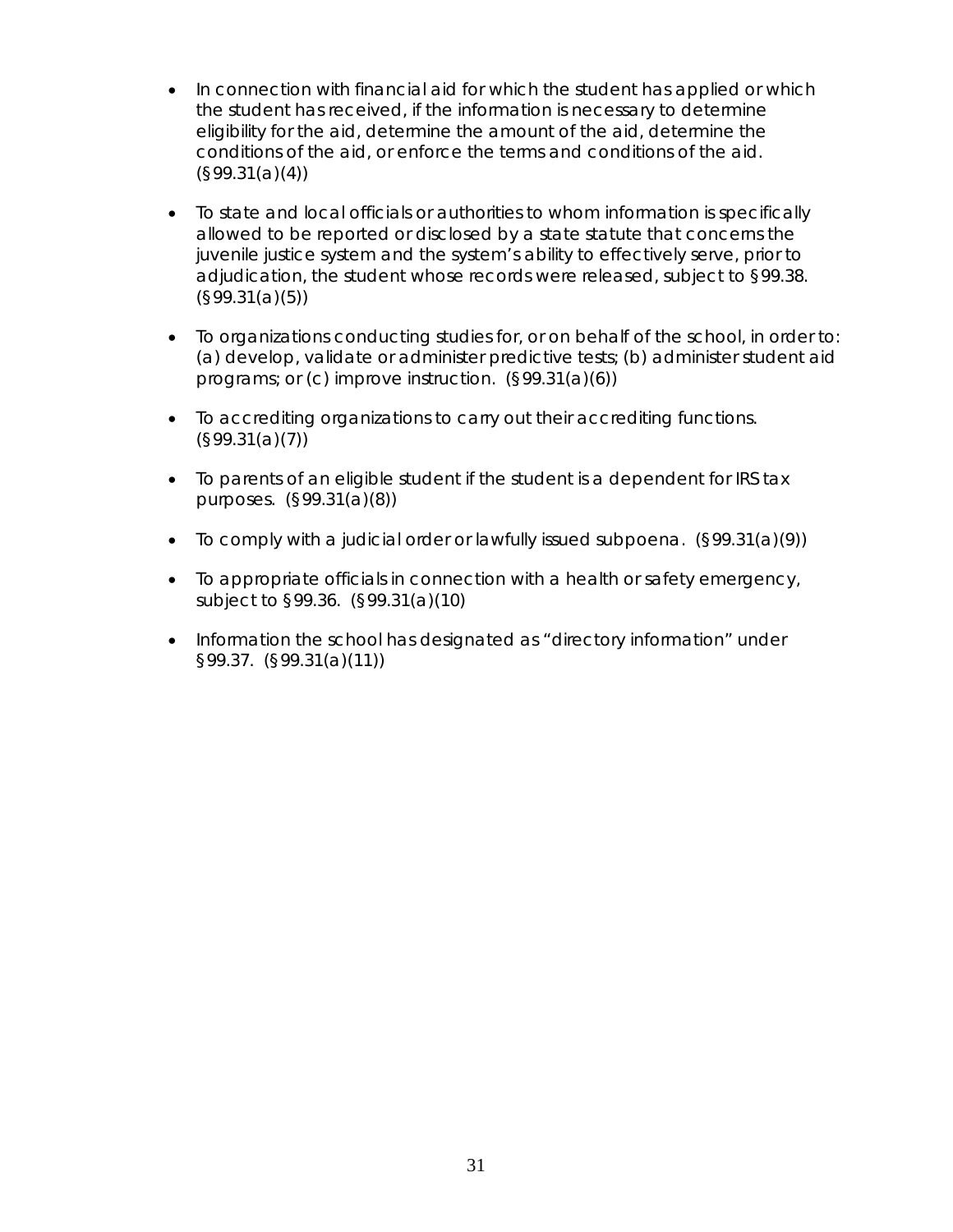#### **TYPE I DISCIPLINARY OFFENSES**

Type I disciplinary offenses are the least serious of the three categories of offenses described in the Student Code of Conduct. Generally speaking, these offenses are not the malicious or dangerous types of behavior deserving punishment by harsher measures**.** Intent is the factor which distinguishes these offenses from the more serious offenses treated as Type II or Type III. To determine the category in which to place the offense, the staff member will have to evaluate the student's intent. A more complete description of each of the Type I disciplinary offenses are presented below:

#### **1. Engaging in Pranks which do not Endanger Persons or Property**

A prank is usually a practical joke or mischievous trick designed to embarrass another person, but normally not intended to endanger persons or property. Some discretion will be needed in evaluating behavior to determine if it was a prank or intended to intentionally cause harm. If a student merely intended to embarrass others, the behavior is best classified as a Type I Disciplinary Offense.

#### **2. Throwing Food or Other Objects**

Similar to pranks discussed in number one (1) above, this offense is classified as Type I because normally students do not intend personal injury or property damage when they throw food or other objects. Nonetheless, the throwing of any object is behavior that is sufficiently dangerous by its very nature to warrant some staff response whenever it happens. Besides food, the throwing of the following objects are examples of behavior which may be punished under this section: snow, ice, spitballs, rubber bands, tools, rocks, bottles, cans, cosmetics, pencils, pens or books. Of course there are many instances where the throwing of an object would be treated as Type II or Type III disciplinary offenses. For example, if a student were to throw a knife or an explosive, that would be a Type III offense. Likewise, if a student threw an object with intent to cause serious injury to another person or for the purpose of coercing or extorting from another person, that would be a Type III offense.

#### **3. Disrupting Class, Including But Not Limited to Electronic Devices**

There are types of behavior which are disruptive to the classroom. Examples of such behavior are: loud talking, refusing to sit in a chair or at a desk, failing to bring pencils, books, paper and other essential classroom study material or pushing, moving or banging on furniture. *This will include the use of wireless devices, e.g. cameras, Ipods, MP3s, cellular phones, digital recorders.* When such behavior is disruptive to the educational process within a classroom or study hall, school officials should respond in the way prescribed by the Student Code of Conduct.

**4. Using a Cellular Phone or Mobile Device While in School or while Attending any School-Sponsored Function On or Off School Property** Students shall not use a mobile device or a cellular phone, e.g. MP3, IPOD, Smartphone or Tablet during school hours. If students are found using such

devices, the principal can confiscate and return the device at the end of the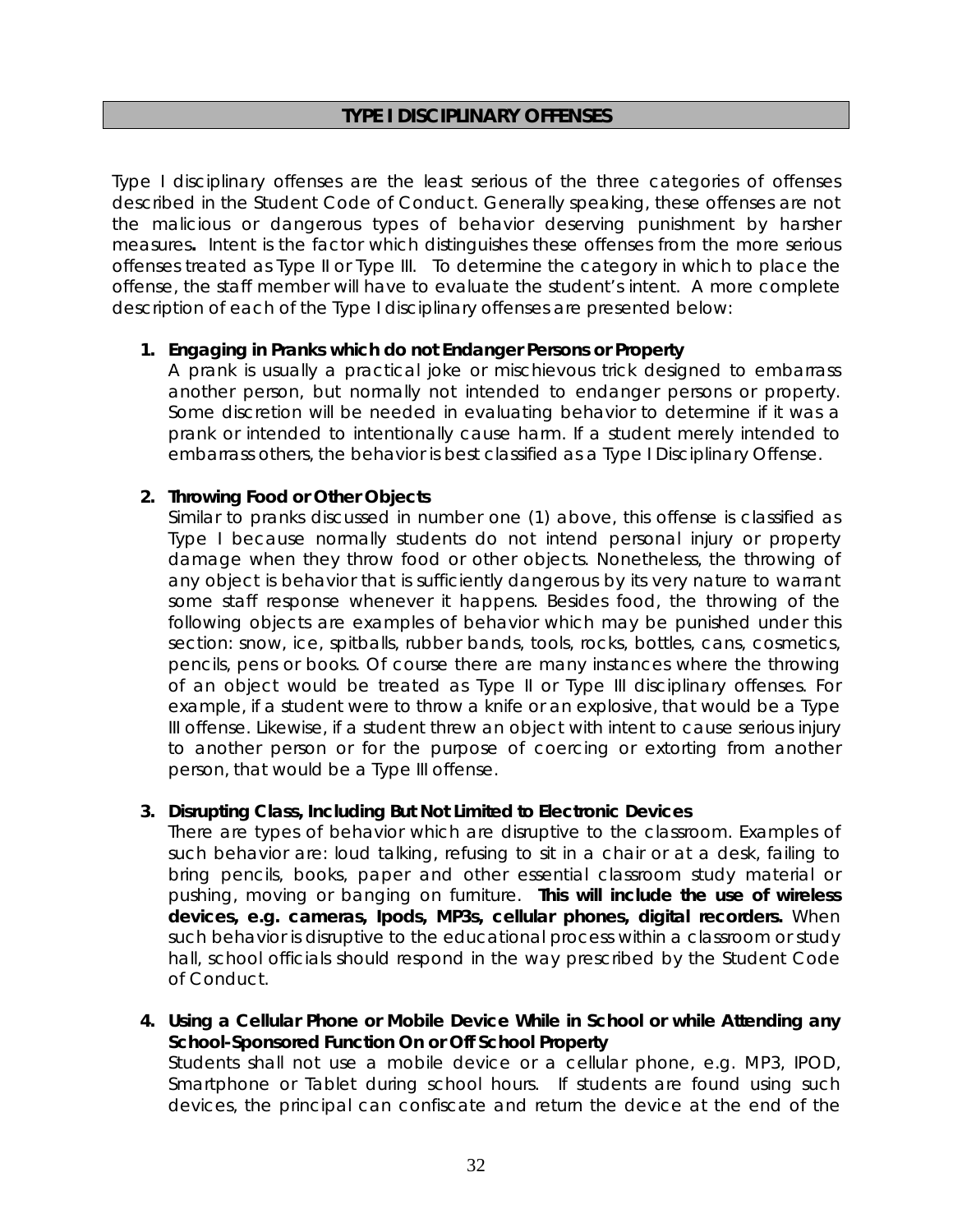day and warn that repeated offenses will result in the device being confiscated for a month's time.

#### **5. Leaving a Classroom Without Permission**

 There are many problems that can arise when students are outside authorized areas during the school day. Examples include: risk of injury, juvenile delinquency and increased opportunities for destruction of school and personal property.

 To minimize the chance of these incidents occurring, the Student Code of Conduct treats entering unauthorized areas and leaving the school as Type I disciplinary offenses. In responding to these disciplinary offenses, school staff should be particularly sensitive to the causes of the students' desire to leave the classroom or building. In this regard, if students are trying to escape academic troubles or are attempting to leave the building to participate in some anti-social behavior, staff members should carefully analyze offenses under this category to determine the underlying antecedent.

#### **6. Refusing to Identify Oneself to School Personnel**

In order to maintain control and conduct within a building, school officials must be permitted to obtain the identification of students. Accordingly, students are under an obligation to identify themselves properly when requested to do so by a school staff member. School staff members should not abuse this section by arbitrarily requesting students to identify themselves. It is only when staff members have a valid reason to know the student's identification that such an identification should be requested.

#### **7. Turning off Corridor, Classroom or Stairwell Lights**

The purpose of this rule is, of course, to prevent injury to students and staff that might result from the unauthorized switching off of lights in the school building. Obviously, if students turn off lights pursuant to the valid instructions of a staff member for the purpose of showing a movie or doing a scientific experiment, then the action would not be punishable under this rule.

#### **8. Improper Use of School Entrance and Exit Doors**

All school doors are to be locked from the outside and only designated door(s) will be used to enter and exit the school building. All visitors desiring to enter the school building shall enter through the designated door(s). It shall be considered a disciplinary offense for students to open any designated school door(s) from the inside to unauthorized visitors or students. Further, it shall be considered a disciplinary offense for students to enter or leave the school building through any door other than the designated official school entrance. Students coming to school late must enter through the designated door. Students authorized to leave the school building prior to dismissal must be signed out and exit through the designated door.

**9. Entering or Remaining in a Classroom, in a School Building, or on the Grounds Without an Authorized Purpose** 

School staff should be active in preventing students from entering unauthorized areas of the building and grounds. If students are found in an unauthorized area they should be asked to leave. If they refuse to comply with a valid and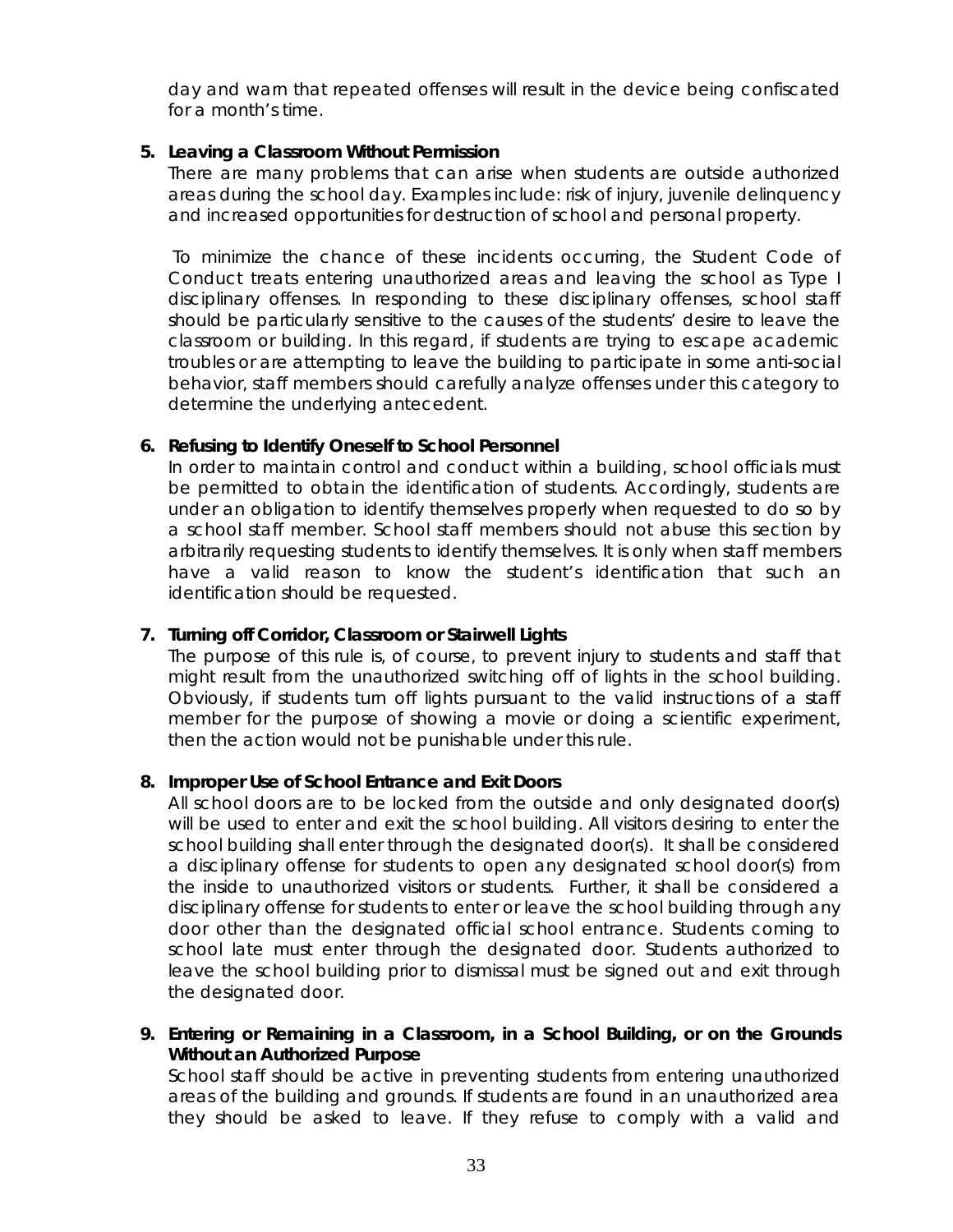reasonable request to leave the unauthorized area, then disciplinary action under this section would be appropriate.

#### **10. Blocking or Interfering the Flow of Traffic in Corridors**

Students would violate this section if they blocked or otherwise interfered with the flow of other students or staff through the corridors. Obviously, there is a certain behavior in the corridors which, while it could be said to interfere slightly with the smooth flow of traffic, does not significantly disrupt the activities of the school to warrant punishment under the Student Code of Conduct; however, whenever students materially interfere with or disrupt the movement of persons through the corridors before school, between classes or after school in such a way as to have an impact on the educational process of the school, then that would be a violation of this section, e.g. if a student interfered with the flow of traffic in the corridor in such a manner that other students were tardy for their next class. Examples of behavior in this category would be: pushing, tripping, littering or participating in disruptive sit-downs, walkouts or boycotts.

#### **11. Displaying Inappropriate Affection (Kissing, etc.)**

Students have the responsibility to conduct themselves in a responsible, mature manner in school and around campus. Under this section, any inappropriate display of affection that interferes with the promotion of an educational climate, free from interference and interruptions, will be addressed with a warning to students and notice to the parent/guardian. The warning to the student may be oral, but the notice to the parent/guardian should be in writing. It is important that adequate records be maintained so that it can be documented, if necessary, that the warning was given.

#### **12. Violation of the Uniform policy**

Students in grades PK-12 are required to follow the "Mandatory School Uniform Policy." Students dress may be regulated and students are encouraged to dress in clothing appropriate to the school situation. Restrictions on freedom of expression may be applied whenever the mode of dress is unsafe, disruptive or contrary to law. Further, where religious practices or beliefs or health needs of the student conflict with the above, the school will provide reasonable accommodations upon written request to the principal.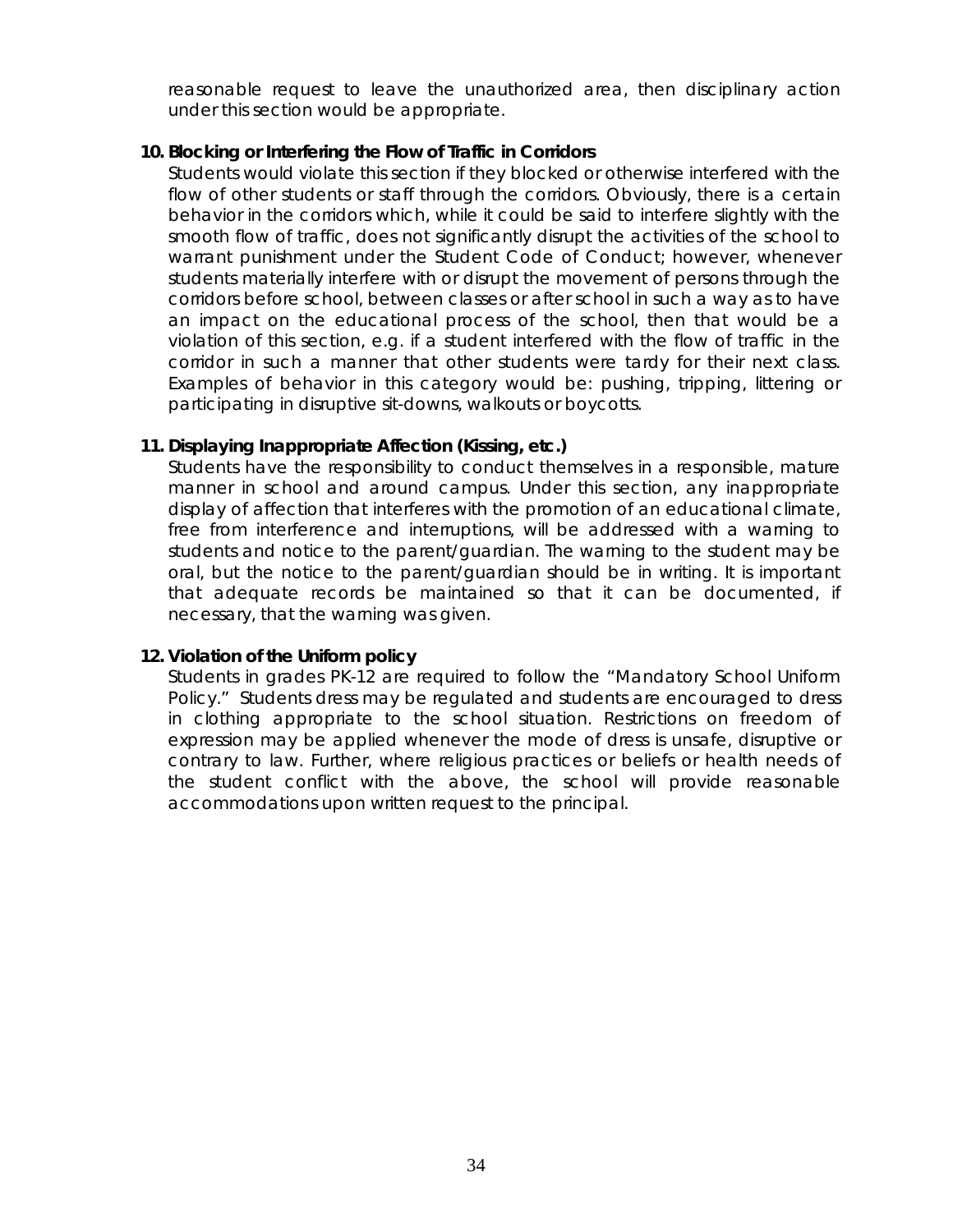#### **PENALTIES FOR TYPE I DISCIPLINARY OFFENSES**

The Student Code of Conduct describes a series of penalties that may be imposed for committing Type I offenses. It cannot be emphasized enough that the penalties in this section, such as removal from class and suspension, which require certain procedural safeguards, may not be imposed unless those procedural safeguards have been provided to the student. The one exception is in emergency situations discussed later in the Code of Conduct.

It is also important to point out that penalties described in this section may not be exceeded by a principal in the event of a Type I offense; however, it should be evident that the principal still has considerable discretion in addressing Type I offenses. The principal may impose one or several of the penalties listed below:

#### **1. Students Will Be Removed from Class if the Offense Took Place During the Class**

The provisions of the removal from class are discussed in greater detail in the Procedural Safeguards section of this Student Code of Conduct; however, several of the limitations imposed by state law will be touched upon here. First, state law provides that students may be removed from class only when they "deliberately cause a serious disruption of the educational process within the classroom." Accordingly, staff members should be aware that this is an appropriate response to a Type I disciplinary offense only when the student has caused a serious disruption of the classroom. For example, it is difficult to imagine how reckless driving on school property could justify removal from class; however, throwing food or other objects or turning off classroom lights might be considered offenses where removal would be appropriate. Second, it is important to know what state law limits the duration of such a removal to "all or part of a single class…" Therefore, students cannot be removed from class and kept out of their next class under the provisions of this section. Third, state law provides that removal from class may not exceed 90 minutes. Therefore, if students were in a class which, for example, lasted two hours, they could not be removed from class for more than 90 minutes. After 90 minutes they would have to be permitted to return to class.

#### **2. The Principal May Warn Students and Send a Notice to the Parents**

It is recommended that, whenever possible, the first Type I disciplinary offense committed in the school-year should result in a warning to students and notice to the parent/guardian. The warning to students may be oral, but the notice to the parents should be in writing. The principal should make a record of the disciplinary offense and should retain a copy of the notice that was sent to the parents. It is important that adequate records be maintained so that it can be documented, if necessary, that the warning was given.

#### **3. The Principal May Deprive Students of School Privileges for a Period not to Exceed Three School Days**

This is an optional response to a Type I disciplinary offense which will be imposed at the discretion of the principal. For the purposes of this section, school privileges will be defined as those aspects of school life which do not involve bus transportation, cafeteria meals or courses taken for academic credit. Examples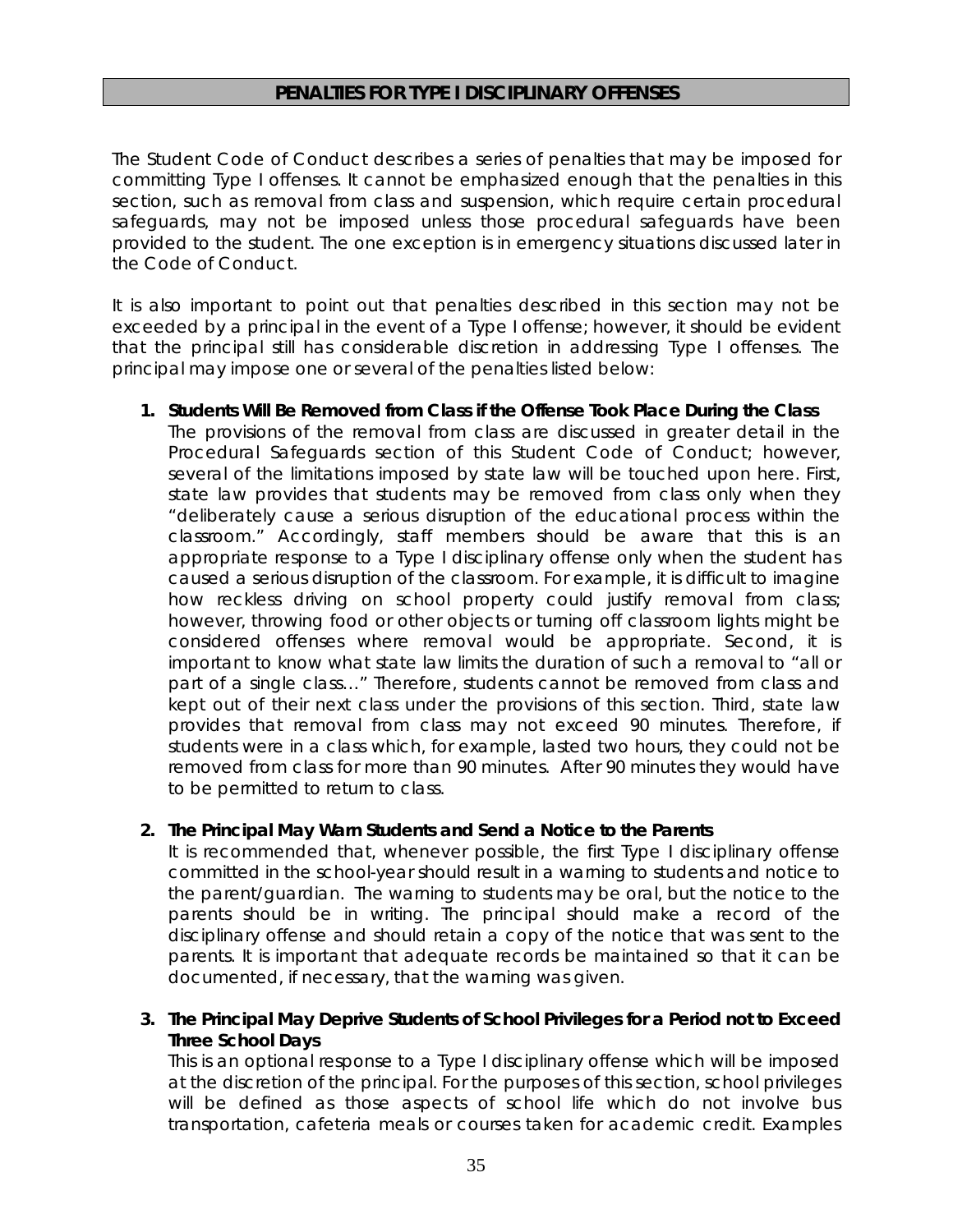of such privileges might be: extracurricular activities, interscholastic or intramural athletics, school dances and recreational movies. Before this penalty is imposed, the student must be informed of the reasons for the action and given an opportunity to explain the situation.

#### **4. The Principal May Refer Students for Appropriate Counseling**

While the imposition of this penalty is within the sole discretion of the principal, it is strongly suggested that counseling be utilized only with the permission of the student and parent/guardian. A student who is forced to undergo counseling is unlikely to benefit from it. Accordingly, before mandating counseling as a response to a Type I disciplinary offense, principals should actively seek parental and student permission to do so. While a principal should not secure such permission through threats of imposing harsher penalties, a student and parent may respond favorably to the option of participating in counseling rather than losing school privileges.

#### **5. The Principal May Assign Students to Detention**

Detention is an intervention used in schools where students are required to spend extra time in school. A detention usually takes place during a period after the end of the school day or before school begins. However, other times may also be used such as before the school day, weekend (traditionally known as Saturday school or Saturday detention), special activities and breaks in the school day, such as lunch or homeroom. A detention is typically carried out in a room that offers little to no amenities for pleasure so that students serving detention will have no outlet to distract. The students are usually monitored by a teacher and may be required to bring homework, sit quietly or perform some task. Such tasks may take the form of housekeeping, such as: clapping blackboard erasers or picking up rubbish; academics such as: writing an essay or answering questions or drawing. Detentions do not allow students to communicate with one another or use electronic devices, e.g. cell phones.

#### **Uniform Policy Penalties**

- **First Offense:** Verbal warning and notification to parent/guardian
- **Second Offense:** Written warning and notification to parent/guardian (The principal of each school will provide standardized letters to be utilized for student warnings and notifications to parent/guardian.)
- **Third Offense and Subsequent Offenses:** Attendance at special programs and activities will be forfeited or withheld until students come to school in uniform. **If the foregoing disciplinary measures do not achieve compliance with the Uniform Policy, the principal may impose stronger discipline.**

**Note:** Students transferring into the Bridgeport School District from another school or from one Bridgeport school to another during the course of a school year will be allowed a five (5) school-day grace period during which time students will not be disciplined for failing to wear the school's mandatory uniform. During this grace period, students will be encouraged to obtain and wear clothing that meets the uniform requirements. After the completion of this one-time grace period, the foregoing disciplinary procedures will go into effect to address any continuing noncompliance.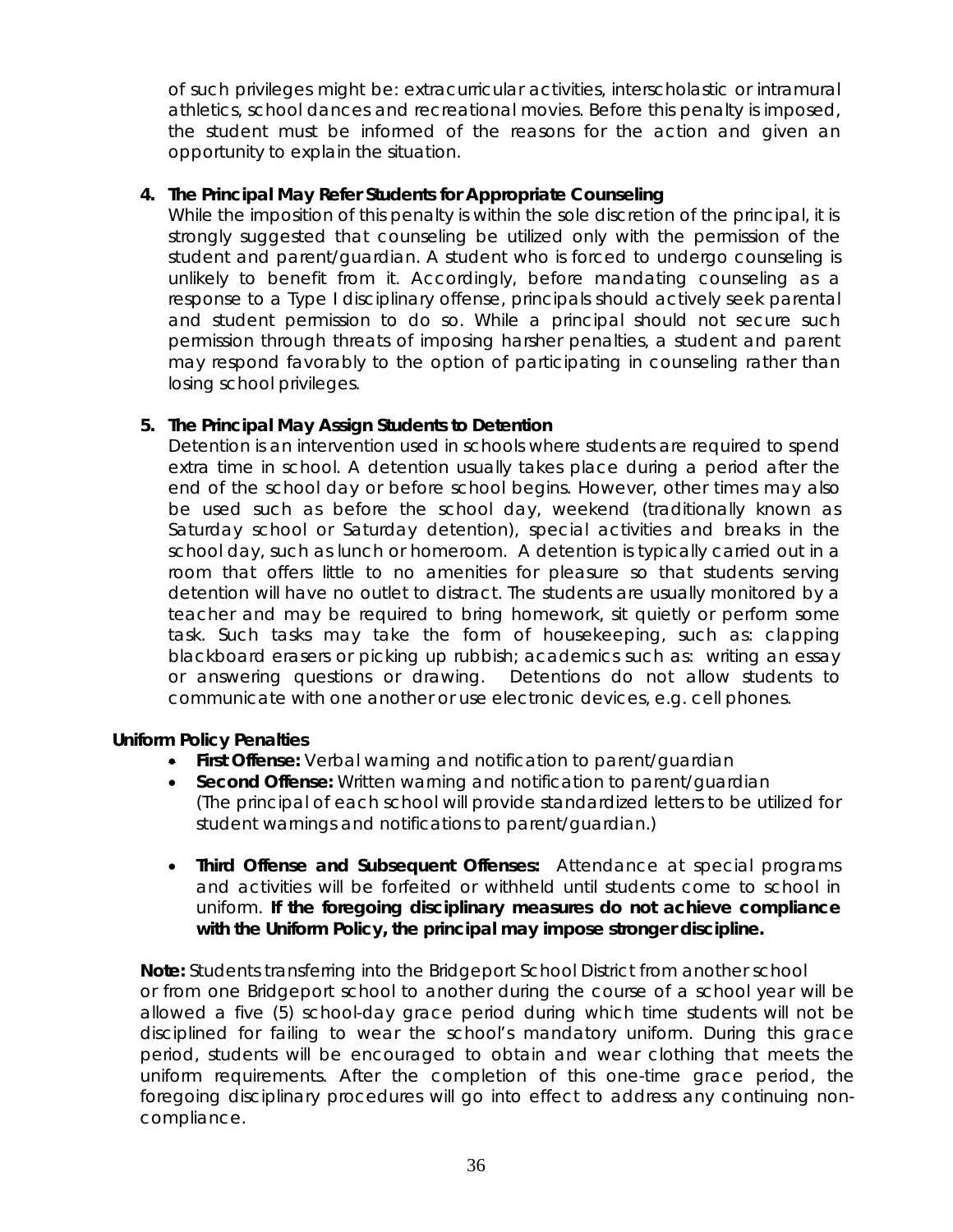#### **TYPE II DISCIPLINARY OFFENSES**

Type II disciplinary offenses are considered more serious, malicious or dangerous than Type I offenses. These types of behavior result in more intensive interventions. A more complete description of each of the Type II disciplinary offenses are presented below:

#### **1. Cheating and Plagiarism**

Any form of cheating or plagiarism is not acceptable. The misrepresenting by students of homework, class work, tests, reports or other assignments, as if they were entirely their own work, shall be considered forms of cheating and/or plagiarism. Consequences of cheating shall be academic in nature unless repeated incidences require disciplinary action.

#### **2. Fighting**

Fighting occurs when two or more students are actively engaged in hitting, kicking, pushing, tripping or otherwise attempting to hurt each other. Even though one student may "start the fight," one or more students may be guilty of fighting if they offer more than passive resistance against the instigator and aggressively attempt to harm the instigator. Students who are attacked by another student can avoid violating this section by retreating or offering only enough resistance to avoid self-injury without inflicting harm on the instigator.

#### **3. Intentionally Defying a Valid Request of a School Staff Member**

This offense is often called "insubordination." For the purpose of the Student Code of Conduct, it is defined as deliberate defiance or repeated refusal to comply with reasonable requests of school administrators, teachers or other personnel. Examples of such reasonable requests are: to disperse, identify oneself, be seated, be quiet or report to assigned areas or rooms for disciplinary or educational purposes. No student shall be guilty of this offense for refusing to comply with a request of a school official which is not connected with the staff member's official responsibility. However, whenever students refuse to comply with a reasonable and valid request in a staff member's official capacity, students will be guilty of violating this section.

- **4. Intentionally Threatening another Person with Physical Injury or Property Damage**  Students are guilty of a violation in this section whenever they use a threat to intentionally place or attempt to place another person in fear of physical injury or property damage.
- **5. Forcing other Persons to Engage in Conduct in which They Have a Legal Right to Refuse to Participate**

Students violate this section when they compel or induce other persons to engage in conduct from which the latter has a legal right to abstain and when they compel or induce those persons to abstain from engaging in conduct in which they have a legal right to engage. Accordingly, this section not only prohibits students from forcing another to participate in an activity, but also prohibits students from blocking or forcing another student to forgo activity that is otherwise lawful. An example of the former might be a student who forces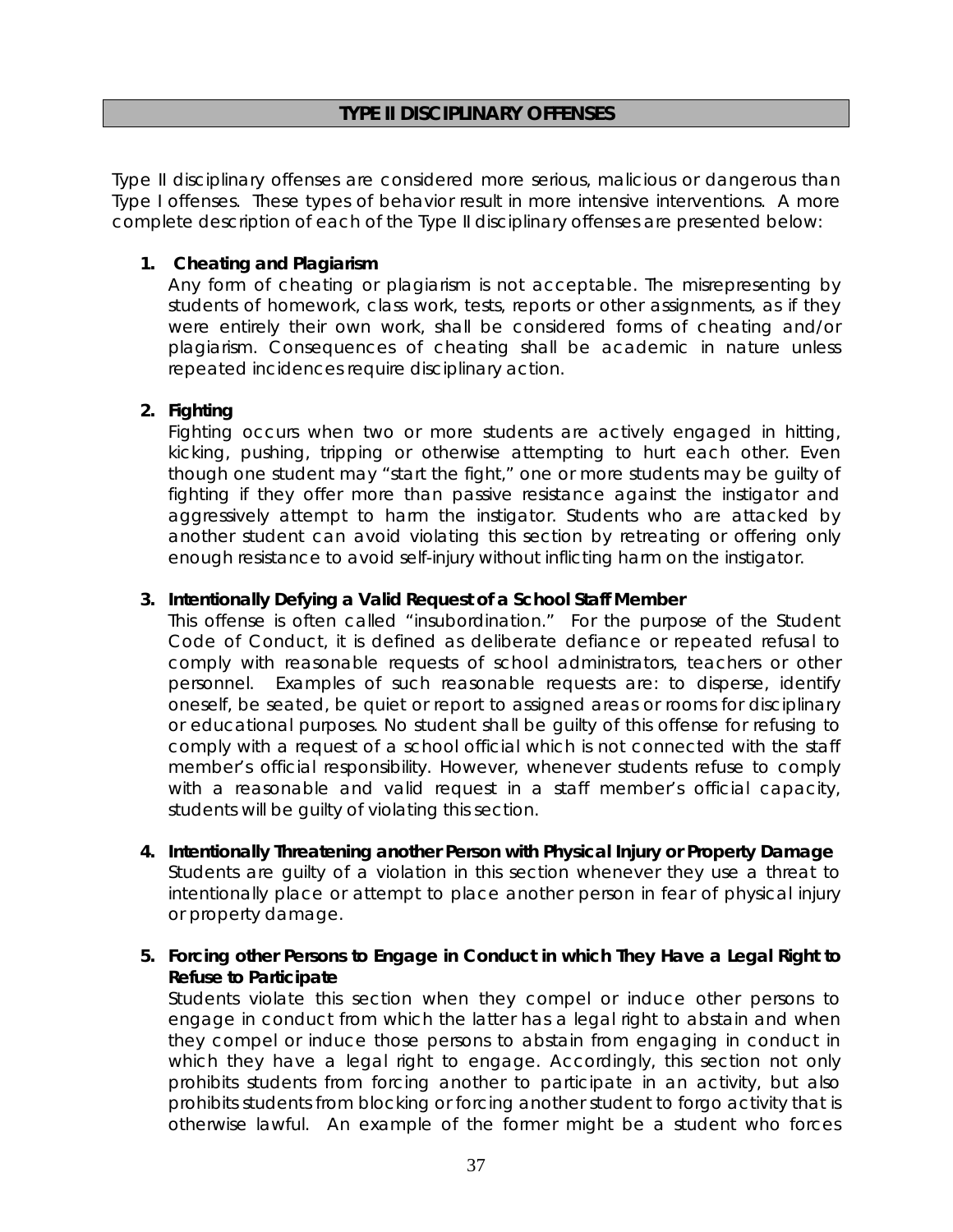another student to provide answers to an exam. An example of the latter might be a student who forces another student not to participate in a particular activity so that the first student has a better chance to make a team or otherwise succeed.

#### **6. Directing Profane, Vulgar or Disrespectful Language at School Staff Members or Other Students**

Although the Student Code of Conduct provides adequate response to students' behavior that is disruptive, Bridgeport Public Schools believe it is essential that students are not permitted to insult and degrade staff members and therefore prohibit profane and abusive language directed at staff members.

#### **7. Disrupting the Educational Process in an Area Other than a Single Classroom**

Students violate this section when they disrupt the educational process in an area other than a classroom, for example: engaging in disruptive behavior in a corridor which disrupts the learning atmosphere in several classrooms. Other areas would be a school auditorium where several classes may have gathered for an educational program or a school library where many students may be reading or studying. Since violations of the section disrupt the learning of more students than would be affected by disruption of a classroom, the possible penalties are more severe.

#### **8. Harassing Conduct, Written or Verbal Conduct, Directed at a Person Because of His/Her Sex, Race, Ethnicity or Sexual Preference**

Students violate this section where their behavior is intimidating, hostile, demeaning or offensive. If the harassment includes threats of violence, it would be flagrant and aggravated and disciplinary action would need to reflect severity; that also includes harassment using an electronic device.

#### **9. Stealing, Damaging or Defacing School Property or the Property of Others**

Students violate this section whenever they damage, deface or take possession of school property or the property of others, without the permission of the owner or person in legal custody of that property. This section also prohibits the taking of school property or the property of others through embezzlement or under false pretenses.

#### **10a. Vandalism: By Minors**

The parents/guardians of minor/un-emancipated children, who willfully cut, deface or otherwise injure in any way, any real or personal property belonging to the school district, will be held liable for all such damages up to the maximum amount allowed by state law. The liability provided under Connecticut General Statutes 52-572 does not relieve the minor of personal liability for such damage or injury or relieve the parents/guardians for damages done by minor child and is in addition to any other liability which exists in law. The parents/guardians of minor children will also be held liable for all property belonging to the school system lent to the minor and not returned upon demand of the school district. The minor may also be subject to disciplinary action.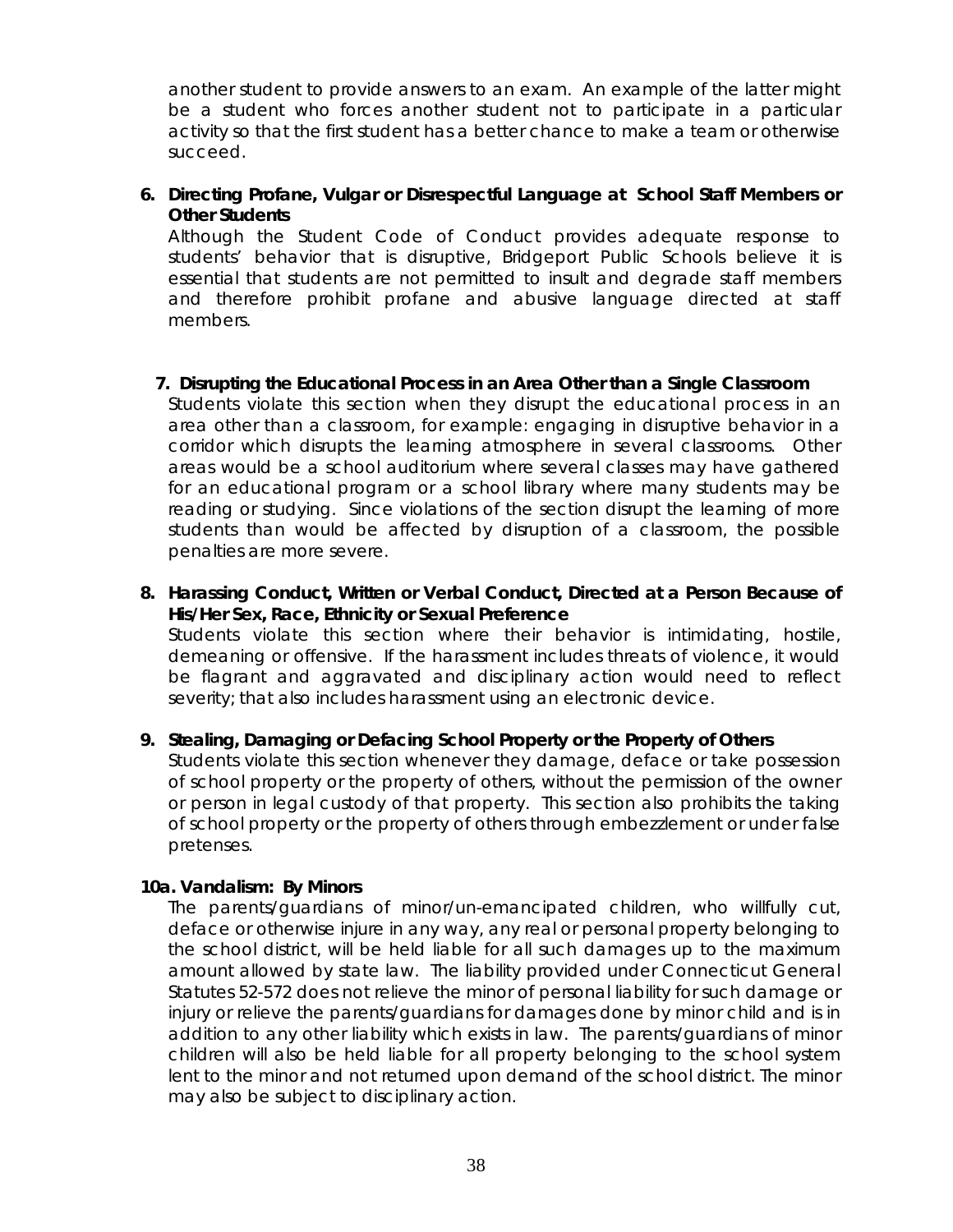#### **10b. Vandalism: By Adult Student**

Adult students shall be held personally liable for any damage done to any property, real or personal, belonging to the school district. The students may be subject to disciplinary action.

#### **11. Violating Emergency Evacuation Regulations**

Students violate this section whenever they breach emergency evacuation regulations by talking, pushing, shoving, tripping, blocking doors or corridor lanes, committing acts interfering with the evacuation and smooth flow of traffic or create a substantial rush of panic by preventing others from hearing evacuation orders during a fire, air raid or other emergency drill. Satisfactory evacuation procedures are essential to the safety of every student in the schools.

#### **12. Recklessly Driving on School Property, in Parking Lots or in Areas Directly Adjacent to the School**

It is not only a violation of the Student Code of Conduct but a violation of state law to drive a motor vehicle in a reckless manner on any road, sidewalk, parking area or school property. Examples of such reckless driving would be: driving at high rates of speed, racing or failing to observe pedestrian crosswalks.

#### **13. Being Found with Any Type of Paraphernalia Normally Associated with the Use of Drugs, e.g. Tobacco Rolling Papers, Bongs, Clips, Pipes and Needles**

When such paraphernalia is found in the possession of a student, it will be submitted to the police for analysis. If any analysis shows drug use or possession, the students will be charged with having committed a Type II disciplinary offense.

#### **14. Leaving School Building or Grounds Without Permission**

This section has the same concerns as Type I, # 5 - Leaving a Classroom without Permission. In leaving the school building or grounds without permission, students place themselves in danger, as well as increasing the opportunity for destruction of school and personal property.

#### **15. Engaging in Inappropriate Sexual Behavior**

Students have the responsibility to conduct themselves in a responsible, mature manner in the school and around the campus. Under this section, inappropriate sexual behavior will be defined as conduct which has the purpose or effect of having a negative impact upon the educational climate.

#### **16. Smoking On School Grounds/School Buses**

State law prohibits lighting or carrying a lighted cigarette, cigar, pipe or similar item in any school area including school grounds. The Student Code of Conduct reinforces state law by prohibiting students from smoking in any area in the school or on school grounds. State law and the Student Code of Conduct also prohibit smoking during traveling on a school bus. It is the policy of the Bridgeport Public Schools that there is no smoking, use or possession of tobacco in any form, anywhere in school buildings, on school grounds or at school-sponsored activities. Violations for this Type II offense also occur whenever students possess matches, lighters or other items that promote combustion that are of no reasonable use to students at school.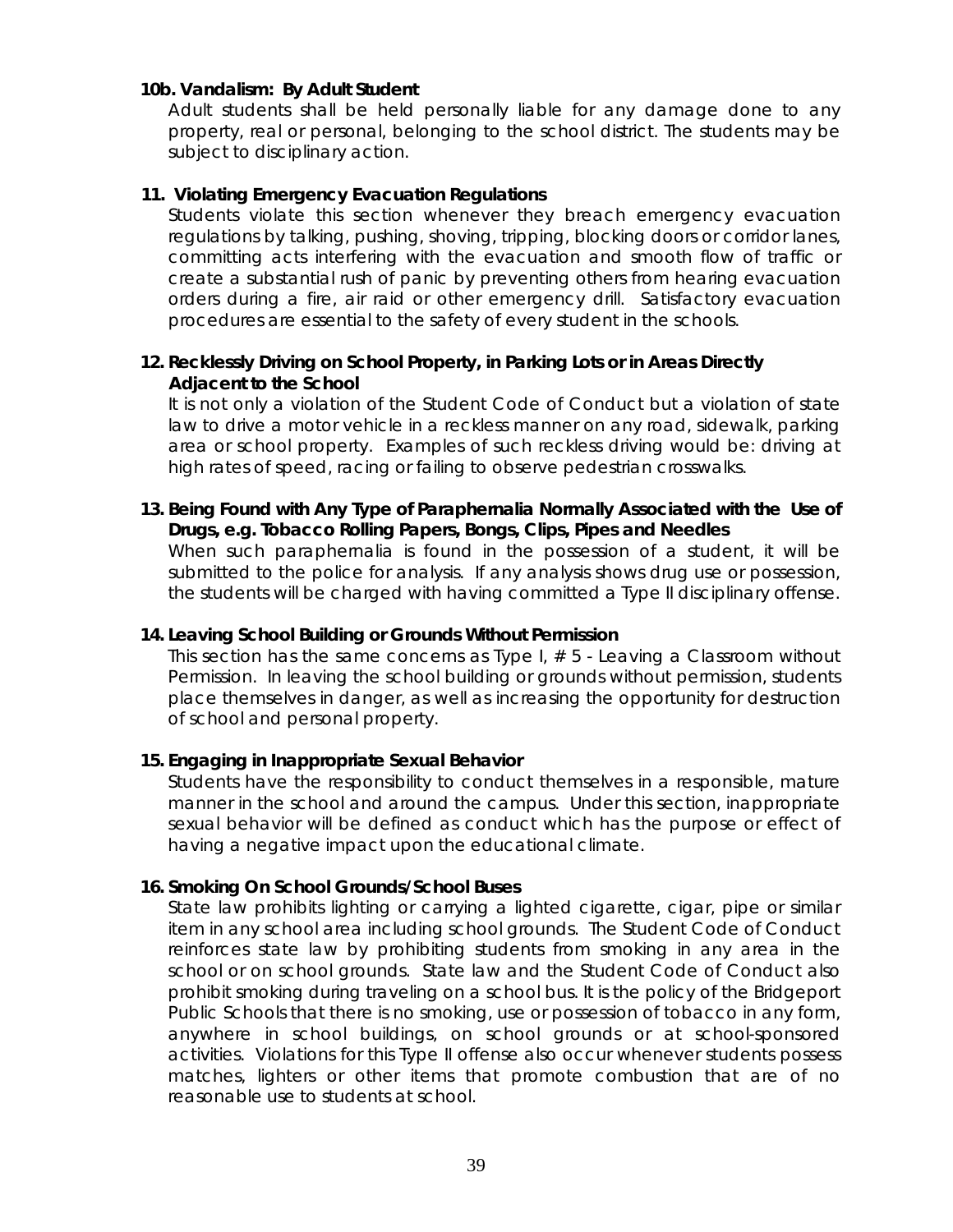As noted in the Student Code of Conduct, the term "possessing" is defined as holding, carrying or storing a prohibited object or substance on or in students' body, clothing, hat, purse, wallet, handbag, carrying case of any type, locker, desk, chair, automobile, bicycle, motorcycle, book, tablet, pen or pencil or in any way or manner whatsoever holding, carrying or storing a prohibited object or substance.

#### **PENALTIES FOR TYPE II DISCIPLINARY OFFENSES**

The Student Code of Conduct describes a series of penalties that may be imposed for committing Type II offenses. It cannot be emphasized enough that the penalties in this section, such as removal from class and suspension, require certain procedural safeguards, previously described. Penalties may not be imposed unless those procedural safeguards have been provided to the student. The one exception is in emergency situations discussed later in the Student Code of Conduct - Type III Disciplinary Offenses. It should be evident that the principal still has considerable discretion in dealing with Type II offenses. The principal may impose one or several of the penalties listed below:

- **1. The Student Will be Removed from Class if the Offense Took place During Class**  See discussion above regarding penalties for Type I disciplinary offense and the section on Procedural Safeguards.
- **2. The Principal Will Request a Conference with the Student and Parent/Guardian**

Under the Student Code of Conduct, a principal is required to request a parental conference with the student present whenever the student commits a Type II offense. There are two important points about this conference: first, the conference need not precede or replace other penalties which may be imposed for Type II offenses and second, the principal is required only to request the conference (conferences need not take place if the student and/or parent/guardian decline the request. The principal should do what is reasonable to schedule the conference at a time and place that are convenient to the student and parent/guardian, but there is no requirement that the conference take place outside the school building or beyond the regular school hours.

#### **3. The Student Will Repair, Restore or Provide Restitution for Any Damaged or Stolen Property**

Restorative justice principles involve those who have a stake in a specific offense in collectively identifying and addressing the harm done and the needs and obligations of all involved in order to heal and correct the situation as fully as possible. Bridgeport Public Schools encourages principals and administrators to adopt and implement restorative justice philosophies and practices as additional tools to address student misconduct.

**Note:** Students must learn the consequences of their behavior. A good vehicle for reinforcing that responsibility is to require that students do whatever is necessary so that the loss occasioned by their theft or damage is as minimal as possible. For example, when in the course of committing a Type II disciplinary offense, a student damages or steals school property or the property of another,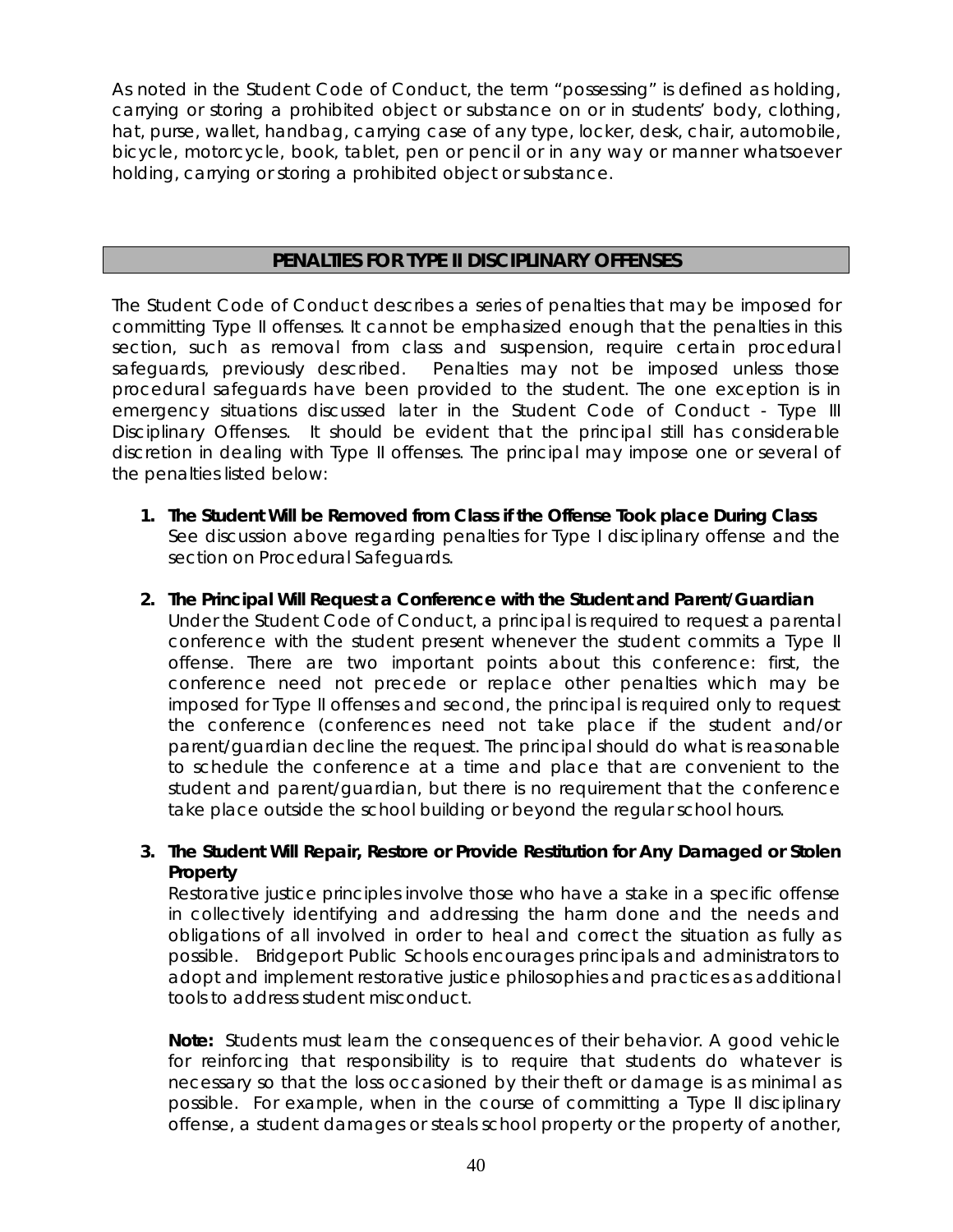the principal is required to establish procedures so that the property is repaired or restored or restitution is provided for the property. The issue of whether the student should restore or provide restitution for stolen or damaged property is one that will have to be worked out between the student and the principal. The student and principal should also work out a timetable for accomplishing the repair or restitution.

**Refer to Appendix C for further clarification regarding the goals of Restorative Justice***.* 

- **4. The principal may assign in-school suspension.**
- **5. The Principal May Deprive the Student of School Privileges Not to Exceed Five School Days**

In penalties for Type I offenses #3 regarding the deprivation of school privileges is relevant here as well, with the exception that the penalty may last five (5) school days rather than three (3) school days as imposed for a Type I disciplinary offense. Before this penalty may be imposed, students must be informed of the reasons for the action and given an opportunity to explain the situation.

#### **6. The Principal May Require the Student to Serve Detention**

Detention may be imposed at the discretion of the principal provided the charges are stated to students and students are given an opportunity to explain the situation. If detention is unlikely to have any substantial impact on the students' behavior or is disadvantageous for other reasons, such as dependence on school transportation, then the principal may decline to impose detention. However, rather than foregoing detention simply because a student plays a sport or has a job after school, the principal may consider requiring the student to report to school before the beginning of the school day.

**7. The Principal May Refer the Student to School Security Staff, Community Counseling Program and/or Law Enforcement**

Students' developmental levels should be taken into consideration**.** In so far as many of the Type II disciplinary offenses may also constitute violations of the state criminal law, principals have the option of referring students who have committed Type II disciplinary offenses to local law enforcement officials and/or the school security staff. When, in the opinion of the principal the student has committed a criminal act, the principal should seriously consider referring the student to law enforcement or school security personnel. While such referral is not required by the Student Code of Conduct, principals should exercise caution when they fail to report activity that is clearly in violation of the state criminal law. School officials will respect confidential communication as defined in Connecticut General Statutes 10-154a in matters concerning drug violations.

**8. The Principal May Suspend the Student Out of School or, in the Event of Repeated, Aggravated or Flagrant Offenses, May Recommend the Student for Expulsion**

Under the Student Code of Conduct, suspension is an optional penalty for Type II disciplinary offenses and may be imposed if the principal determines that the behavior was an endangerment to persons or property or was a serious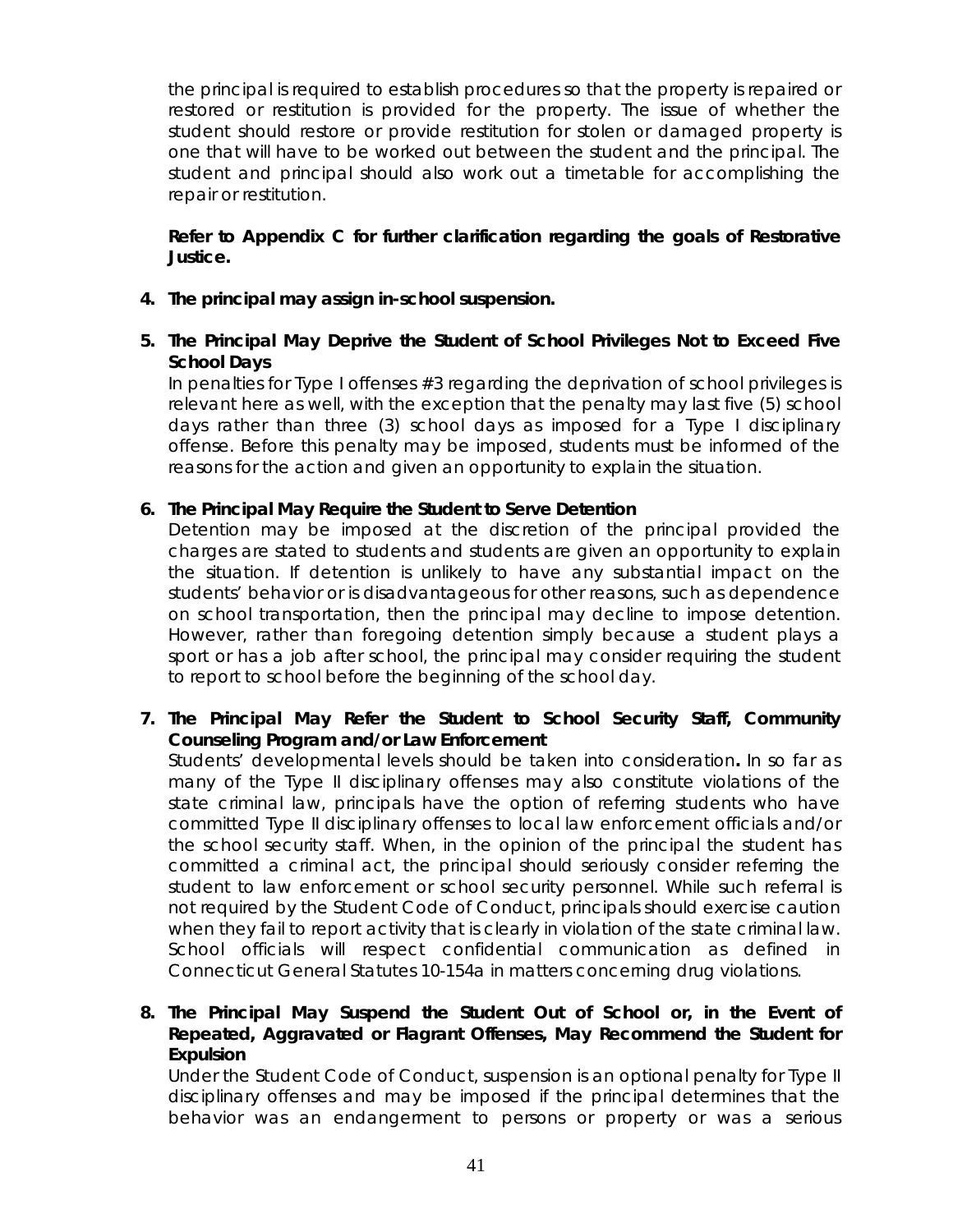disruption to the educational process and if all procedural safeguards have been observed.

For repeated, aggravated or flagrant Type II disciplinary offenses, the principal has the additional option of referring students for expulsion. This referral may be made within the sole discretion of the principal as long as all procedural safeguards are observed. The procedural safeguards for an expulsion are more elaborate than those for suspension. For example: students are entitled to written notice of the charges, a formal hearing before the Bridgeport Board of Education or its Hearing Officer, where students have the right to question live witnesses and receive a written decision within 10 days of the hearing. A referral for expulsion will be made only with the concurrence of the Superintendent or his/her designee. The full details of the suspension procedures are discussed later in this Student Code of Conduct.

**Note:** It will not always be easy to determine when an offense is aggravated or flagrant. Generally speaking, a Type II offense is aggravated or flagrant if it is done with outrageous and conspicuous disregard for the safety of others.

Schools are often the first to identify students who are experiencing severe emotional, behavioral or family problems; when such needs are identified, school staff can make referrals to support services for truancy intervention and/or behavioral concerns.

The SRBI Team, consisting of administrators and support staff, will meet and review the student's situation before making a referral. In many instances, the school-based team will meet with the parent/guardian at school to describe the services that are available and attempt to engage the parents in a voluntary case plan.

#### **Re-focus Room**

When students violate the Student Code of Conduct, an opportunity to learn from their mistakes may be employed. A re-focus room will be used as a way to help students solve the problem and develop new skills. For example: students will have an opportunity to reflect on what they did and why, develop and understand appropriate behavior and develop a sense of personal goals. The three main components of the re-focus room will be academic, process-oriented and social-emotional. These three components will work together to help students develop the skills they need to be successful in school*.*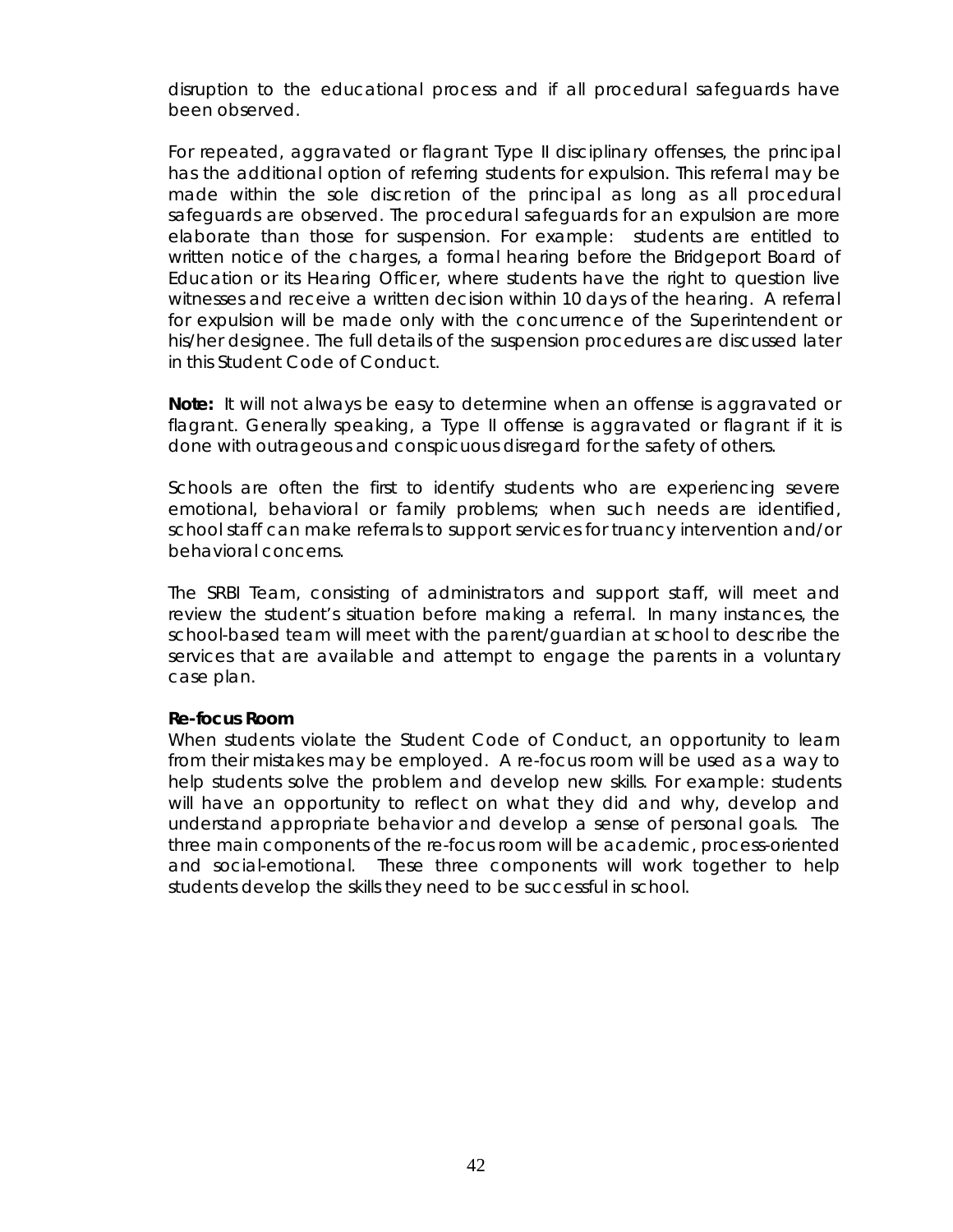#### **TYPE III DISCIPLINARY OFFENSES**

Type III disciplinary offenses are the most serious of the three categories of offenses described in the Student Code of Conduct. These offenses are of a malicious or dangerous nature and subject to the most intensive measures. The Bridgeport Public Schools has a **zero tolerance** policy for all Type III Disciplinary Offenses. Students who commit a Type III offense will be subject to a ten (10) day Out-of-School Suspension and may be referred for Expulsion. Please refer to the Developmentally Age Appropriate section – Appendix B. A more complete description of each of the Type III disciplinary offenses is listed below:

**1. Using Threats or Force to Make Other Persons Give Up Money or Property They Have a Right to Possess** 

This is commonly known as extortion. State law defines extortion as "obtaining property through coercion or by means of instilling fear that if property is not delivered, the person will cause physical, property or reputational damage." Connecticut General Statutes § 10-233d.

**2. Stealing School Property or the Property of Others by Using Force Against Another Person** 

Students are in violation whenever actual force is used to steal school property or the property of others. Of course there may be some situations, particularly in the elementary and middle schools, where the principals, at their discretion, may decide that the offense does not rise to the level of a Type III offense.

#### **3. Starting a Fire or Causing an Explosion with Intent to Damage School or Personal Property**

Students are in violation of this section when they commit an act of arson. Intent is a critical element in proving this offense; however, if based on the preponderance of evidence, school officials conclude that a fire or explosion was caused with the intent to destroy or damage the building, school or personal property, students may be penalized under this section.

#### **4. Sounding or Reporting a False Emergency Alarm**

Students are in violation of this section whenever they intentionally set off a false alarm or falsely report or warn of fire, explosion, crime or other emergency that could require closing or evacuation of the school for any period of time. It is not necessary that such closing or evacuation actually occur.

#### **5. Intentionally Causing Serious Injury or Physical Assault to Another Person**

Serious injury is defined as an injury that requires the injured person to miss one or more days of school or causes a temporary or permanent impairment of one or more major life functions. Physical assault is defined as having intentional physical contact with another person without consent and causing personal injury by any show of force.

#### **6. Threatening or Assaulting a Staff Member**

Students are in violation of this section whenever they: threaten to intentionally place or attempt to place a staff member in fear of property damage, in fear of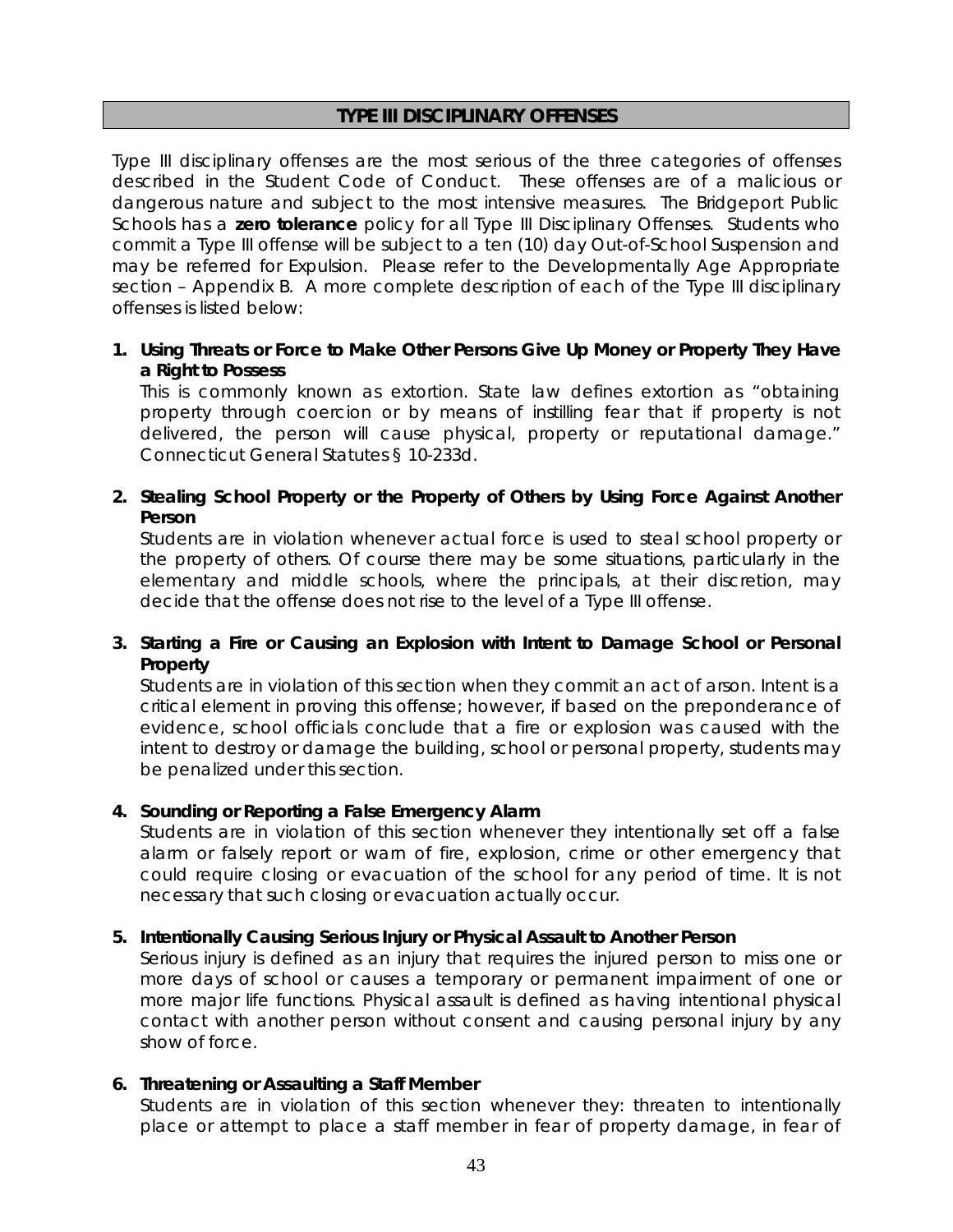personal injury by any show of force or have physical contact with a staff member with intent to cause harm.

**7. Engaging in Violent Conduct that Intentionally or Recklessly Causes Physical Injury or Substantial Property Damage** 

Violent conduct would include rioting or engaging in fighting or other tumultuous or threatening behavior in the school. Behavior of this nature would be considered reckless if it is likely to cause physical injury or substantial property damage even though the student may not specifically intend to cause physical injury or substantial property damage.

#### **8. Sexual Assault on Another Person**

Sexual assault is an [assault](http://en.wikipedia.org/wiki/Assault) of a sexual nature on another person or any sexual act committed without consent. Refer to Connecticut state statute sec. 53a-70, 53a-71, 52a-72a, and 53a-73a. **See Student/Staff Sexual Harassment Policy** 

#### **9. Hazing**

Hazing is defined as any form or type of physical, verbal and/or emotional mistreatment, abuse and/or harassment of a student in connection with a student's participation in or membership on an interscholastic athletic team or in any schoolsponsored activities and/or forcing, coercing or intimidating any student to participate in any illegal or inappropriate activities in connection with the student's participation or membership in the foregoing. Hazing is prohibited whether it occurs during, prior to or after the season or school day. **See Hazing Policy**

#### **10. Possession of any Controlled Substance With or Without the Intent to Sell**

Any unauthorized possession of a controlled substance, illegal drug or alcohol is covered under this infraction. Beginning with the 2012-2013 school year, possession alone is a Type III offense and may be subject to expulsion.

#### **11. Possessing any Firearm, Knife, Explosive or Other Dangerous Object**

Any weapon or dangerous instrument found in a student's possession or brought onto the school's premises, on school buses, at any school-sponsored activity, on or off school premises, will result in an automatic ten (10) day suspension and mandatory referral for expulsion.

#### **PENALTIES FOR TYPE III DISCIPLINARY OFFENSES**

In all Type III offenses the principal will convene a meeting with the SRBI team to assess the student's developmental age and determine appropriate consequences. If the student is deemed not capable of understanding his/her actions and ramifications, the administration will recommend a developmentally appropriate consequence (please refer to the developmentally appropriate section Appendix D). The following are Type III consequences:

- **1.** The student will receive ten (10) days of out- of- school suspension.
- **2.** The principal will refer the student for expulsion.
- **3.** A student who is in possession of a weapon is subject to mandatory referral for expulsion.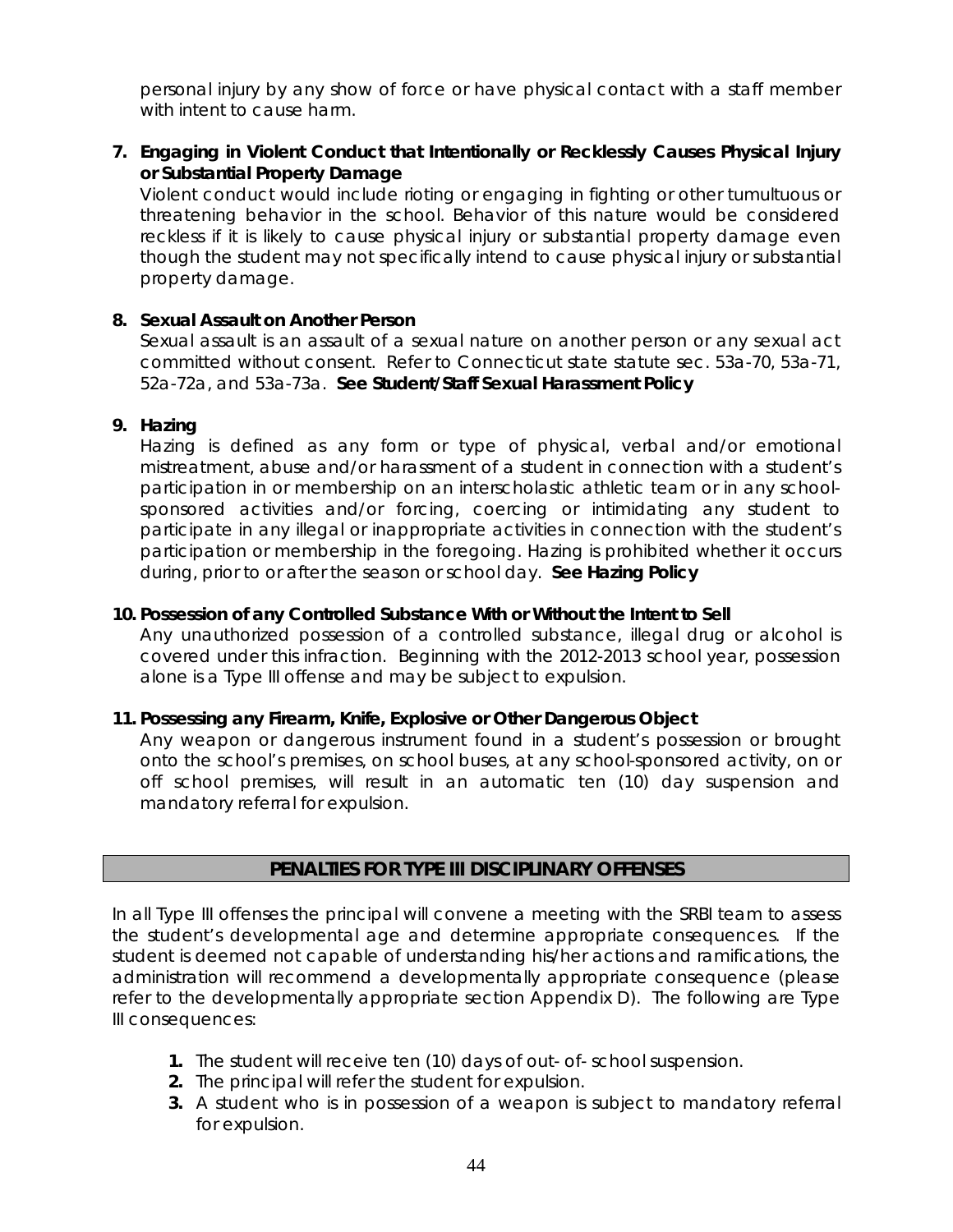- **4.** A student who is in possession of a controlled substance, with the intent to sell, is subject to mandatory referral for expulsion.
- **5.** A student who makes threats/assaults on a staff member may be referred for expulsion and reassigned to a different school.

#### **Additionally, any student in violation of a Type III offense will be:**

- Referred to law enforcement officials and/or to the school security staff
- Referred to appropriate social service agency when drugs and/or alcohol are involved
- Required to repair, restore or provide restitution for any damaged or stolen property

#### **PROCEDURES FOR EXPULSIONS**

A student may be expelled only after a hearing before the Board of Education or its Hearing Officer. The Superintendent or his/her designee must concur in any referral for expulsion. A student may be excluded from school pending the hearing provided the procedures for a suspension have been followed. However, in accordance with Connecticut Statutes, such a suspension may last no more than ten (10) school days.

The Student Code of Conduct establishes that the Board of Education or its Hearing Officer will conduct an expulsion hearing within ten (10) days after receiving the referral for expulsion. If this schedule is followed, there should rarely be a case where a student who has been suspended pending an expulsion hearing may return to the school before the expulsion hearing is held.

#### **DRUG OFFENSES AND WEAPONS**

Pursuant to Connecticut Statute, a student who is in possession of a firearm on school grounds or who uses a dangerous or deadly weapon in the commission of a crime, or offer for sale or distribution, illegal drugs on or off school grounds, shall be excluded for one calendar year. The Board of Education or Hearing Officer may modify the length of the expulsion on a case by case basis.

Firearms include any weapon or part of a weapon that may be capable of expelling a projectile by explosive action including guns, pistols, facsimile weapons, BB guns and any destructive device including explosive or incendiary devices, bombs, grenades, rockets or fireworks. Deadly and dangerous weapons include any device capable of causing death or serious bodily injury and not approved for school use including knives, stun guns, box cutters and martial arts weapons.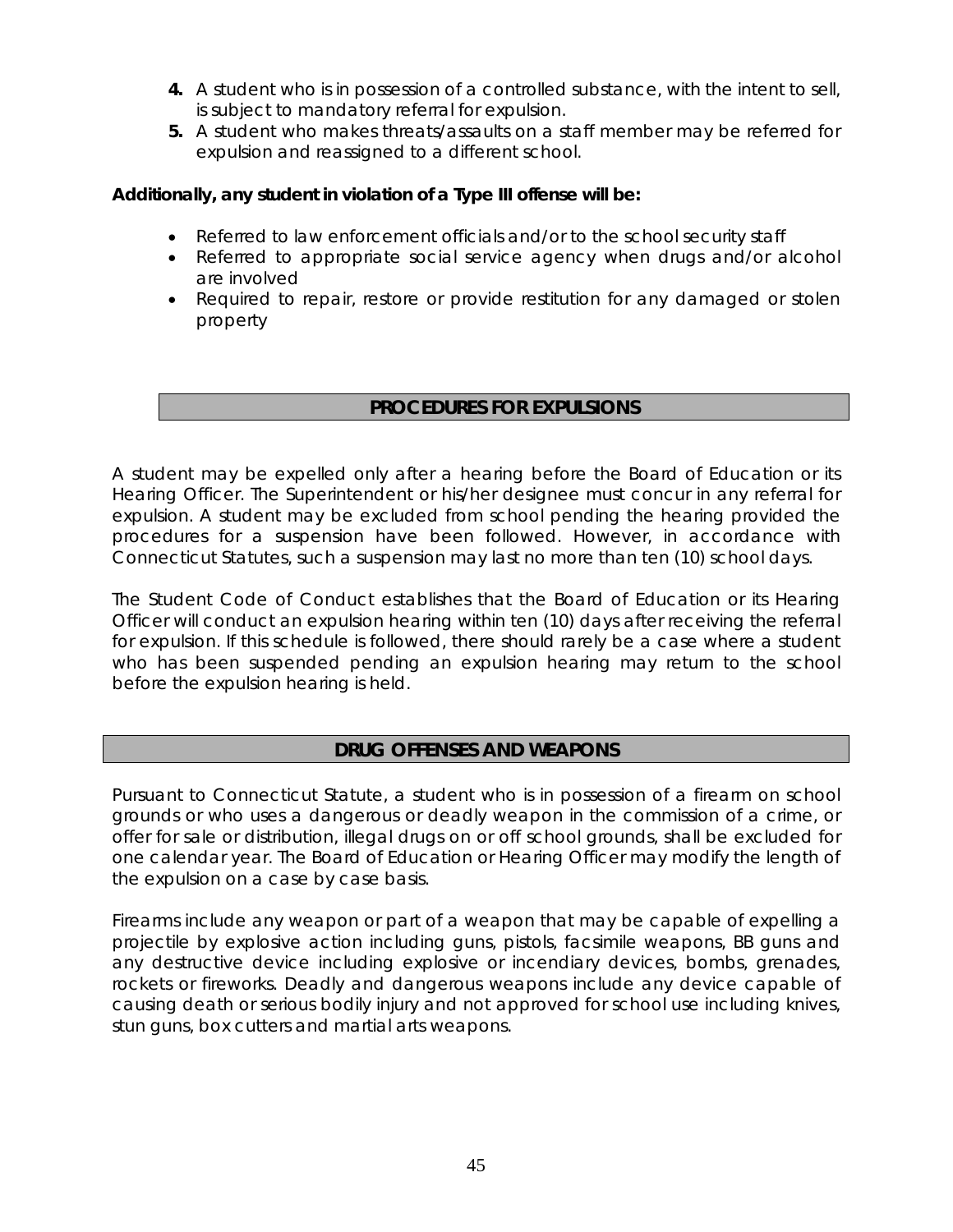#### **APPENDIX A – GLOSSARY OF TERMS**

For the purpose of understanding and implementing the policy and administrative regulations on drugs and alcohol, the following terms are defined:

- **1. Administrator or Designee:** an employee of the Board of Education holding an intermediate administrator's certificate. **Designee**: Any employee of the Board of Education acting in place of an administrator.
- **2. Alcohol**: any intoxicating liquid (also see definition of drugs).
- **3. CIAC**: The Connecticut Interscholastic Athletic Conference
- **4. Confidentiality**: school administrators, teachers and support staff who hear confidential communications may or may not disclose them in accordance with Connecticut General Statutes § 10-154a. However, if in the course of such confidential student communications, physical evidence is obtained, such evidence must be turned over to a school administrator who shall turn the evidence over to the police within three (3) days. The name of the student turning over such evidence shall not be disclosed in accordance with Connecticut General Statutes § 10-154a (b), (c), as amended.
- **5. Confiscation:** when there are reasonable grounds to believe that a student is in possession of drugs, there is an obligation on the part of school personnel to search for and seize such drugs. Such search and seizure may involve school lockers, cars on school property, clothing, purses, book bags, books and other personal property. Reasonable efforts will be made to secure the student's voluntary agreement to the search and to have the student present at the time of the search. All confiscated drugs will be turned over to the police as soon as possible, certainly within three (3) days in accordance with Connecticut General Statutes § 10-154 (c).
- **6. Dangerous Instrument:** any instrument, article or substance, which under the circumstances is used or attempted or threatened to be used, is capable of causing death or serious physical injury and includes a "vehicle" as that term is defined in this section.
- **7. Deadly Weapon:** any weapon, whether loaded or unloaded, from which a shot may be discharged or a switchblade knife, gravity knife, billy, blackjack, bludgeon or brass knuckles.
- **8. Distribution:** to give possession of a drug to another person whether or not for compensation.
- **9. Drugs:** any alcoholic beverage, controlled substance, illegal substance or prescribed medication for which the student does not have a prescription from a licensed physician or dentist.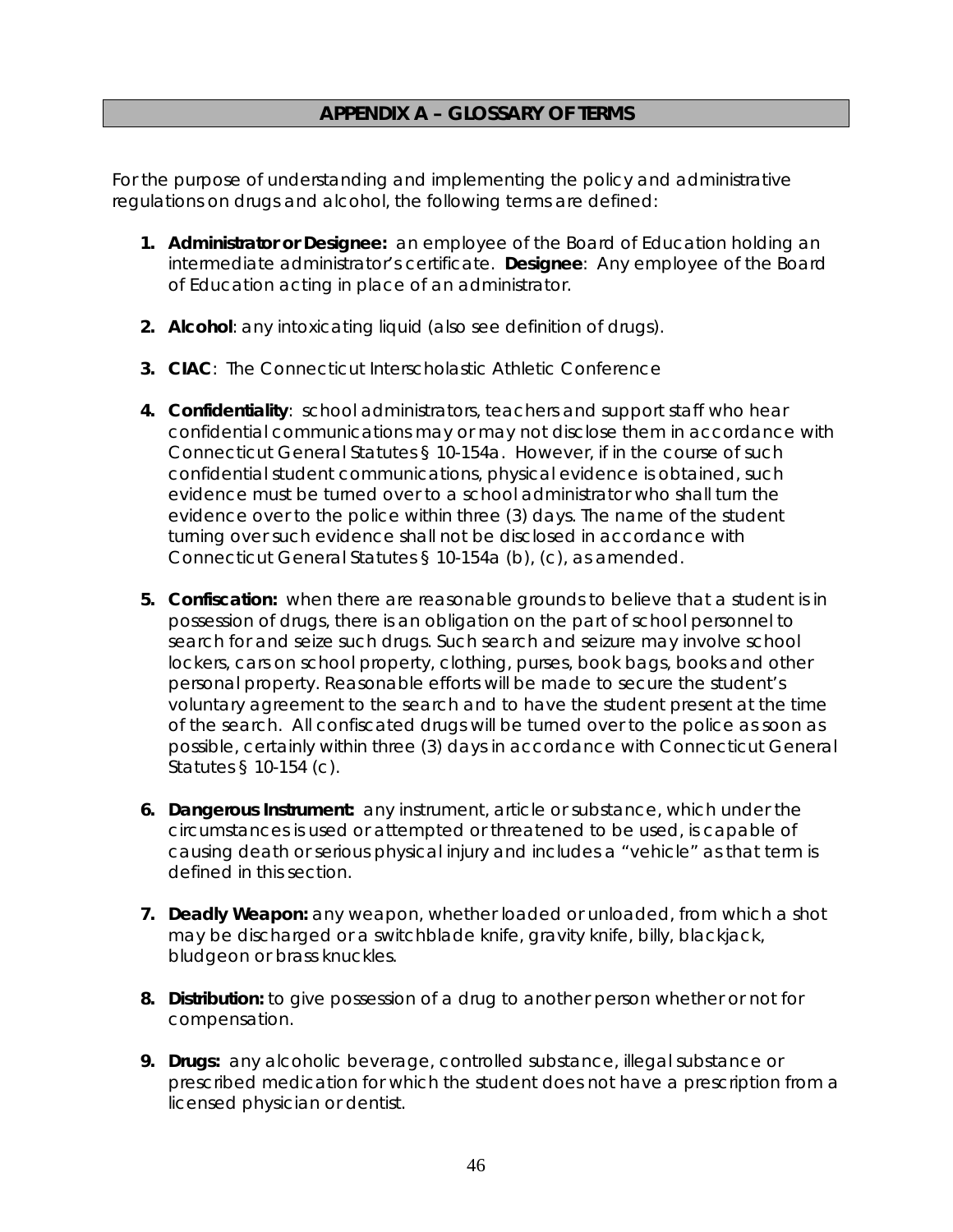- **10. Drug Paraphernalia:** any object or device used, intended for use or designed for use in ingesting, inhaling, injecting or otherwise introducing controlled substances into the human body, (e.g. razor blades, bongs, pipes, roach clips, tobacco rolling papers) or any object or container used, intended for use or designed for use in storing, concealing or distributing controlled substances.
- **11. Expulsion:** exclusion from school attendance and privileges for more than ten (10) consecutive school days.
- **12. Emergency Suspension:** exclusion from school attendance and privileges for as long as the emergency exists, but no more than three (3) consecutive school days. An emergency shall mean a situation where the continued presence of the student in school poses a danger to persons/property or such a disruption of the educational process that a hearing cannot be effectively held prior to excluding the student from school.
- **13. Firearm:** any weapon that will, is designed to, or may be readily converted to expel a projectile by the action of an explosive, the frame or receiver of any such weapon, a muffler or silencer or any destructive device, including any explosive, incendiary, poisonous gas device, including a bomb, a grenade, a rocket having a propellant charge of more than four ounces, a missile having an explosive or incendiary charge of more than one-quarter (1/4) ounce, a mine or similar device or any weapon that will or may be converted to more than a half inch (1/2") in diameter.
- **14. Hearing (Administrative):** a meeting with a school administrator where charges are made and an opportunity for explanation provided.
- **15. Hearing before the Board of Education:** such a hearing is usually for consideration of a recommendation for expulsion of a student (see Connecticut General Statutes § 10-233d).
- **16. In-School Program:** any special program, as may be established by the school, to provide counseling and opportunities for restorative justice to students who are found to be in violation of this and other school policies.
- **17. In-School Suspension:** procedure in which the assigned student spends the full day in a restricted area away from the rest of the students. During this experience, students will be properly supervised and supplied with work assignments. Please refer to Public Act 10-111 and General Statute Section 1- 233C
- **18. Law Enforcement Authorities:** any legally constituted local, state or federal agency authorized to enforce the law of the community, state or federal government.
- **19. Martial Arts Weapon:** a nunchaku, kama, kasari-fundo, octagon sai, tonfa or Chinese star.
- **20. Out-of-School Suspension**: exclusion from school attendance and privileges for a definite period not to exceed ten (10) consecutive school days. Each day of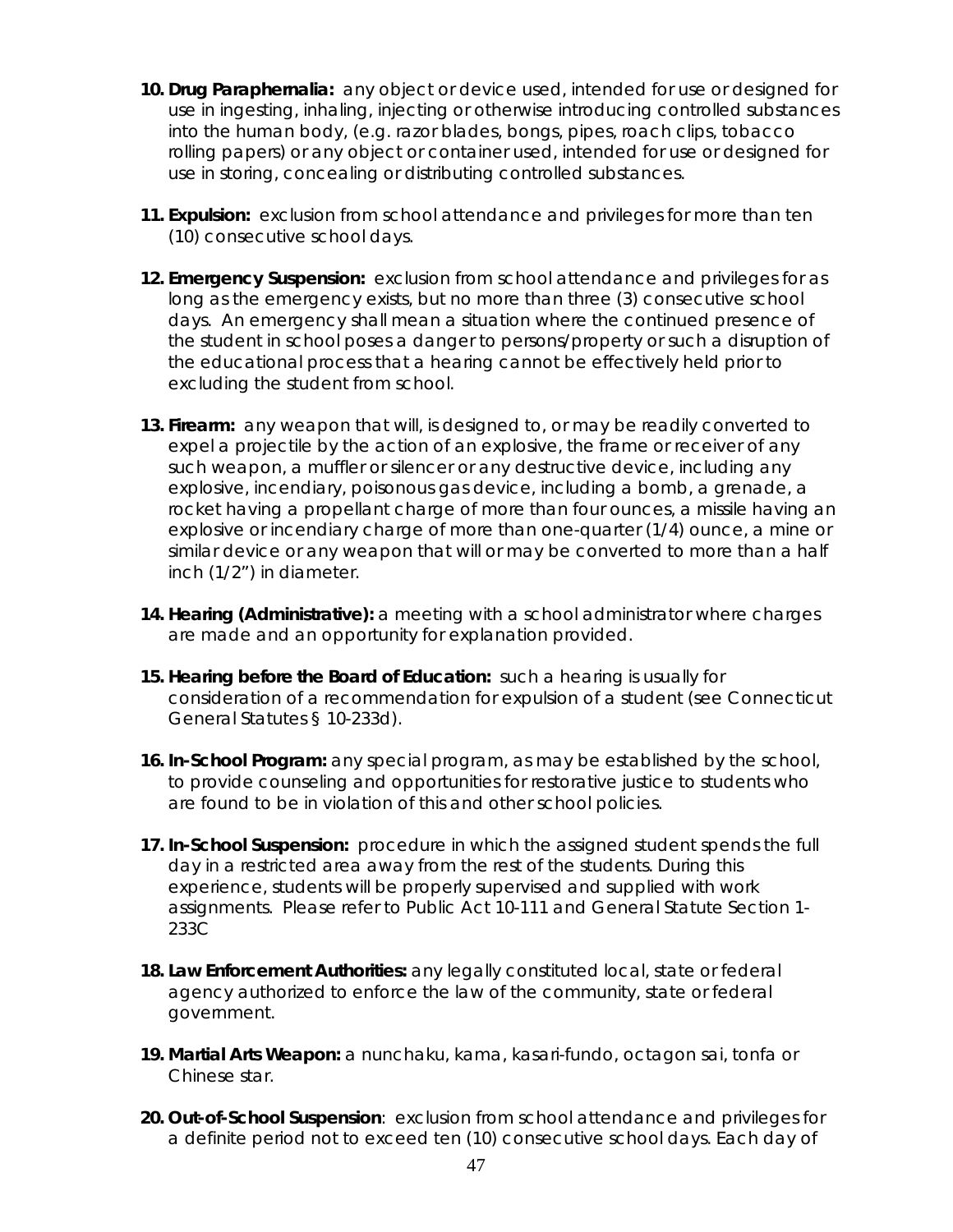suspension shall be considered a full day of excused absence. Please refer to Guidelines for In-School and Out-of-School Suspensions: http://www.sde.ct.gov/sde/lib/sde/pdf/pressroom/In\_School\_Suspension\_Guida nce.pdf

- **21. Possession:** any possession which is unlawful under Connecticut State Law, (e.g. holding or having on one's person or belongings the like or any drug or alcoholic beverage, which includes one's automobile, locker, backpack, carry case).
- **22. Principal:** administrator responsible for the students, building and/or activity.
- **23. Punitive Action:** a punishment by school authorities in accordance with Connecticut General Statutes § 10-233 and published school regulations approved by the Board of Education.
- **24. Social Service Agencies:** town, state or private social or psychological providers that provide counseling assistance to individuals with concerns related to alcohol or drugs.
- **25. Scientific Research-Based Intervention Team (SRBI) Team:** a team consisting of the principal and/or the assistant principal, a guidance counselor and other staff as required, for example: a psychologist. The SRBI Team or designated representatives from the team will meet with a student returning to school from either a disciplinary suspension or other program. The purpose of this meeting is to provide the returning student with a support network for his/her return to the school environment.
- **26. Use:** to ingest, inject or otherwise cause a drug to reach the bloodstream or digestive tract.
- **27. Zero Tolerance:** policy of punishing any disciplinary infraction of a rule within the scope of developmental age appropriateness and due consideration of pertinent mitigating circumstances.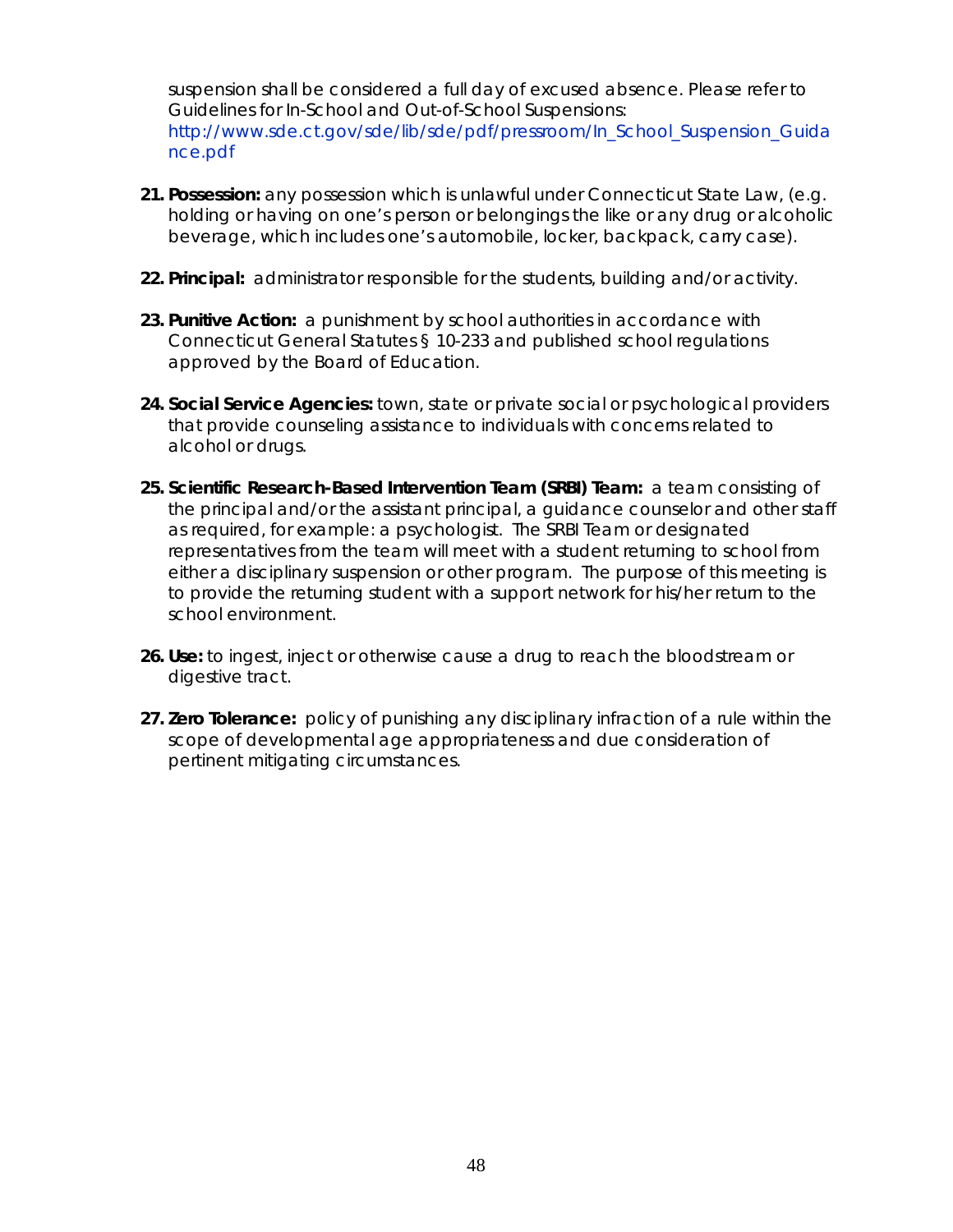#### **APPENDIX B – DEVELOPMENTALLY AGE APPROPRIATE CONDUCT**

#### **Developmentally Age Appropriate Conduct**

The Board recognizes that students of different grades and ages are at different developmental levels, thus their behavior will be different and may call for different responses. In determining the appropriate level of interventions and consequences in addition to mitigating circumstances, school officials should consider the grade level and age of the student. This approach may result in a less severe intervention and consequence for a lower grade or younger student as compared to a higher grade or older student.

#### **APPENDIX C – RESTORATIVE JUSTICE GOALS**

- Promote healing for all affected parties
- Provide an opportunity for the offender to make amends
- Empower victims, community members, families and offenders by giving them a voice and a shared responsibility in finding constructive resolutions
- Address the underlying cause(s) of offensive behavior
- Build a sense of community and its capacity for resolving conflict
- Promote and share community values
- Improve school culture
- Hold offenders accountable for the harm they have caused to the school community
- Provide school communities with human resources that can assist in maintaining a positive school climate
- Determine a fair and restorative sentence or disposition
- Provide an opportunity for the victim to be directly involved in the discussion of the offense and in decisions regarding appropriate sanctions to be placed on the offender
- Increase the offender's awareness of the human impact of his or her behavior and provide an opportunity to take full responsibility for it
- Engage the collective responsibility of the offender's support system for making amends and shaping the offender's future behavior
- Allow both offender and victim to reconnect to key community support systems
- Help offenders understand the impact of their offenses on victims and communities
- Provide victims with a structured, positive outlet to share their personal experiences and to educate offenders and others about the physical, emotional and financial consequences of offenses
- Build a partnership among victim service providers and community agencies that can raise the individual and community awareness of the short and long term impacts of crime

**Some examples are:** community service, peer mediation, group/family counseling.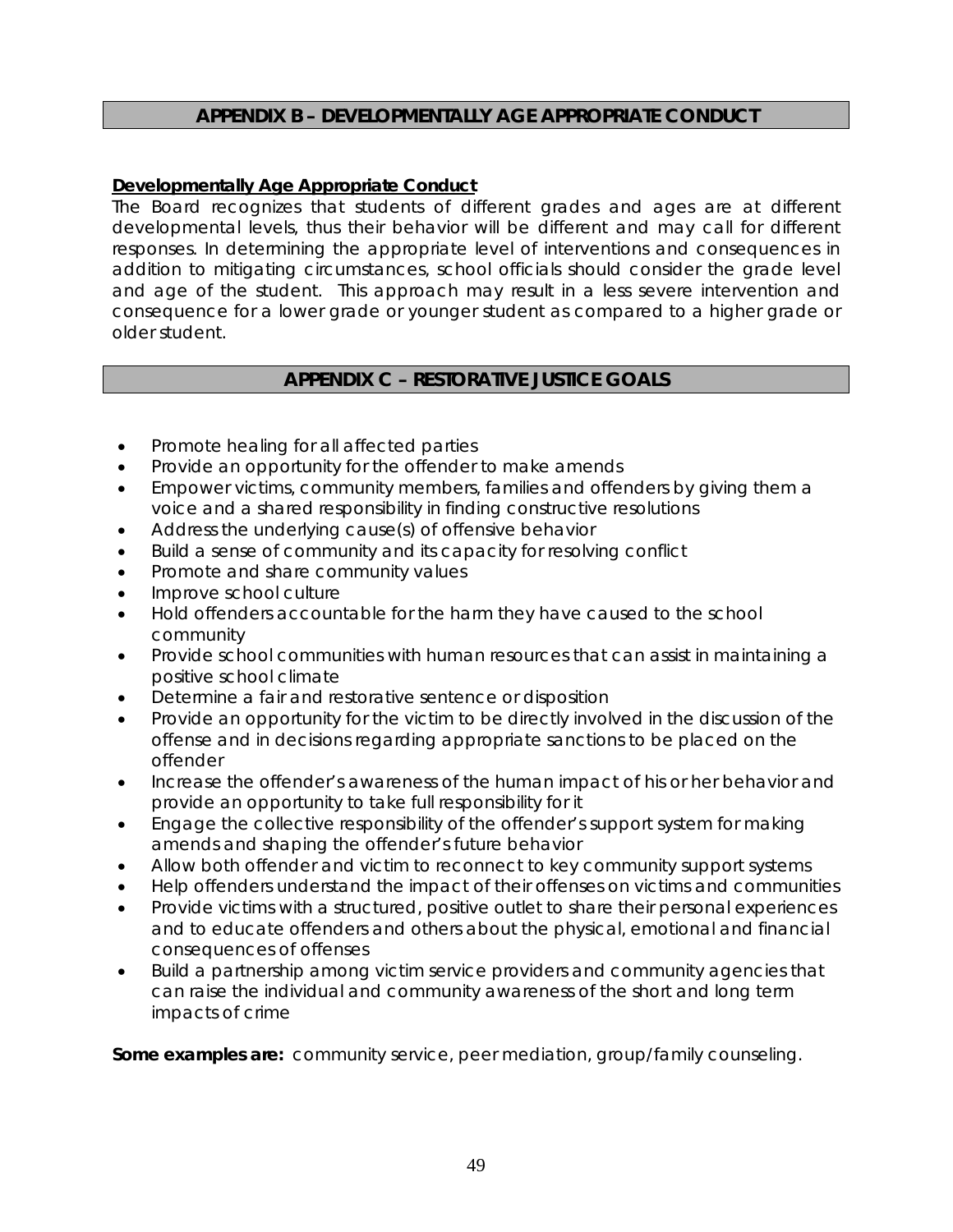## **APPENDIX D– DISCIPLINARY OFFENSES AND PENALTIES CHART**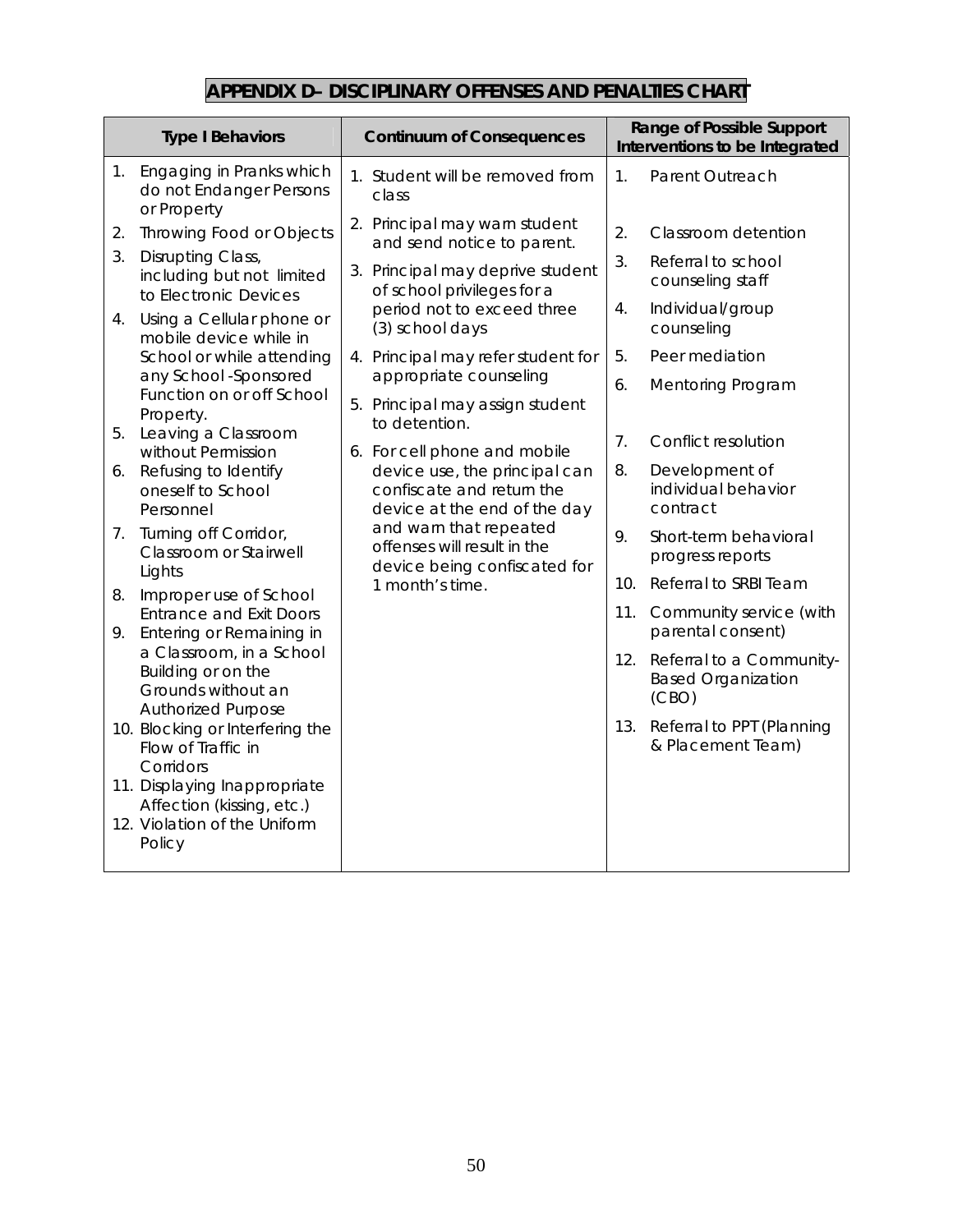|                                                                                                                                                                                                                                                                                                                                                                                                                                                                                                                                                                                                                                                                                                                                                                                                                                                                                                                                                                                                                                                                                                                                                                                                                                                                                                                                                                                                                                    |                                                                                                                                                                                                                                                                                                                                                                                                                                                                                                                                                                                                                                                                                                                                                                 | Interventions to be Integrated                                                                                                                                                                                                                                                                                                                                                                                                                                                                                                                                                                              |
|------------------------------------------------------------------------------------------------------------------------------------------------------------------------------------------------------------------------------------------------------------------------------------------------------------------------------------------------------------------------------------------------------------------------------------------------------------------------------------------------------------------------------------------------------------------------------------------------------------------------------------------------------------------------------------------------------------------------------------------------------------------------------------------------------------------------------------------------------------------------------------------------------------------------------------------------------------------------------------------------------------------------------------------------------------------------------------------------------------------------------------------------------------------------------------------------------------------------------------------------------------------------------------------------------------------------------------------------------------------------------------------------------------------------------------|-----------------------------------------------------------------------------------------------------------------------------------------------------------------------------------------------------------------------------------------------------------------------------------------------------------------------------------------------------------------------------------------------------------------------------------------------------------------------------------------------------------------------------------------------------------------------------------------------------------------------------------------------------------------------------------------------------------------------------------------------------------------|-------------------------------------------------------------------------------------------------------------------------------------------------------------------------------------------------------------------------------------------------------------------------------------------------------------------------------------------------------------------------------------------------------------------------------------------------------------------------------------------------------------------------------------------------------------------------------------------------------------|
| Cheating or Plagiarism<br>1.<br>2.<br>Fighting<br>Intentionally Defying a Valid<br>3.<br>Request of a School Staff<br>Member<br>Intentionally Threatening<br>4.<br>Another Person with Physical<br>Injury or Property Damage<br>Forcing other Persons to<br>5.<br>Engage in Conduct in which<br>they have a Legal Right to<br>property<br>Refuse to Participate<br>Directing Profane, Vulgar or<br>6.<br>Disrespectful Language at<br>School Staff Members or<br>other Students<br>Disrupting the Educational<br>7.<br>Process in an Area other than<br>a Single Classroom<br>Harassing Conduct, Written<br>8.<br>or Verbal Conduct, Directed<br>at a Person because of<br>His/Her Sex, Race, Ethnicity or<br>Sexual Preference<br>Stealing, Damaging or<br>9.<br>Defacing School Property or<br>the Property of Others<br>10. Vandalism - By Minors<br>Vandalism - By Adult Student<br>11. Violating Emergency<br><b>Evacuation Regulations</b><br>12. Recklessly Driving on School<br>Property, in Parking Lots or in<br>Areas Directly Adjacent to<br>the School<br>13. Being Found with any Type of<br>Paraphernalia Normally<br>Associated with the Use of<br>Drugs, e.g. Tobacco Rolling<br>Papers, Bongs, Clips, Pipes<br>and Needles<br>14. Leaving School Building or<br><b>School Grounds Without</b><br>Permission<br>15. Engaging in Inappropriate<br>Sexual Behavior<br>16. Smoking On School<br>Grounds/School Buses | 1. Student will be removed<br>from class if offense took<br>place during class time.<br>2. Principal will request a<br>conference with student<br>and parent/guardian.<br>3. Student will repair, restore<br>or provide restitution for<br>any damaged or stolen<br>4. Principal may assign in-<br>school suspension<br>5. Principal may deprive<br>student of school<br>privileges not to exceed<br>five (5) school days<br>6. Principal may require<br>student to serve<br>detention.<br>7. Principal may refer to<br>school security,<br>community counseling,<br>and/or law enforcement.<br>8. Principal may suspend<br>the student out-of-school<br>or in the event of<br>repeated, aggravated or<br>flagrant offenses, may<br>recommend for<br>expulsion. | 1. Parent Outreach<br>2. Classroom detention<br>3. Referral to school<br>counseling staff<br>4. Individual/group<br>counseling<br>5. Peer mediation<br>6. Mentoring Program<br>Conflict resolution<br>$7_{\cdot}$<br>8. Development of individual<br>behavior contract<br>9. Short-term behavioral<br>progress reports<br>10. Referral to SRBI Team<br>11. Community service (with<br>parental consent)<br>12. Referral to a Community-<br><b>Based Organization (CBO)</b><br>13. Referral to appropriate<br>substance abuse<br>counseling services<br>14. Referral to PPT (Planning<br>and Placement Team) |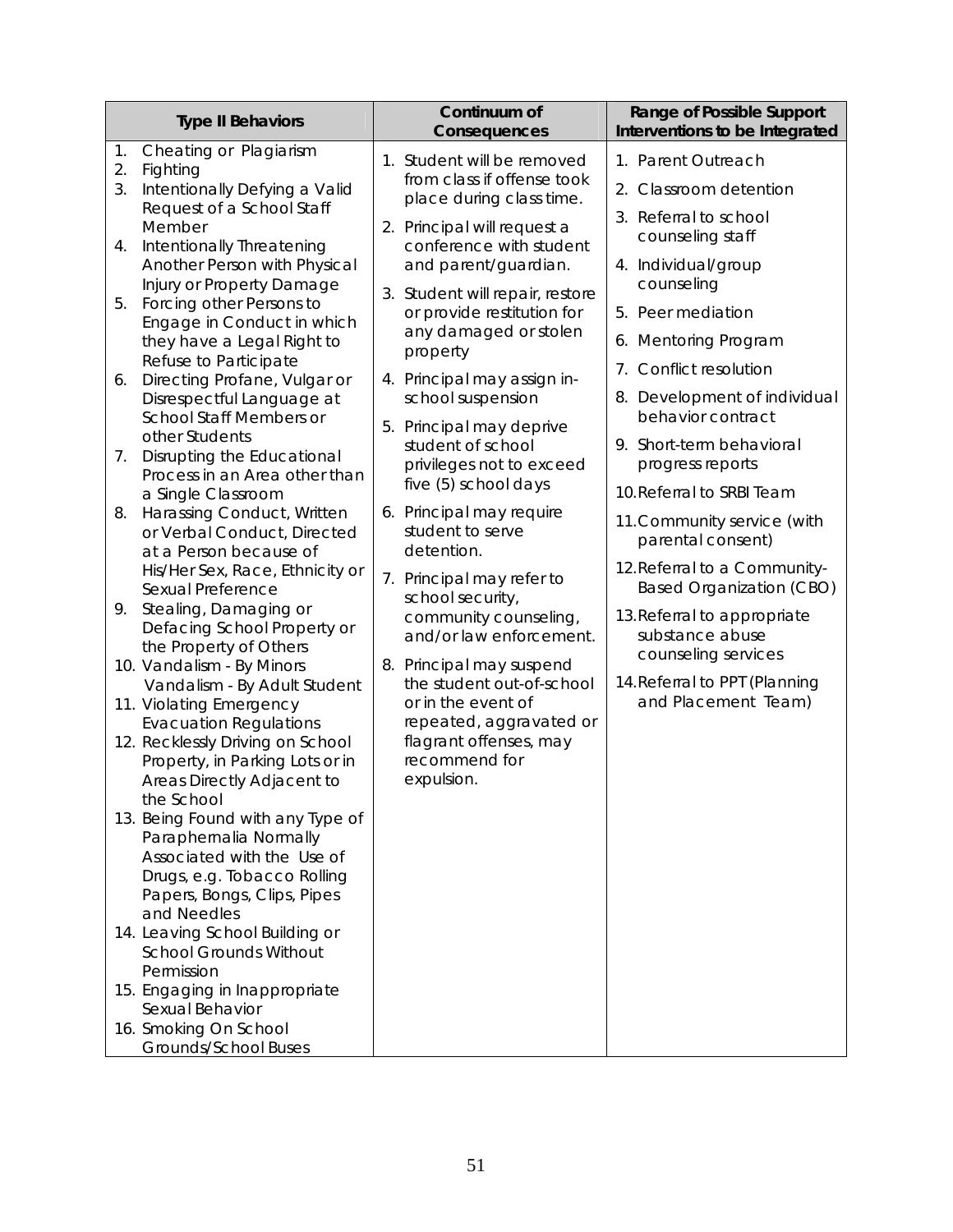| <b>Type III Behaviors</b>                                                                                                                                                                                                         | <b>Continuum of Consequences</b>                                                                                                                                                                     | Range of Possible Support<br>Interventions to be Integrated                                                                      |  |
|-----------------------------------------------------------------------------------------------------------------------------------------------------------------------------------------------------------------------------------|------------------------------------------------------------------------------------------------------------------------------------------------------------------------------------------------------|----------------------------------------------------------------------------------------------------------------------------------|--|
| Using Threats or Force to<br>1 <sub>1</sub><br>Make other Persons Give<br>up Money or Property They<br>Have a Right to Possess                                                                                                    | Student will receive 10 days<br>1.<br>of out-of-school suspension<br>2.<br>Principal will refer student for                                                                                          | 1.<br>Parent Outreach<br>$\overline{2}$ .<br>Referral to school<br>counseling staff                                              |  |
| Stealing School Property or<br>2.<br>the Property of others by<br><b>Using Force Against</b><br><b>Another Person</b><br>Starting a Fire or Causing<br>3.<br>an Explosion with Intent to                                          | expulsion.<br>Student who is possession of<br>3.<br>a weapon is subject to<br>mandatory referral for<br>expulsion.                                                                                   | 3.<br>Individual/group<br>counseling<br>Peer mediation<br>4.<br>5.<br><b>Mentoring Program</b>                                   |  |
| Damage School or<br>Personal Property<br>Sounding or Reporting a<br>4.<br><b>False Emergency Alarm</b><br>Intentionally Causing<br>5.                                                                                             | Student who is possession of<br>4.<br>a controlled substance with<br>the intent to sell is subject to<br>mandatory referral for<br>expulsion.                                                        | Conflict resolution<br>6.<br>7.<br>Development of individual<br>behavior support plan<br>Short-term behavioral<br>8.             |  |
| Serious Injury or Physical<br><b>Assault to Another Person</b><br>Threatening or Assaulting a<br>6.<br><b>Staff Member</b><br><b>Engaging in Violent</b><br>7.<br>Conduct that Intentionally                                      | 5.<br>Student who makes<br>threats/assaults on a staff<br>member may be referred for<br>expulsion and reassigned to<br>a different school.                                                           | progress reports<br>Referral to SRBI Team<br>9.<br>10. Community service (with<br>parental consent)                              |  |
| or Recklessly Causes<br>Physical Injury or<br><b>Substantial Property</b><br>Damage                                                                                                                                               | Student will be referred to<br>6.<br>school security and/or law<br>enforcement.<br>Student will be referred to<br>$7_{\cdot}$                                                                        | 11. Referral to a Community<br>Based Organization (CBO)<br>12. Referral to appropriate<br>substance abuse<br>counseling services |  |
| Sexual Assault on Another<br>8.<br>Person<br>9.<br>Hazing<br>10. Possession of Any<br>Controlled Substance with<br>or without the Intent to sell<br>11. Possessing any Firearm,<br>Knife, Explosive, or other<br>Dangerous Object | appropriate social service<br>agency when drugs and/or<br>alcohol are involved.<br>Student may be required to<br>8.<br>repair, restore, or provide<br>restitution for damaged or<br>stolen property. | 13. Referral to PPT (Planning<br>and Placement Team)<br>14. Referral to Law<br><b>Enforcement or School</b><br>Security          |  |